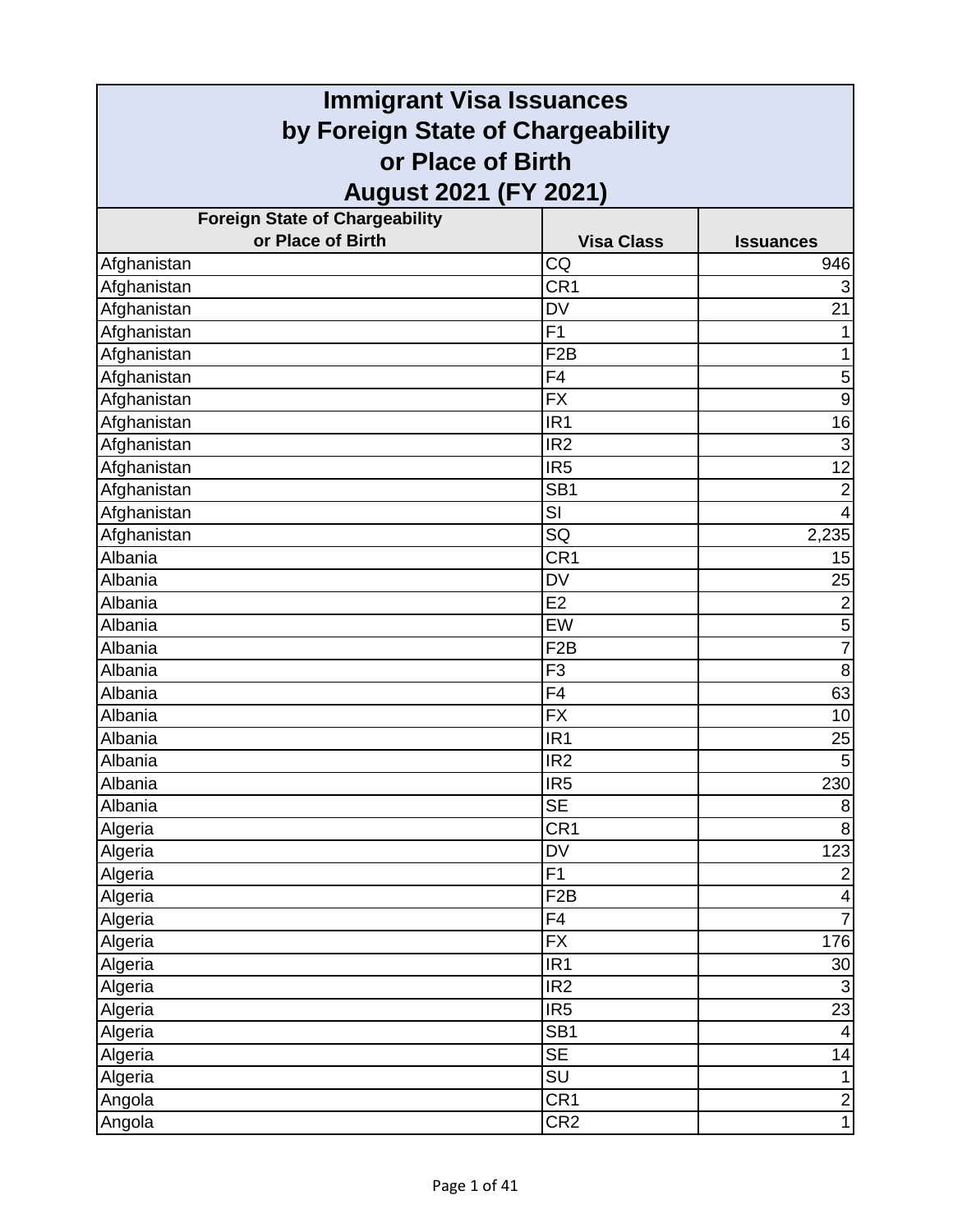| <b>Immigrant Visa Issuances</b>                        |                   |                  |
|--------------------------------------------------------|-------------------|------------------|
| by Foreign State of Chargeability<br>or Place of Birth |                   |                  |
|                                                        |                   |                  |
| <b>Foreign State of Chargeability</b>                  |                   |                  |
| or Place of Birth                                      | <b>Visa Class</b> | <b>Issuances</b> |
| Angola                                                 | <b>DV</b>         | $\overline{c}$   |
| Angola                                                 | IR <sub>5</sub>   | 1                |
| Anguilla                                               | IR <sub>5</sub>   | 1                |
| Antigua and Barbuda                                    | E <sub>3</sub>    | 5                |
| Antigua and Barbuda                                    | F <sub>1</sub>    | 1                |
| Antigua and Barbuda                                    | F <sub>3</sub>    | 3                |
| Antigua and Barbuda                                    | F4                | 4                |
| Antigua and Barbuda                                    | <b>FX</b>         | 3                |
| Antigua and Barbuda                                    | IR <sub>1</sub>   | 1                |
| Antigua and Barbuda                                    | IR <sub>2</sub>   | 5                |
| Antigua and Barbuda                                    | IR <sub>5</sub>   | 12               |
| Argentina                                              | CR <sub>1</sub>   |                  |
| Argentina                                              | <b>DV</b>         | 34               |
| Argentina                                              | E <sub>3</sub>    | 4                |
| Argentina                                              | F <sub>1</sub>    |                  |
| Argentina                                              | F <sub>2</sub> B  | $\overline{2}$   |
| Argentina                                              | F <sub>3</sub>    | 1                |
| Argentina                                              | F4                | 8                |
| Argentina                                              | <b>FX</b>         | 1                |
| Argentina                                              | IR <sub>1</sub>   | 7                |
| Argentina                                              | IR <sub>2</sub>   | 10               |
| Argentina                                              | IR <sub>5</sub>   | 24               |
| Argentina                                              | SB <sub>1</sub>   | 5                |
| Armenia                                                | CR <sub>1</sub>   | 4                |
| Armenia                                                | CR <sub>2</sub>   | 1                |
| Armenia                                                | <b>DV</b>         | 9                |
| Armenia                                                | E <sub>3</sub>    | 1                |
| Armenia                                                | F1                | $\overline{7}$   |
| Armenia                                                | F <sub>2</sub> B  | 4                |
| Armenia                                                | F <sub>3</sub>    | $\overline{2}$   |
| Armenia                                                | F4                | $\bf 8$          |
| Armenia                                                | <b>FX</b>         | $\,6\,$          |
| Armenia                                                | IR <sub>1</sub>   | $\overline{2}$   |
| Armenia                                                | IR <sub>2</sub>   | $\overline{3}$   |
| Armenia                                                | IR <sub>5</sub>   | 59               |
| Armenia                                                | SB <sub>1</sub>   | $\boldsymbol{2}$ |
| Armenia                                                | <b>SE</b>         | $\overline{3}$   |
| Australia                                              | CR <sub>1</sub>   | $\mathbf{1}$     |
| Australia                                              | DV                | 6                |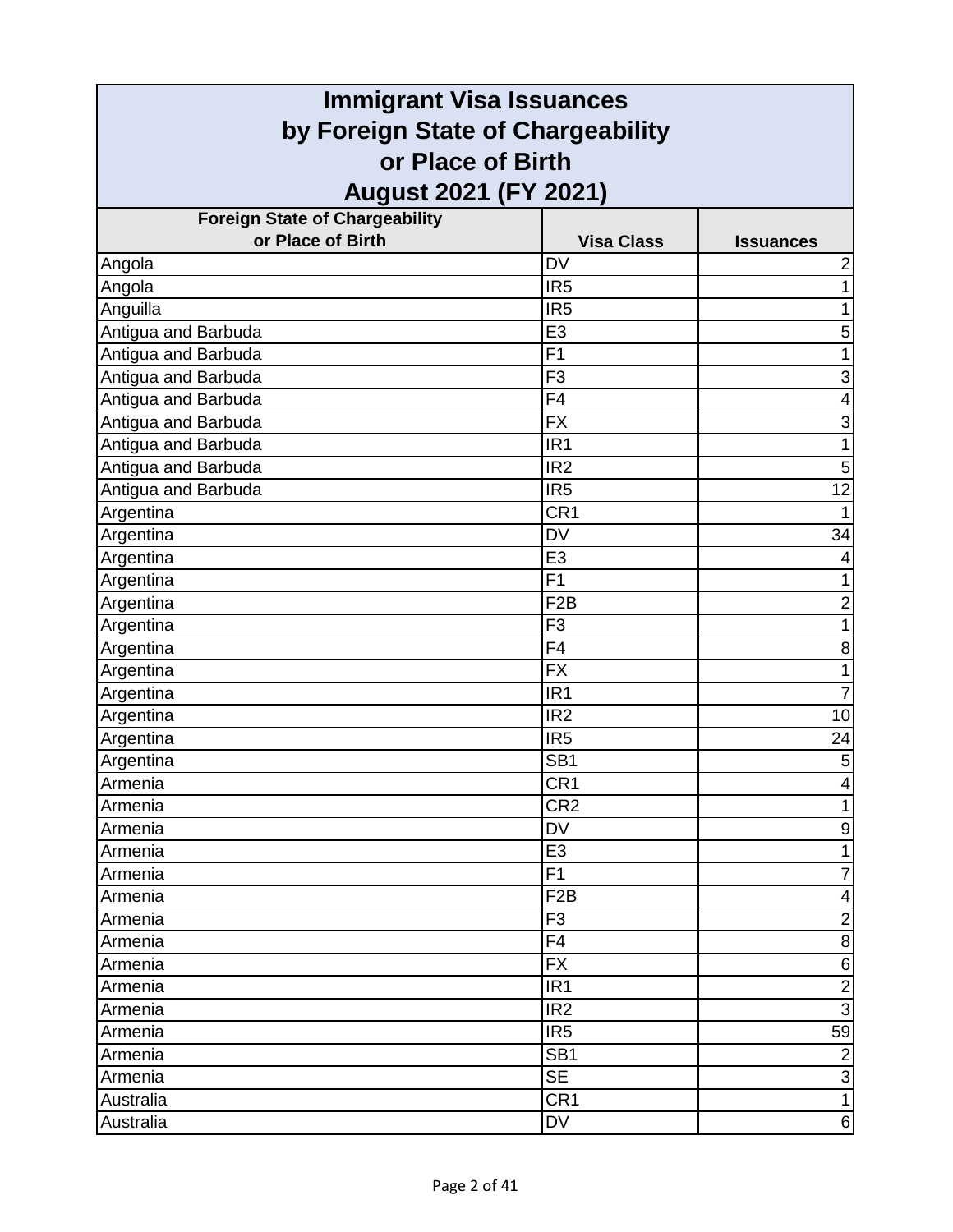| <b>Immigrant Visa Issuances</b>                        |                   |                         |
|--------------------------------------------------------|-------------------|-------------------------|
| by Foreign State of Chargeability<br>or Place of Birth |                   |                         |
|                                                        |                   |                         |
| <b>Foreign State of Chargeability</b>                  |                   |                         |
| or Place of Birth                                      | <b>Visa Class</b> | <b>Issuances</b>        |
| Australia                                              | E <sub>2</sub>    |                         |
| Australia                                              | E <sub>3</sub>    |                         |
| Australia                                              | F <sub>1</sub>    |                         |
| Australia                                              | <b>FX</b>         | 1                       |
| Australia                                              | IR <sub>1</sub>   | 6                       |
| Australia                                              | IR <sub>2</sub>   | 3                       |
| Australia                                              | SB <sub>1</sub>   |                         |
| Austria                                                | CR <sub>1</sub>   |                         |
| Austria                                                | <b>DV</b>         | $\overline{2}$          |
| Austria                                                | F1                | $\overline{c}$          |
| Austria                                                | F <sub>3</sub>    | 1                       |
| Austria                                                | IR <sub>1</sub>   | $\overline{\mathbf{c}}$ |
| Austria                                                | IR <sub>2</sub>   | 1                       |
| Azerbaijan                                             | <b>DV</b>         | 26                      |
| Azerbaijan                                             | F <sub>2</sub> B  |                         |
| Azerbaijan                                             | IR <sub>1</sub>   | 5                       |
| Azerbaijan                                             | IR <sub>2</sub>   | 1                       |
| Azerbaijan                                             | IR <sub>5</sub>   | 17                      |
| Azerbaijan                                             | <b>SE</b>         |                         |
| Bahamas, The                                           | CR <sub>1</sub>   |                         |
| Bahamas, The                                           | <b>DV</b>         | 4                       |
| Bahamas, The                                           | F1                | 3                       |
| Bahamas, The                                           | F <sub>2</sub> B  | 1                       |
| Bahamas, The                                           | $\overline{FX}$   | 13                      |
| Bahamas, The                                           | IR <sub>1</sub>   | $\overline{3}$          |
| Bahamas, The                                           | IR <sub>2</sub>   | $\overline{5}$          |
| Bahamas, The                                           | IR <sub>5</sub>   | $\overline{3}$          |
| Bahrain                                                | CR <sub>1</sub>   | $\overline{1}$          |
| <b>Bahrain</b>                                         | E <sub>3</sub>    | $\overline{c}$          |
| <b>Bahrain</b>                                         | F1                | $\mathbf{1}$            |
| <b>Bahrain</b>                                         | F <sub>3</sub>    | $\overline{2}$          |
| <b>Bahrain</b>                                         | IR <sub>1</sub>   | $\overline{3}$          |
| <b>Bahrain</b>                                         | IR <sub>2</sub>   | $\mathbf{1}$            |
| Bangladesh                                             | CR <sub>1</sub>   | 88                      |
| Bangladesh                                             | CR <sub>2</sub>   | $\overline{2}$          |
| Bangladesh                                             | E1                | $\mathbf 5$             |
| Bangladesh                                             | E <sub>3</sub>    | $\overline{3}$          |
| Bangladesh                                             | EW                | $\,$ 6 $\,$             |
| Bangladesh                                             | F <sub>1</sub>    | ω                       |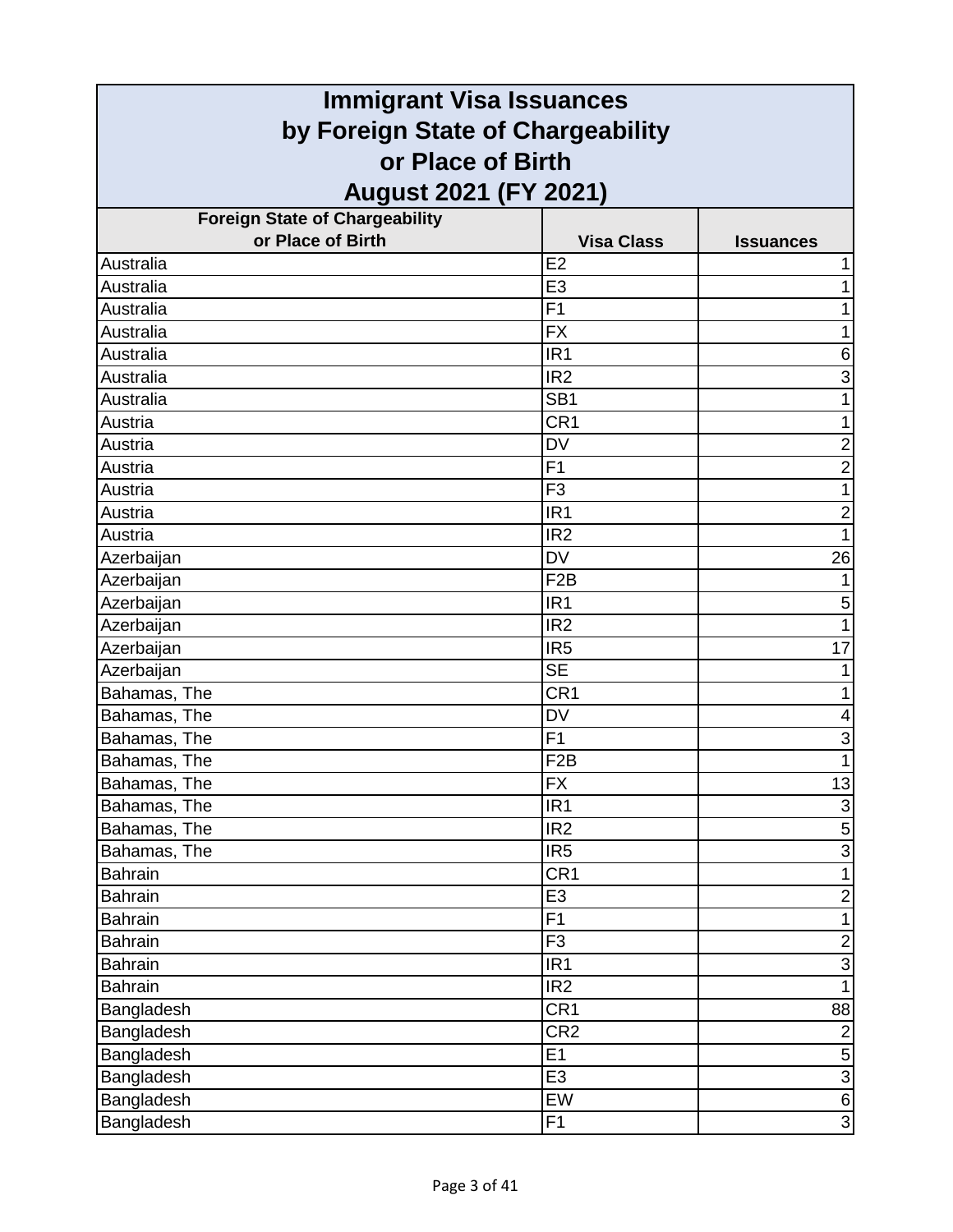| <b>Immigrant Visa Issuances</b>                            |                                       |                     |
|------------------------------------------------------------|---------------------------------------|---------------------|
| by Foreign State of Chargeability                          |                                       |                     |
| or Place of Birth                                          |                                       |                     |
|                                                            |                                       |                     |
| <b>August 2021 (FY 2021)</b>                               |                                       |                     |
| <b>Foreign State of Chargeability</b><br>or Place of Birth |                                       |                     |
|                                                            | <b>Visa Class</b><br>F <sub>2</sub> B | <b>Issuances</b>    |
| Bangladesh<br>Bangladesh                                   | F <sub>3</sub>                        | 8<br>$\overline{7}$ |
| Bangladesh                                                 | F <sub>4</sub>                        | 335                 |
| Bangladesh                                                 | <b>FX</b>                             | 15                  |
| Bangladesh                                                 | IR <sub>1</sub>                       | 217                 |
| Bangladesh                                                 | IR <sub>2</sub>                       | 54                  |
| Bangladesh                                                 | IR <sub>5</sub>                       | 240                 |
| Bangladesh                                                 | SB <sub>1</sub>                       |                     |
| Bangladesh                                                 | <b>SE</b>                             | 10                  |
| <b>Barbados</b>                                            | CR1                                   |                     |
| <b>Barbados</b>                                            | CR <sub>2</sub>                       | 1                   |
| <b>Barbados</b>                                            | E <sub>3</sub>                        | 10                  |
| <b>Barbados</b>                                            | F <sub>1</sub>                        | $\mathbf 5$         |
| <b>Barbados</b>                                            | F <sub>3</sub>                        | $\,6$               |
| <b>Barbados</b>                                            | <b>FX</b>                             | 6                   |
| <b>Barbados</b>                                            | IR <sub>1</sub>                       | 1                   |
| <b>Barbados</b>                                            | IR <sub>2</sub>                       | 1                   |
| <b>Barbados</b>                                            | IR <sub>5</sub>                       | 3                   |
| <b>Barbados</b>                                            | SB <sub>1</sub>                       | 1                   |
| <b>Belarus</b>                                             | CR <sub>1</sub>                       | 1                   |
| <b>Belarus</b>                                             | <b>DV</b>                             | 103                 |
| <b>Belarus</b>                                             | F1                                    | $\overline{c}$      |
| <b>Belarus</b>                                             | F <sub>2</sub> B                      | $\mathbf{1}$        |
| <b>Belarus</b>                                             | F4                                    |                     |
| <b>Belarus</b>                                             | FX                                    | $\frac{1}{2}$       |
| <b>Belarus</b>                                             | IR <sub>1</sub>                       | $\overline{2}$      |
| <b>Belarus</b>                                             | IR <sub>2</sub>                       | $\overline{5}$      |
| <b>Belarus</b>                                             | IR5                                   | $\overline{31}$     |
| Belgium                                                    | CR1                                   | $\overline{2}$      |
| Belgium                                                    | E <sub>2</sub>                        | $\mathbf{1}$        |
| Belgium                                                    | E <sub>3</sub>                        | $\mathbf{1}$        |
| Belgium                                                    | <b>FX</b>                             | $\overline{2}$      |
| Belgium                                                    | IR5                                   | $\overline{2}$      |
| <b>Belize</b>                                              | CR1                                   | $\overline{2}$      |
| <b>Belize</b>                                              | $\overline{F1}$                       | 14                  |
| <b>Belize</b>                                              | F3                                    | စ $\vert$ ယ $\vert$ |
| <b>Belize</b>                                              | F <sub>4</sub>                        |                     |
| <b>Belize</b>                                              | <b>FX</b>                             | $\frac{13}{2}$      |
| <b>Belize</b>                                              | IR <sub>1</sub>                       |                     |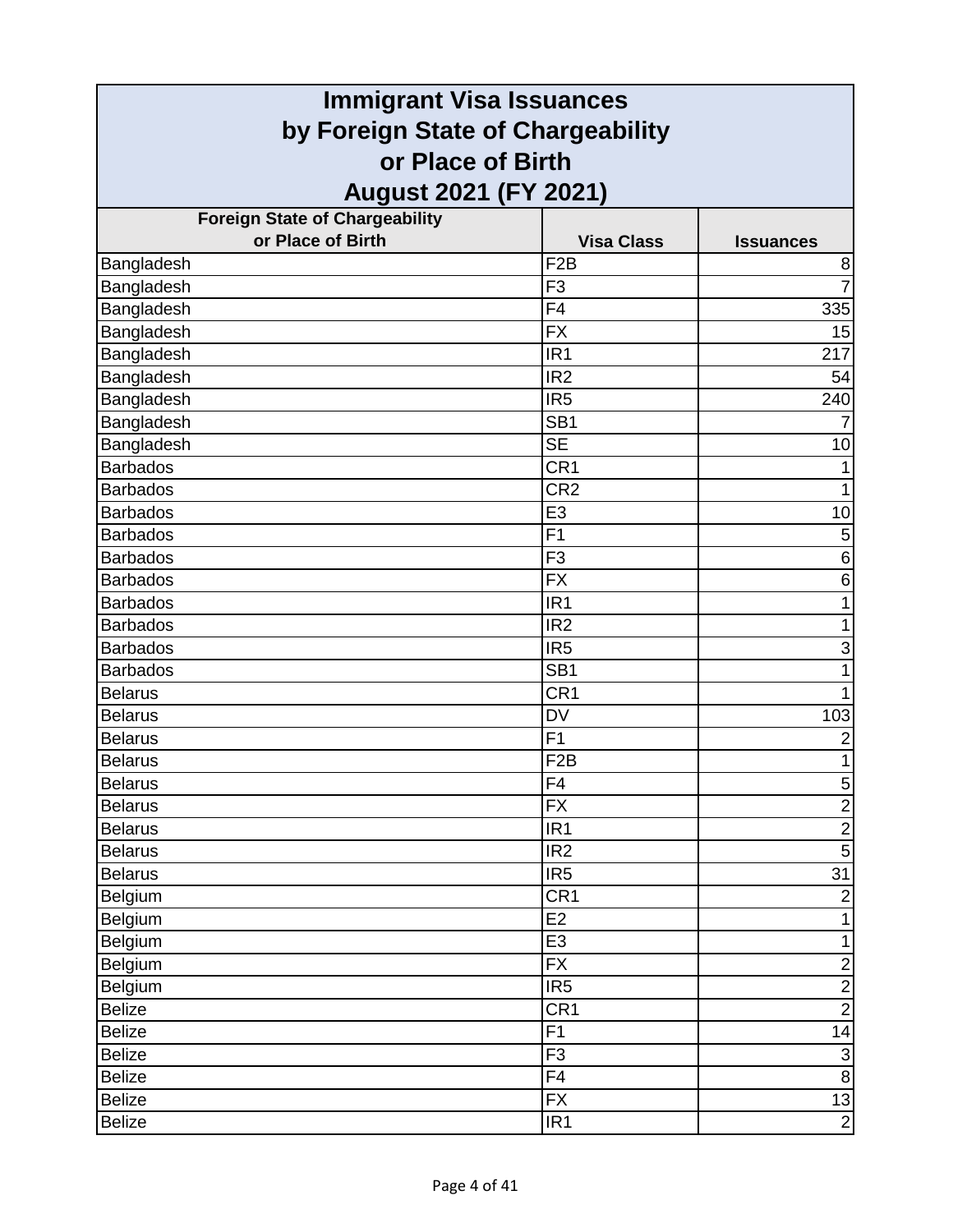| <b>Immigrant Visa Issuances</b>                        |                   |                                |
|--------------------------------------------------------|-------------------|--------------------------------|
| by Foreign State of Chargeability<br>or Place of Birth |                   |                                |
|                                                        |                   |                                |
| <b>Foreign State of Chargeability</b>                  |                   |                                |
| or Place of Birth                                      | <b>Visa Class</b> | <b>Issuances</b>               |
| <b>Belize</b>                                          | IR <sub>2</sub>   | 4                              |
| <b>Belize</b>                                          | IR <sub>5</sub>   | 5                              |
| <b>Benin</b>                                           | <b>DV</b>         | 11                             |
| <b>Benin</b>                                           | F <sub>1</sub>    | 1                              |
| <b>Benin</b>                                           | <b>FX</b>         | 8                              |
| <b>Benin</b>                                           | IR <sub>1</sub>   | 4                              |
| <b>Benin</b>                                           | IR <sub>2</sub>   | 4                              |
| <b>Benin</b>                                           | IR <sub>5</sub>   | 3                              |
| <b>Bhutan</b>                                          | <b>DV</b>         | 1                              |
| <b>Bhutan</b>                                          | IR <sub>1</sub>   | 1                              |
| <b>Bolivia</b>                                         | CR <sub>1</sub>   | 6                              |
| <b>Bolivia</b>                                         | EW                | $\overline{2}$                 |
| <b>Bolivia</b>                                         | F <sub>1</sub>    | $\overline{12}$                |
| <b>Bolivia</b>                                         | F <sub>2</sub> B  | $\boldsymbol{9}$               |
| <b>Bolivia</b>                                         | F <sub>3</sub>    | 11                             |
| <b>Bolivia</b>                                         | F <sub>4</sub>    | 12                             |
| <b>Bolivia</b>                                         | <b>FX</b>         | 27                             |
| <b>Bolivia</b>                                         | IR <sub>1</sub>   | 33                             |
| <b>Bolivia</b>                                         | IR <sub>2</sub>   | 35                             |
| <b>Bolivia</b>                                         | IR <sub>5</sub>   | 56                             |
| Bosnia-Herzegovina                                     | CR <sub>1</sub>   |                                |
| Bosnia-Herzegovina                                     | F <sub>1</sub>    | 1                              |
| Bosnia-Herzegovina                                     | F <sub>3</sub>    | $\ensuremath{\mathsf{3}}$      |
| Bosnia-Herzegovina                                     | F4                | $\overline{5}$                 |
| Bosnia-Herzegovina                                     | <b>FX</b>         | $\overline{1}$                 |
| Bosnia-Herzegovina                                     | IR <sub>1</sub>   | دن                             |
| Bosnia-Herzegovina                                     | IR <sub>2</sub>   | $\overline{2}$                 |
| Bosnia-Herzegovina                                     | IR <sub>5</sub>   | $\mathbf{1}$                   |
| Bosnia-Herzegovina                                     | SB <sub>1</sub>   | $\mathbf 1$                    |
| <b>Botswana</b>                                        | IR <sub>2</sub>   | $\mathbf{1}$                   |
| <b>Brazil</b>                                          | CR <sub>1</sub>   | 47                             |
| <b>Brazil</b>                                          | CR <sub>2</sub>   | $\,6$                          |
| <b>Brazil</b>                                          | E1                | $\overline{7}$                 |
| <b>Brazil</b>                                          | E2                | 20                             |
| <b>Brazil</b>                                          | E3                | $\overline{11}$                |
| <b>Brazil</b>                                          | EW                | $\mathbf{1}$                   |
| <b>Brazil</b>                                          | F1                | $\mathbf{3}$<br>$\overline{1}$ |
| <b>Brazil</b>                                          | F2B               |                                |
| <b>Brazil</b>                                          | F3                | 11                             |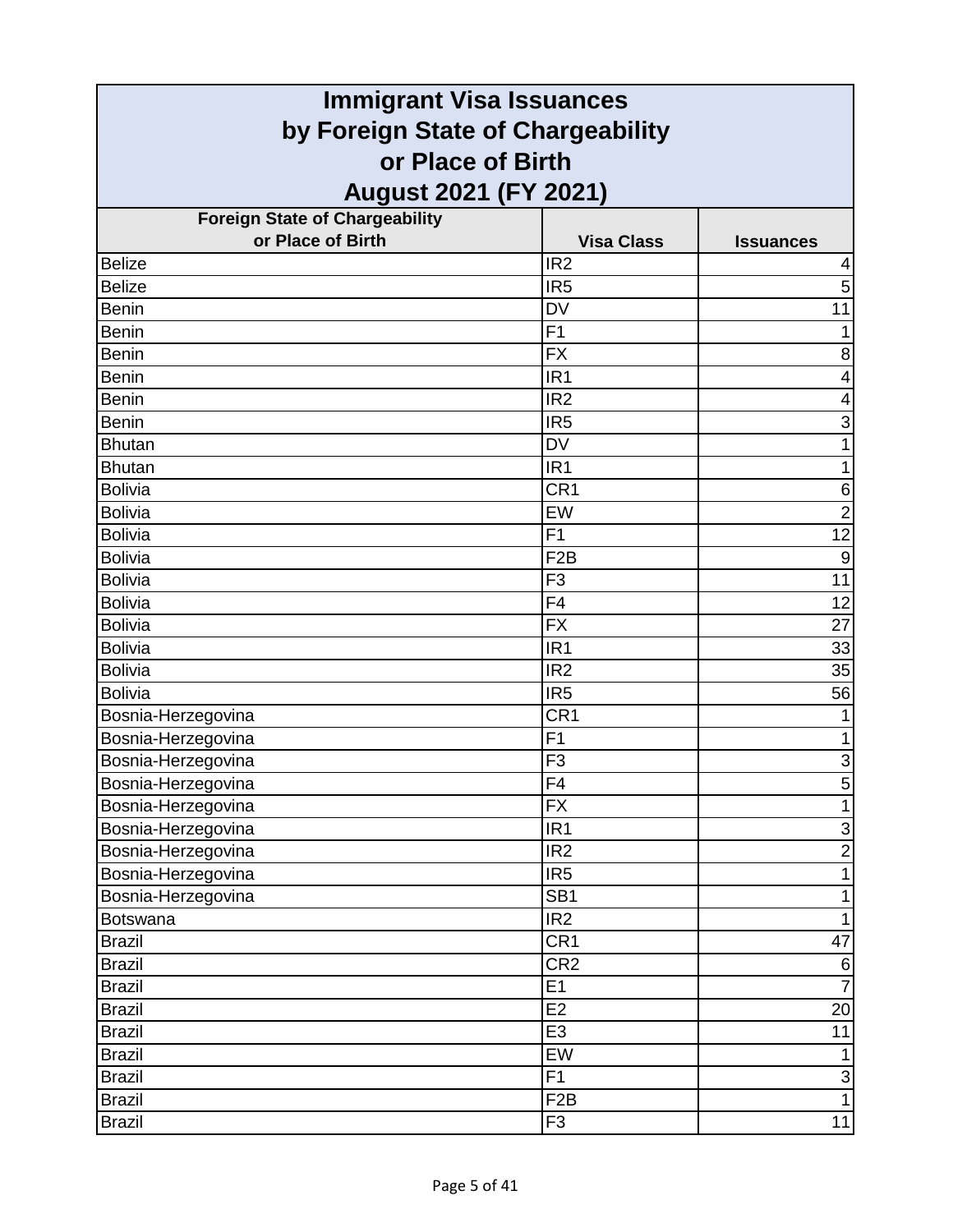| <b>Immigrant Visa Issuances</b>                        |                   |                         |
|--------------------------------------------------------|-------------------|-------------------------|
| by Foreign State of Chargeability<br>or Place of Birth |                   |                         |
|                                                        |                   |                         |
| <b>Foreign State of Chargeability</b>                  |                   |                         |
| or Place of Birth                                      | <b>Visa Class</b> | <b>Issuances</b>        |
| <b>Brazil</b>                                          | F <sub>4</sub>    | 15                      |
| <b>Brazil</b>                                          | <b>FX</b>         |                         |
| <b>Brazil</b>                                          | IR <sub>1</sub>   | 208                     |
| <b>Brazil</b>                                          | IR <sub>2</sub>   | 100                     |
| <b>Brazil</b>                                          | IR <sub>5</sub>   | 39                      |
| <b>Brazil</b>                                          | IW                | 1                       |
| <b>Brazil</b>                                          | SB <sub>1</sub>   | $\mathsf 3$             |
| <b>British Virgin Islands</b>                          | IR <sub>5</sub>   | $\overline{3}$          |
| <b>Bulgaria</b>                                        | CR <sub>1</sub>   | $rac{3}{3}$             |
| <b>Bulgaria</b>                                        | F <sub>1</sub>    |                         |
| <b>Bulgaria</b>                                        | F <sub>3</sub>    | $\overline{\mathbf{4}}$ |
| <b>Bulgaria</b>                                        | F4                | $\,6$                   |
| <b>Bulgaria</b>                                        | <b>FX</b>         | $\mathbf{1}$            |
| <b>Bulgaria</b>                                        | IH <sub>3</sub>   | 10                      |
| <b>Bulgaria</b>                                        | IR <sub>1</sub>   | $\overline{\mathbf{c}}$ |
| <b>Bulgaria</b>                                        | IR <sub>2</sub>   | $\mathbf{1}$            |
| <b>Bulgaria</b>                                        | IR <sub>5</sub>   | 5                       |
| <b>Bulgaria</b>                                        | SB <sub>1</sub>   | 1                       |
| <b>Burkina Faso</b>                                    | E1                | 1                       |
| <b>Burkina Faso</b>                                    | IR <sub>2</sub>   | $\overline{\mathbf{c}}$ |
| <b>Burkina Faso</b>                                    | IR <sub>5</sub>   | $\mathbf{1}$            |
| <b>Burma</b>                                           | CR1               | 5                       |
| <b>Burma</b>                                           | DV                | 10                      |
| Burma                                                  | F4                | $\mathbf{8}$            |
| <b>Burma</b>                                           | <b>FX</b>         | $\overline{3}$          |
| <b>Burma</b>                                           | IR <sub>1</sub>   | 17                      |
| <b>Burma</b>                                           | IR <sub>2</sub>   | $\mathbf{1}$            |
| <b>Burma</b>                                           | IR <sub>5</sub>   | $\overline{2}$          |
| <b>Burma</b>                                           | SB <sub>1</sub>   | 5                       |
| <b>Burundi</b>                                         | CR <sub>1</sub>   | $\mathbf{1}$            |
| Burundi                                                | DV                | 10                      |
| <b>Burundi</b>                                         | IR <sub>1</sub>   | رن                      |
| Cabo Verde                                             | CR <sub>1</sub>   | $\mathbf{1}$            |
| Cabo Verde                                             | F1                | 17                      |
| Cabo Verde                                             | F <sub>2</sub> B  | 11                      |
| Cabo Verde                                             | F <sub>3</sub>    | $\boldsymbol{9}$        |
| Cabo Verde                                             | F <sub>4</sub>    | 13                      |
| Cabo Verde                                             | <b>FX</b>         | 22                      |
| Cabo Verde                                             | IR <sub>1</sub>   | $\mathbf{1}$            |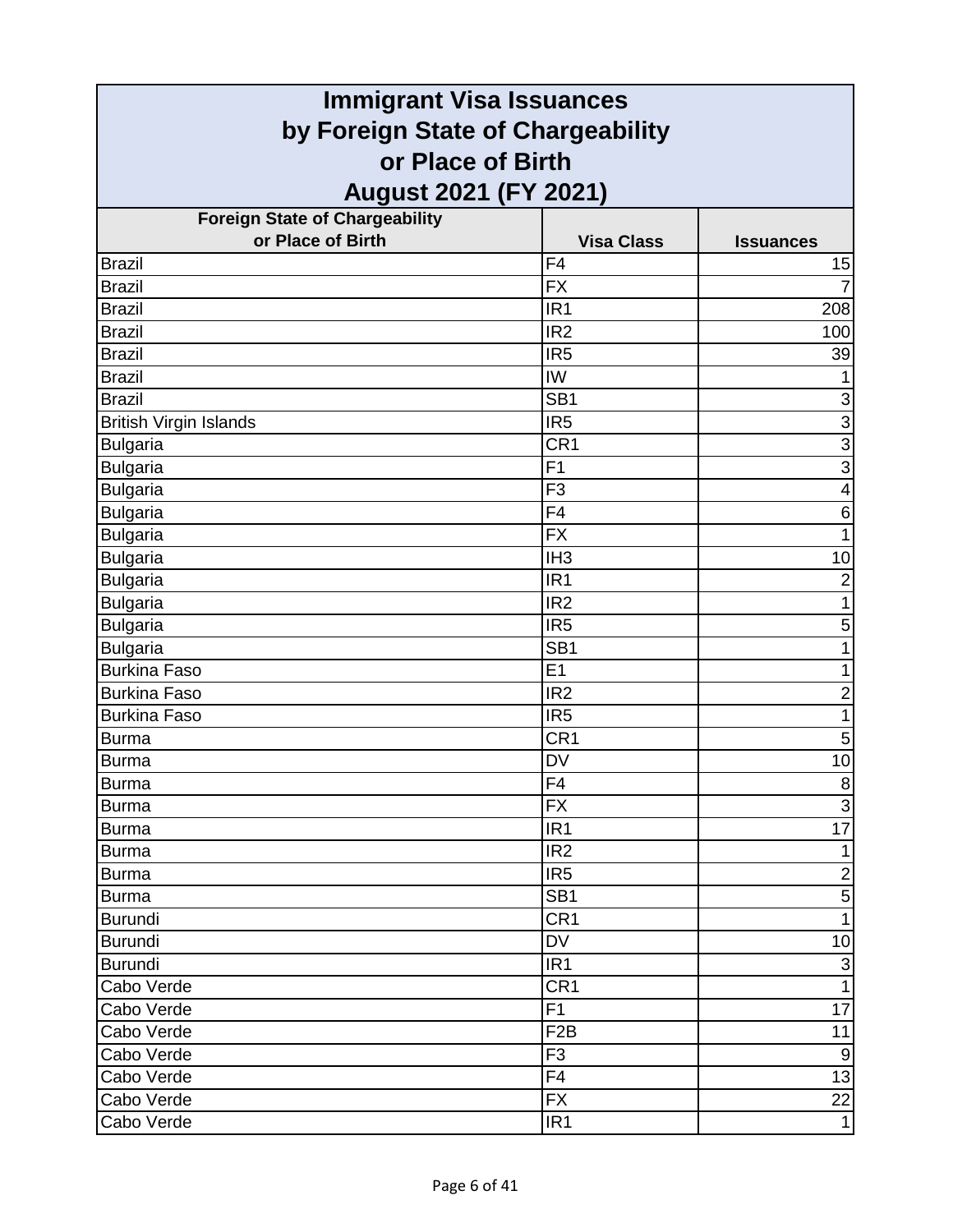| <b>Immigrant Visa Issuances</b>                        |                   |                         |
|--------------------------------------------------------|-------------------|-------------------------|
| by Foreign State of Chargeability<br>or Place of Birth |                   |                         |
|                                                        |                   |                         |
| <b>Foreign State of Chargeability</b>                  |                   |                         |
| or Place of Birth                                      | <b>Visa Class</b> | <b>Issuances</b>        |
| Cabo Verde                                             | IR <sub>2</sub>   | 9                       |
| Cabo Verde                                             | IR <sub>5</sub>   | 22                      |
| Cabo Verde                                             | SB <sub>1</sub>   | 4                       |
| Cambodia                                               | CR <sub>1</sub>   | 8                       |
| Cambodia                                               | CR <sub>2</sub>   | $\mathbf{1}$            |
| Cambodia                                               | <b>DV</b>         | 13                      |
| Cambodia                                               | EW                | 33                      |
| Cambodia                                               | F <sub>1</sub>    | 4                       |
| Cambodia                                               | F <sub>2</sub> B  | $\mathbf{1}$            |
| Cambodia                                               | F <sub>3</sub>    | 10                      |
| Cambodia                                               | F <sub>4</sub>    | 11                      |
| Cambodia                                               | <b>FX</b>         | 14                      |
| Cambodia                                               | IR <sub>1</sub>   | 26                      |
| Cambodia                                               | IR <sub>2</sub>   | 18                      |
| Cambodia                                               | IR <sub>5</sub>   | 91                      |
| Cambodia                                               | SB <sub>1</sub>   | $\mathbf 1$             |
| Cambodia                                               | <b>SE</b>         | $\overline{37}$         |
| Cambodia                                               | <b>SR</b>         | 1                       |
| Cameroon                                               | CR <sub>1</sub>   | 11                      |
| Cameroon                                               | <b>DV</b>         | 159                     |
| Cameroon                                               | E2                | $\overline{2}$          |
| Cameroon                                               | F1                | $\overline{3}$          |
| Cameroon                                               | F <sub>4</sub>    | 14                      |
| Cameroon                                               | $\overline{FX}$   | 59                      |
| Cameroon                                               | IR <sub>1</sub>   | 11                      |
| Cameroon                                               | IR <sub>2</sub>   | 48                      |
| Cameroon                                               | IR <sub>5</sub>   | 161                     |
| Cameroon                                               | SB <sub>1</sub>   | $\overline{2}$          |
| Canada                                                 | CR <sub>1</sub>   | 12                      |
| Canada                                                 | CR <sub>2</sub>   | $\overline{2}$          |
| Canada                                                 | E1                | $\overline{\mathbf{4}}$ |
| Canada                                                 | E2                | $\,$ 6 $\,$             |
| Canada                                                 | E <sub>3</sub>    | ω                       |
| Canada                                                 | F1                | $\mathbf{1}$            |
| Canada                                                 | F <sub>2</sub> B  | $\mathbf{1}$            |
| Canada                                                 | F4                | رن                      |
| Canada                                                 | <b>FX</b>         | $\overline{2}$          |
| Canada                                                 | IR <sub>1</sub>   | 50                      |
| Canada                                                 | IR <sub>2</sub>   | 17                      |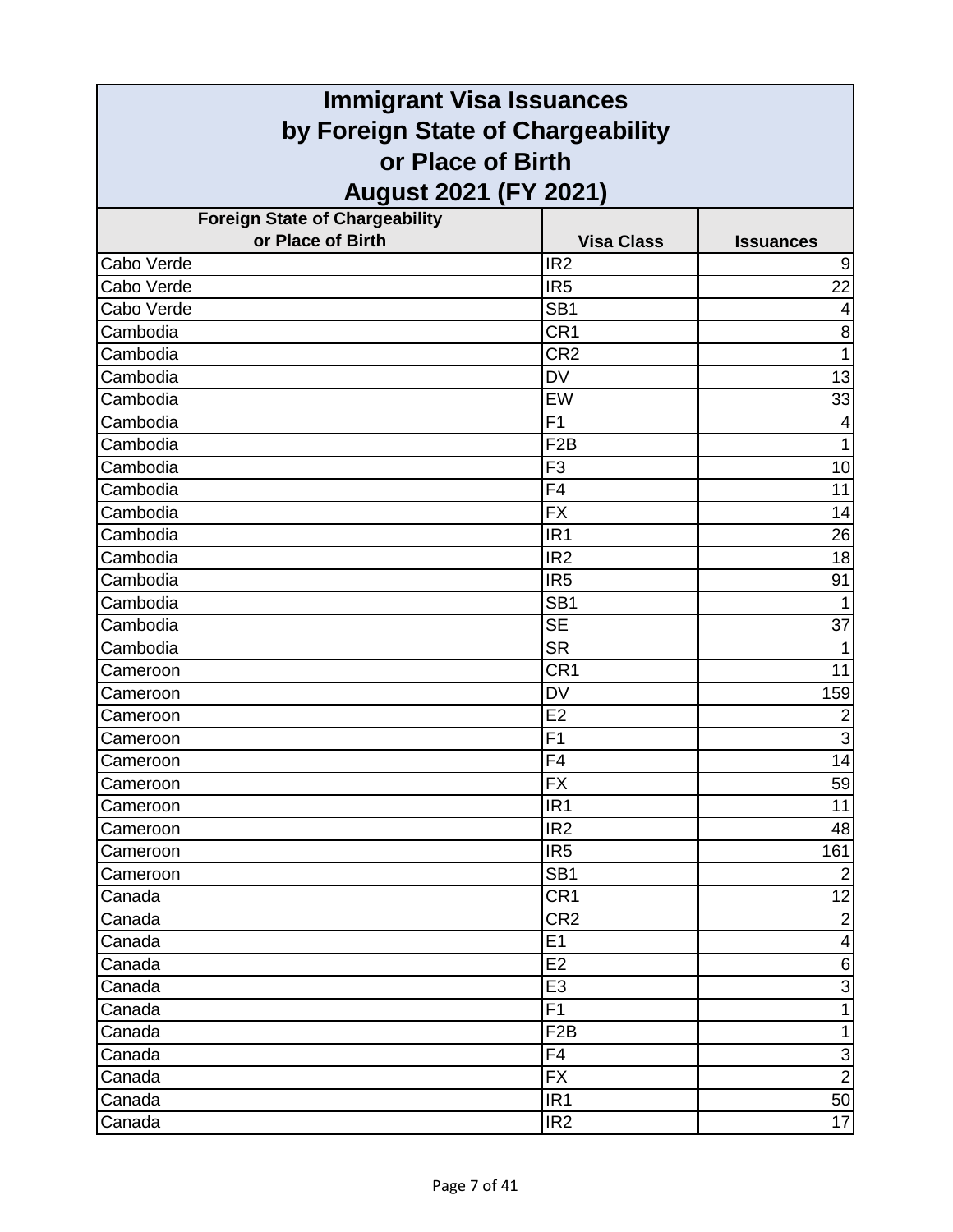| <b>Immigrant Visa Issuances</b>                                                        |                  |                |                                       |                   |                  |
|----------------------------------------------------------------------------------------|------------------|----------------|---------------------------------------|-------------------|------------------|
| by Foreign State of Chargeability<br>or Place of Birth<br><b>August 2021 (FY 2021)</b> |                  |                |                                       |                   |                  |
|                                                                                        |                  |                | <b>Foreign State of Chargeability</b> |                   |                  |
|                                                                                        |                  |                | or Place of Birth                     | <b>Visa Class</b> | <b>Issuances</b> |
| Canada                                                                                 | IR <sub>5</sub>  | 6              |                                       |                   |                  |
| Canada                                                                                 | SB <sub>1</sub>  | 5              |                                       |                   |                  |
| Cayman Islands                                                                         | IR <sub>1</sub>  | 1              |                                       |                   |                  |
| <b>Central African Republic</b>                                                        | CR <sub>1</sub>  | 1              |                                       |                   |                  |
| <b>Central African Republic</b>                                                        | F <sub>1</sub>   | 1              |                                       |                   |                  |
| <b>Central African Republic</b>                                                        | IR <sub>1</sub>  | 1              |                                       |                   |                  |
| Central African Republic                                                               | IR <sub>5</sub>  |                |                                       |                   |                  |
| Chad                                                                                   | CR <sub>1</sub>  |                |                                       |                   |                  |
| Chad                                                                                   | <b>DV</b>        | 3              |                                       |                   |                  |
| Chad                                                                                   | IR <sub>1</sub>  | $\overline{2}$ |                                       |                   |                  |
| Chad                                                                                   | IR <sub>5</sub>  | 3              |                                       |                   |                  |
| Chile                                                                                  | CR <sub>1</sub>  | $\overline{2}$ |                                       |                   |                  |
| Chile                                                                                  | F <sub>1</sub>   | 6              |                                       |                   |                  |
| Chile                                                                                  | F <sub>2</sub> B | $\mathbf 2$    |                                       |                   |                  |
| Chile                                                                                  | F <sub>4</sub>   | 4              |                                       |                   |                  |
| Chile                                                                                  | <b>FX</b>        | 12             |                                       |                   |                  |
| Chile                                                                                  | IR <sub>1</sub>  | 3              |                                       |                   |                  |
| Chile                                                                                  | IR <sub>2</sub>  | $\overline{7}$ |                                       |                   |                  |
| Chile                                                                                  | IR <sub>5</sub>  | 8              |                                       |                   |                  |
| Chile                                                                                  | SB <sub>1</sub>  | 1              |                                       |                   |                  |
| China - mainland born                                                                  | C <sub>5</sub>   | 8              |                                       |                   |                  |
| China - mainland born                                                                  | CR <sub>1</sub>  | 24             |                                       |                   |                  |
| China - mainland born                                                                  | CR <sub>2</sub>  | $\overline{3}$ |                                       |                   |                  |
| China - mainland born                                                                  | E1               | 65             |                                       |                   |                  |
| China - mainland born                                                                  | E <sub>2</sub>   |                |                                       |                   |                  |
| China - mainland born                                                                  | E <sub>3</sub>   | 4              |                                       |                   |                  |
| China - mainland born                                                                  | F <sub>1</sub>   | 122            |                                       |                   |                  |
| China - mainland born                                                                  | F <sub>2</sub> A |                |                                       |                   |                  |
| China - mainland born                                                                  | F <sub>2</sub> B | 272            |                                       |                   |                  |
| China - mainland born                                                                  | F <sub>3</sub>   | 194            |                                       |                   |                  |
| China - mainland born                                                                  | F <sub>4</sub>   | 1,024          |                                       |                   |                  |
| China - mainland born                                                                  | <b>FX</b>        | 228            |                                       |                   |                  |
| China - mainland born                                                                  | IR <sub>1</sub>  | 88             |                                       |                   |                  |
| China - mainland born                                                                  | IR <sub>2</sub>  | 40             |                                       |                   |                  |
| China - mainland born                                                                  | IR <sub>5</sub>  | 782            |                                       |                   |                  |
| China - mainland born                                                                  | SB <sub>1</sub>  | 18             |                                       |                   |                  |
| China - mainland born                                                                  | <b>SD</b>        |                |                                       |                   |                  |
| China - mainland born                                                                  | <b>SE</b>        | $\mathfrak{B}$ |                                       |                   |                  |
| China - mainland born                                                                  | T5               | 34             |                                       |                   |                  |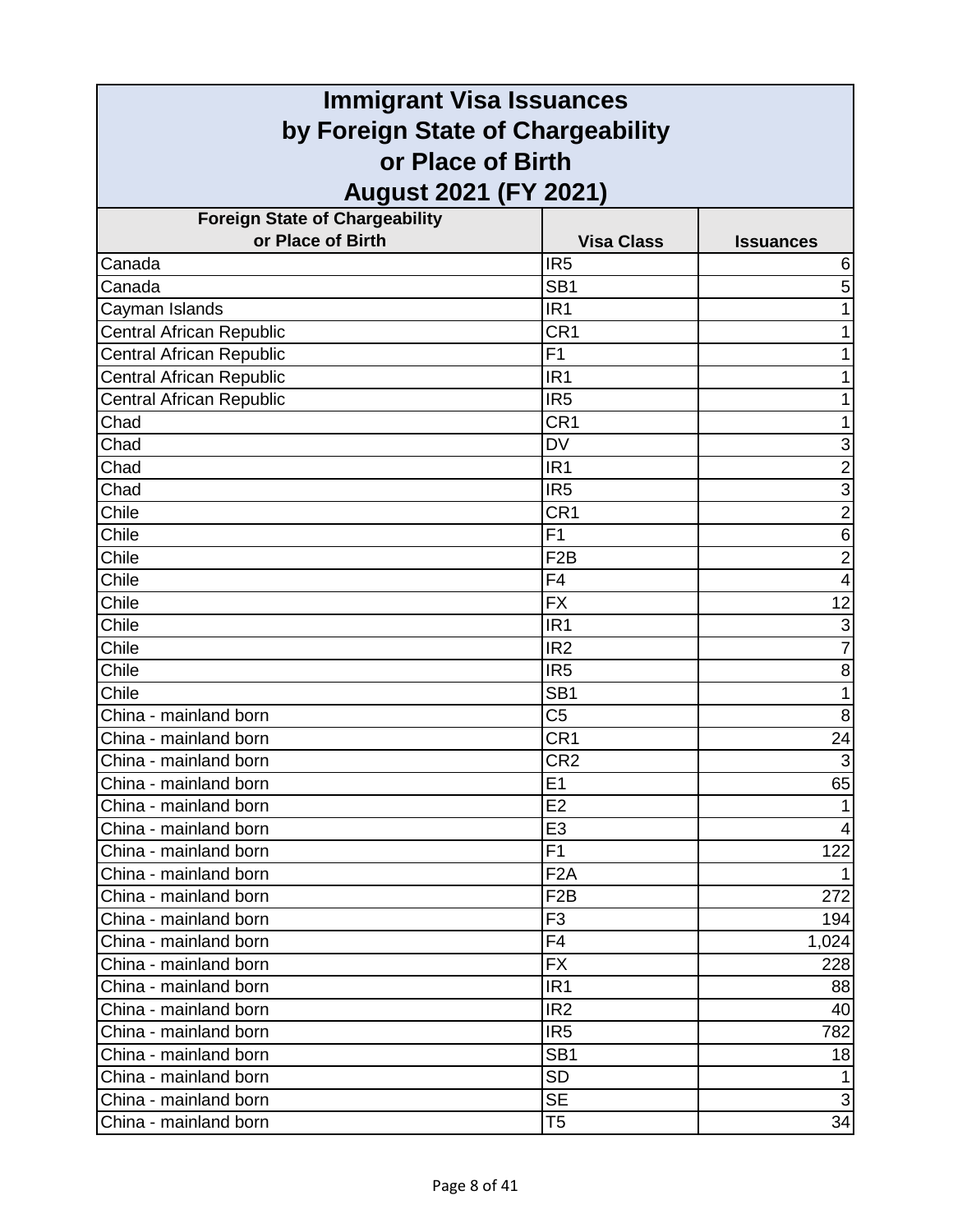| <b>Immigrant Visa Issuances</b>       |                   |                         |
|---------------------------------------|-------------------|-------------------------|
| by Foreign State of Chargeability     |                   |                         |
| or Place of Birth                     |                   |                         |
| <b>August 2021 (FY 2021)</b>          |                   |                         |
| <b>Foreign State of Chargeability</b> |                   |                         |
| or Place of Birth                     | <b>Visa Class</b> | <b>Issuances</b>        |
| China - Taiwan born                   | CR <sub>1</sub>   | 3                       |
| China - Taiwan born                   | <b>CX</b>         | $\mathbf{1}$            |
| China - Taiwan born                   | <b>DV</b>         | 28                      |
| China - Taiwan born                   | E1                | 9                       |
| China - Taiwan born                   | E2                | 19                      |
| China - Taiwan born                   | E <sub>3</sub>    | $\overline{4}$          |
| China - Taiwan born                   | EW                | 1                       |
| China - Taiwan born                   | F <sub>1</sub>    | 8                       |
| China - Taiwan born                   | F <sub>2</sub> B  | $\overline{3}$          |
| China - Taiwan born                   | F <sub>3</sub>    | $\overline{10}$         |
| China - Taiwan born                   | F <sub>4</sub>    | 86                      |
| China - Taiwan born                   | <b>FX</b>         | 8                       |
| China - Taiwan born                   | IR <sub>1</sub>   | 10                      |
| China - Taiwan born                   | IR <sub>2</sub>   | $\overline{5}$          |
| China - Taiwan born                   | IR <sub>5</sub>   | 15                      |
| China - Taiwan born                   | IW                | $\mathbf{1}$            |
| China - Taiwan born                   | SB <sub>1</sub>   | 33                      |
| Colombia                              | CR <sub>1</sub>   | 103                     |
| Colombia                              | CR <sub>2</sub>   | 38                      |
| Colombia                              | E1                | 5                       |
| Colombia                              | E <sub>3</sub>    | 4                       |
| Colombia                              | F <sub>1</sub>    | 8                       |
| Colombia                              | F <sub>2</sub> B  | 12                      |
| Colombia                              | F3                | 11                      |
| Colombia                              | F <sub>4</sub>    | 18                      |
| Colombia                              | <b>FX</b>         | 30                      |
| Colombia                              | IH <sub>3</sub>   | 34                      |
| Colombia                              | IR <sub>1</sub>   | 394                     |
| Colombia                              | IR <sub>2</sub>   | 283                     |
| Colombia                              | IR <sub>5</sub>   | 305                     |
| Colombia                              | SB <sub>1</sub>   | 31                      |
| Colombia                              | <b>SE</b>         | 6                       |
| Congo, Democratic Republic of the     | CR <sub>1</sub>   | 4                       |
| Congo, Democratic Republic of the     | <b>DV</b>         | 214                     |
| Congo, Democratic Republic of the     | <b>EW</b>         | $\overline{2}$          |
| Congo, Democratic Republic of the     | F1                | $\overline{1}$          |
| Congo, Democratic Republic of the     | <b>FX</b>         | 36                      |
| Congo, Democratic Republic of the     | IR <sub>1</sub>   | $\overline{7}$          |
| Congo, Democratic Republic of the     | IR <sub>2</sub>   | $\overline{\mathbf{4}}$ |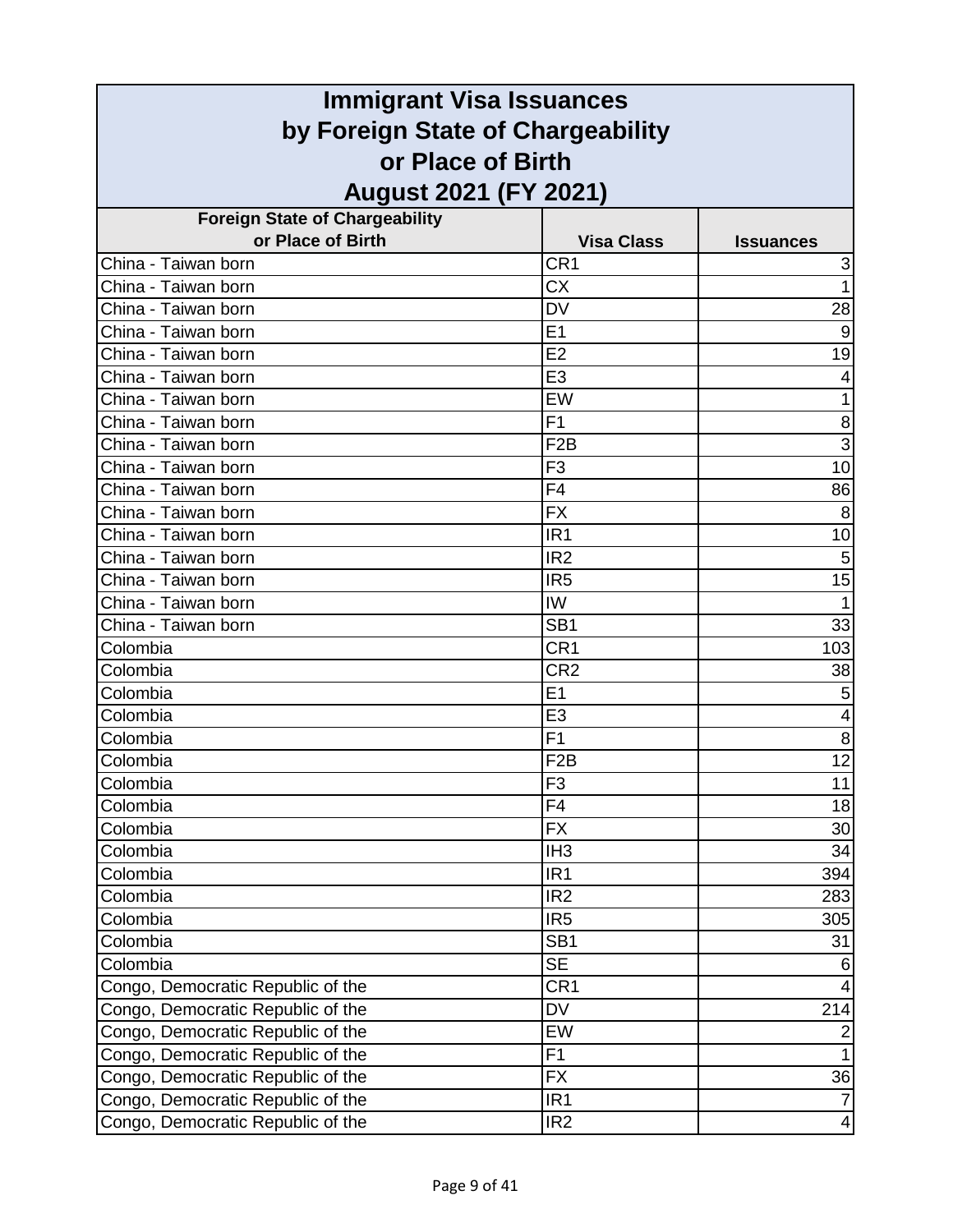| <b>Immigrant Visa Issuances</b><br>by Foreign State of Chargeability<br>or Place of Birth |                                                                                 |  |  |  |
|-------------------------------------------------------------------------------------------|---------------------------------------------------------------------------------|--|--|--|
|                                                                                           |                                                                                 |  |  |  |
|                                                                                           |                                                                                 |  |  |  |
| <b>Visa Class</b>                                                                         | <b>Issuances</b>                                                                |  |  |  |
| IR <sub>5</sub>                                                                           | 16                                                                              |  |  |  |
|                                                                                           | 6                                                                               |  |  |  |
| <b>DV</b>                                                                                 | 11                                                                              |  |  |  |
| <b>FX</b>                                                                                 | $\overline{2}$                                                                  |  |  |  |
| IR <sub>5</sub>                                                                           | $\overline{2}$                                                                  |  |  |  |
| CR <sub>1</sub>                                                                           | $\overline{3}$                                                                  |  |  |  |
| EW                                                                                        | $\overline{5}$                                                                  |  |  |  |
| F <sub>1</sub>                                                                            | $\overline{3}$                                                                  |  |  |  |
| F <sub>3</sub>                                                                            | $\overline{3}$                                                                  |  |  |  |
| <b>FX</b>                                                                                 | $\overline{6}$                                                                  |  |  |  |
| IB <sub>1</sub>                                                                           | $\overline{2}$                                                                  |  |  |  |
| IR <sub>1</sub>                                                                           | 13                                                                              |  |  |  |
| IR <sub>2</sub>                                                                           | 8                                                                               |  |  |  |
| IR <sub>5</sub>                                                                           | 15                                                                              |  |  |  |
| CR <sub>1</sub>                                                                           | 6                                                                               |  |  |  |
| <b>DV</b>                                                                                 | 21                                                                              |  |  |  |
| F1                                                                                        | $\overline{20}$                                                                 |  |  |  |
| F <sub>2</sub> B                                                                          | $\mathbf 5$                                                                     |  |  |  |
| F <sub>3</sub>                                                                            | 1                                                                               |  |  |  |
| F <sub>4</sub>                                                                            | 4                                                                               |  |  |  |
| <b>FX</b>                                                                                 | 70                                                                              |  |  |  |
| IR <sub>1</sub>                                                                           | 13                                                                              |  |  |  |
| IR <sub>2</sub>                                                                           | 22                                                                              |  |  |  |
|                                                                                           | 14                                                                              |  |  |  |
| <b>DV</b>                                                                                 | $\overline{2}$                                                                  |  |  |  |
| F <sub>4</sub>                                                                            | $\overline{4}$                                                                  |  |  |  |
| SB <sub>1</sub>                                                                           | $\overline{2}$                                                                  |  |  |  |
| CR <sub>1</sub>                                                                           | $\overline{7}$                                                                  |  |  |  |
| <b>DV</b>                                                                                 | 105                                                                             |  |  |  |
| F1                                                                                        | $\,6$                                                                           |  |  |  |
| F <sub>2</sub> B                                                                          | $\overline{3}$                                                                  |  |  |  |
| <b>FX</b>                                                                                 | 63                                                                              |  |  |  |
| IR <sub>1</sub>                                                                           | 20                                                                              |  |  |  |
| IR <sub>2</sub>                                                                           | 33                                                                              |  |  |  |
| IR <sub>5</sub>                                                                           | 57                                                                              |  |  |  |
| IR <sub>1</sub>                                                                           | $\mathbf{1}$                                                                    |  |  |  |
| IR <sub>5</sub>                                                                           | $\ensuremath{\mathsf{3}}$                                                       |  |  |  |
|                                                                                           | $\overline{1}$                                                                  |  |  |  |
| E2                                                                                        | $\overline{2}$                                                                  |  |  |  |
|                                                                                           | <b>August 2021 (FY 2021)</b><br><b>SE</b><br>IR <sub>5</sub><br>CR <sub>2</sub> |  |  |  |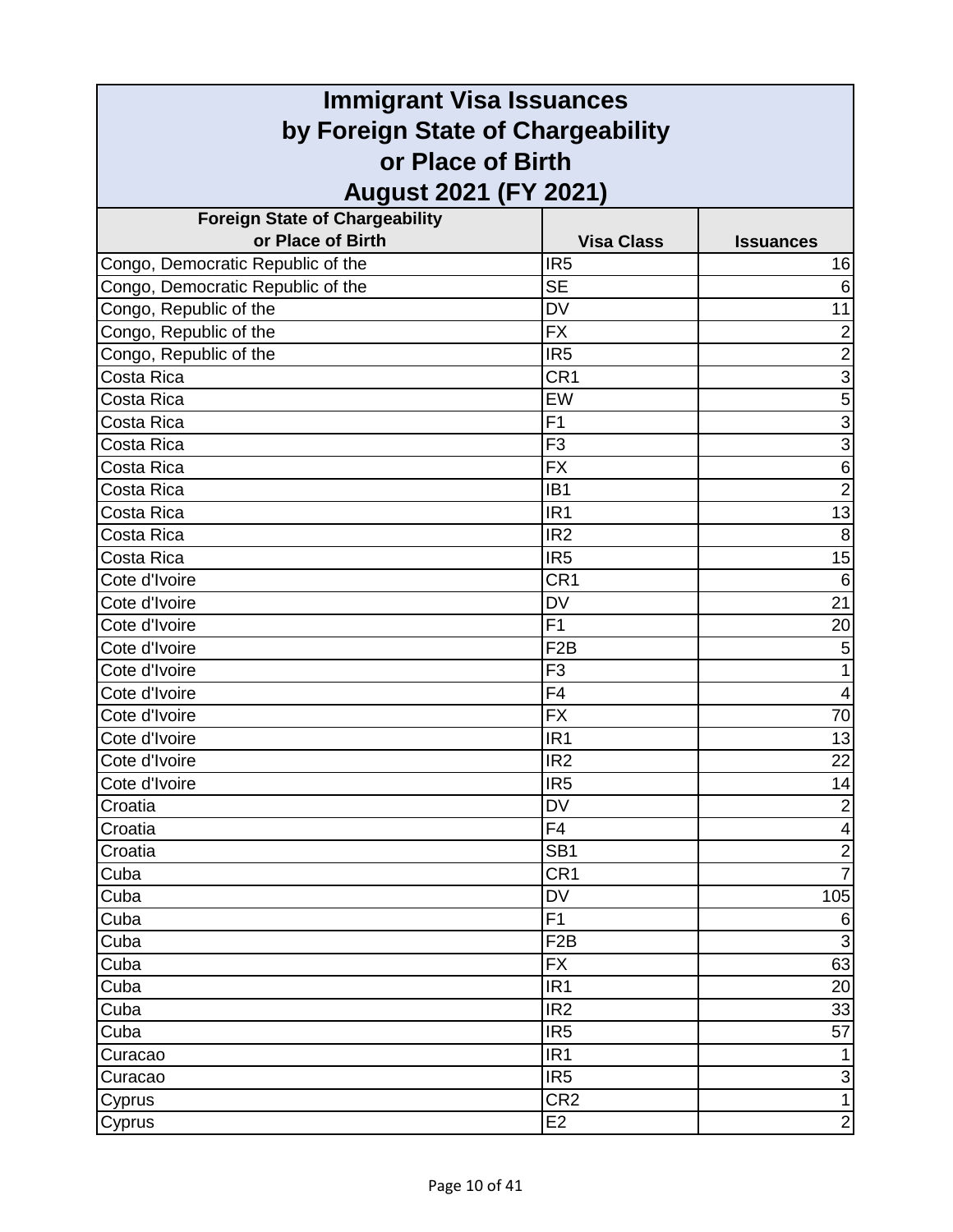| <b>Immigrant Visa Issuances</b>                                                        |                  |                  |                                       |                   |                  |
|----------------------------------------------------------------------------------------|------------------|------------------|---------------------------------------|-------------------|------------------|
| by Foreign State of Chargeability<br>or Place of Birth<br><b>August 2021 (FY 2021)</b> |                  |                  |                                       |                   |                  |
|                                                                                        |                  |                  | <b>Foreign State of Chargeability</b> |                   |                  |
|                                                                                        |                  |                  | or Place of Birth                     | <b>Visa Class</b> | <b>Issuances</b> |
| Cyprus                                                                                 | F <sub>1</sub>   |                  |                                       |                   |                  |
| <b>Czech Republic</b>                                                                  | F <sub>1</sub>   |                  |                                       |                   |                  |
| Czech Republic                                                                         | F <sub>3</sub>   | 4                |                                       |                   |                  |
| <b>Czech Republic</b>                                                                  | <b>FX</b>        | 2                |                                       |                   |                  |
| Czech Republic                                                                         | IR <sub>1</sub>  | 1                |                                       |                   |                  |
| <b>Czech Republic</b>                                                                  | IR <sub>2</sub>  | 1                |                                       |                   |                  |
| <b>Czech Republic</b>                                                                  | IR <sub>5</sub>  | 4                |                                       |                   |                  |
| Denmark                                                                                | E1               |                  |                                       |                   |                  |
| Denmark                                                                                | IR <sub>1</sub>  |                  |                                       |                   |                  |
| Djibouti                                                                               | <b>DV</b>        | 8                |                                       |                   |                  |
| Djibouti                                                                               | IR <sub>1</sub>  | 1                |                                       |                   |                  |
| Dominica                                                                               | CR <sub>1</sub>  | 1                |                                       |                   |                  |
| Dominica                                                                               | E <sub>3</sub>   | 3                |                                       |                   |                  |
| Dominica                                                                               | F1               | 18               |                                       |                   |                  |
| Dominica                                                                               | F <sub>3</sub>   | 8                |                                       |                   |                  |
| Dominica                                                                               | F <sub>4</sub>   | 14               |                                       |                   |                  |
| Dominica                                                                               | $\overline{FX}$  | 5                |                                       |                   |                  |
| Dominica                                                                               | IR <sub>1</sub>  | 1                |                                       |                   |                  |
| Dominica                                                                               | IR <sub>2</sub>  | $\overline{2}$   |                                       |                   |                  |
| Dominica                                                                               | IR <sub>5</sub>  | 15               |                                       |                   |                  |
| Dominican Republic                                                                     | CR <sub>1</sub>  | 105              |                                       |                   |                  |
| Dominican Republic                                                                     | CR <sub>2</sub>  | 31               |                                       |                   |                  |
| Dominican Republic                                                                     | E <sub>3</sub>   | $\boldsymbol{9}$ |                                       |                   |                  |
| Dominican Republic                                                                     | EW               | 9                |                                       |                   |                  |
| Dominican Republic                                                                     | F1               | 179              |                                       |                   |                  |
| Dominican Republic                                                                     | F <sub>2</sub> A |                  |                                       |                   |                  |
| Dominican Republic                                                                     | F <sub>2</sub> B | 428              |                                       |                   |                  |
| Dominican Republic                                                                     | F <sub>3</sub>   | 70               |                                       |                   |                  |
| Dominican Republic                                                                     | $\overline{F4}$  | 170              |                                       |                   |                  |
| Dominican Republic                                                                     | <b>FX</b>        | 606              |                                       |                   |                  |
| Dominican Republic                                                                     | IB <sub>2</sub>  |                  |                                       |                   |                  |
| Dominican Republic                                                                     | IH <sub>3</sub>  | $\overline{2}$   |                                       |                   |                  |
| Dominican Republic                                                                     | IR <sub>1</sub>  | 578              |                                       |                   |                  |
| Dominican Republic                                                                     | IR <sub>2</sub>  | 602              |                                       |                   |                  |
| Dominican Republic                                                                     | IR <sub>5</sub>  | 274              |                                       |                   |                  |
| Dominican Republic                                                                     | IW               | 3                |                                       |                   |                  |
| Ecuador                                                                                | CR <sub>1</sub>  | 26               |                                       |                   |                  |
| Ecuador                                                                                | CR <sub>2</sub>  | $\sqrt{5}$       |                                       |                   |                  |
| Ecuador                                                                                | DV               | 45               |                                       |                   |                  |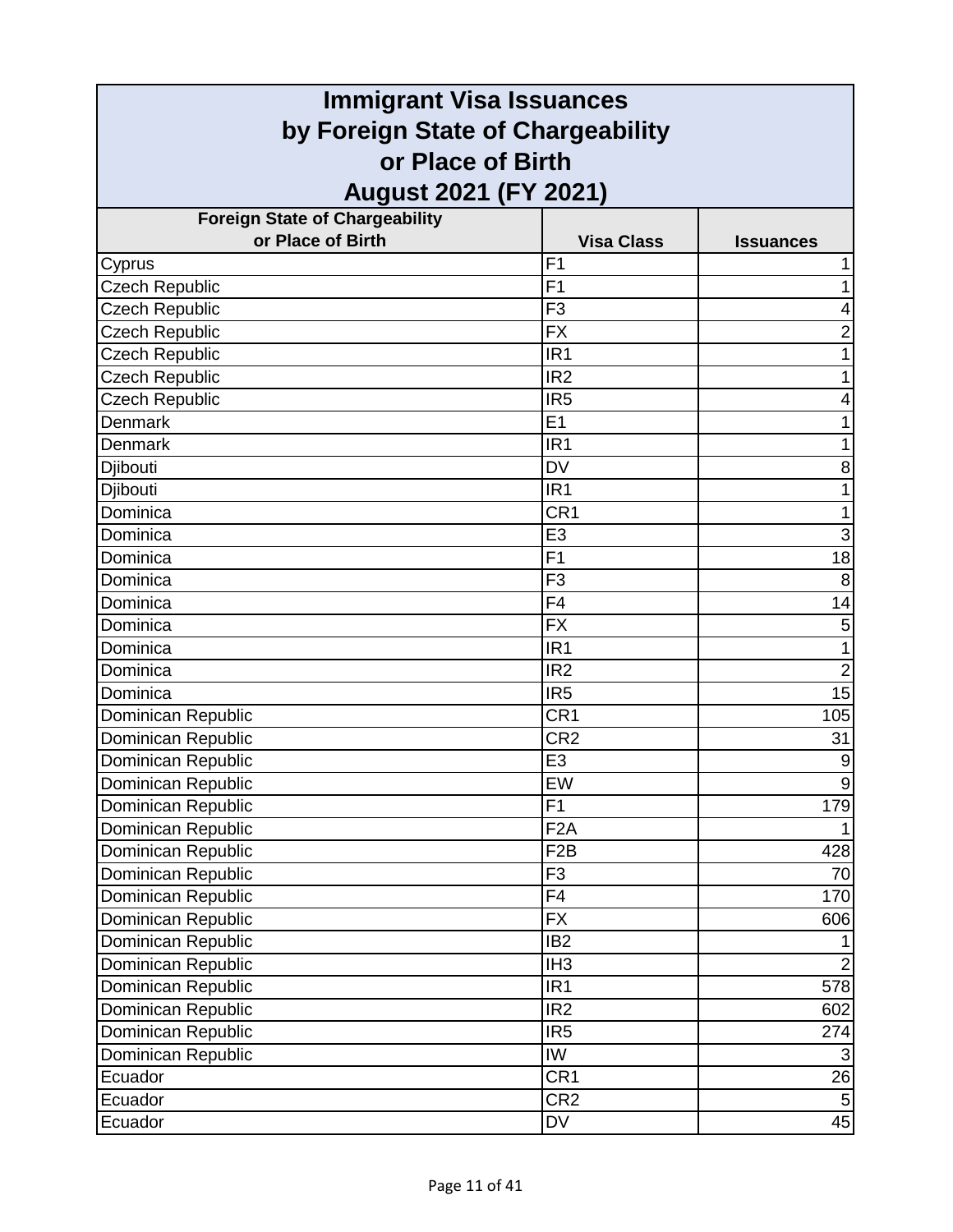| <b>Immigrant Visa Issuances</b>                        |                   |                         |
|--------------------------------------------------------|-------------------|-------------------------|
| by Foreign State of Chargeability<br>or Place of Birth |                   |                         |
|                                                        |                   |                         |
| <b>Foreign State of Chargeability</b>                  |                   |                         |
| or Place of Birth                                      | <b>Visa Class</b> | <b>Issuances</b>        |
| Ecuador                                                | F <sub>1</sub>    | 54                      |
| Ecuador                                                | F <sub>2</sub> B  | 66                      |
| Ecuador                                                | F <sub>3</sub>    | 54                      |
| Ecuador                                                | F <sub>4</sub>    | 135                     |
| Ecuador                                                | <b>FX</b>         | 166                     |
| Ecuador                                                | IR <sub>1</sub>   | 111                     |
| Ecuador                                                | IR <sub>2</sub>   | 84                      |
| Ecuador                                                | IR <sub>5</sub>   | 297                     |
| Ecuador                                                | <b>IW</b>         | 1                       |
| Ecuador                                                | SB <sub>1</sub>   | 3                       |
| Ecuador                                                | SU                | $\mathbf{1}$            |
| Egypt                                                  | CR <sub>1</sub>   | $\,6$                   |
| <b>Egypt</b>                                           | <b>DV</b>         | 65                      |
| Egypt                                                  | E <sub>1</sub>    | $\mathbf{1}$            |
| Egypt                                                  | E2                | $\overline{3}$          |
| Egypt                                                  | E <sub>3</sub>    | $\overline{3}$          |
| Egypt                                                  | F <sub>1</sub>    | $\overline{\mathbf{4}}$ |
| Egypt                                                  | F <sub>2</sub> B  | 1                       |
| Egypt                                                  | F <sub>3</sub>    | 5                       |
| <u>Egypt</u>                                           | F <sub>4</sub>    | 70                      |
| <b>Egypt</b>                                           | <b>FX</b>         | 24                      |
| Egypt                                                  | IR <sub>1</sub>   | 102                     |
| <u>Egypt</u>                                           | IR <sub>2</sub>   | 37                      |
| Egypt                                                  | IR4               | 1                       |
| Egypt                                                  | IR <sub>5</sub>   | 68                      |
| <b>Egypt</b>                                           | SB <sub>1</sub>   | $\mathbf{1}$            |
| Egypt                                                  | <b>SE</b>         | 34                      |
| El Salvador                                            | CR <sub>1</sub>   | 38                      |
| El Salvador                                            | CR <sub>2</sub>   | 13                      |
| El Salvador                                            | E <sub>3</sub>    | $\mathbf{1}$            |
| El Salvador                                            | EW                | $\mathbf{1}$            |
| El Salvador                                            | F <sub>1</sub>    | 84                      |
| El Salvador                                            | F <sub>2</sub> B  | 79                      |
| El Salvador                                            | F <sub>3</sub>    | 32                      |
| El Salvador                                            | F4                | 113                     |
| El Salvador                                            | <b>FX</b>         | 233                     |
| El Salvador                                            | IB <sub>1</sub>   | $\mathbf 1$             |
| El Salvador                                            | IR <sub>1</sub>   | 250                     |
| El Salvador                                            | IR <sub>2</sub>   | 185                     |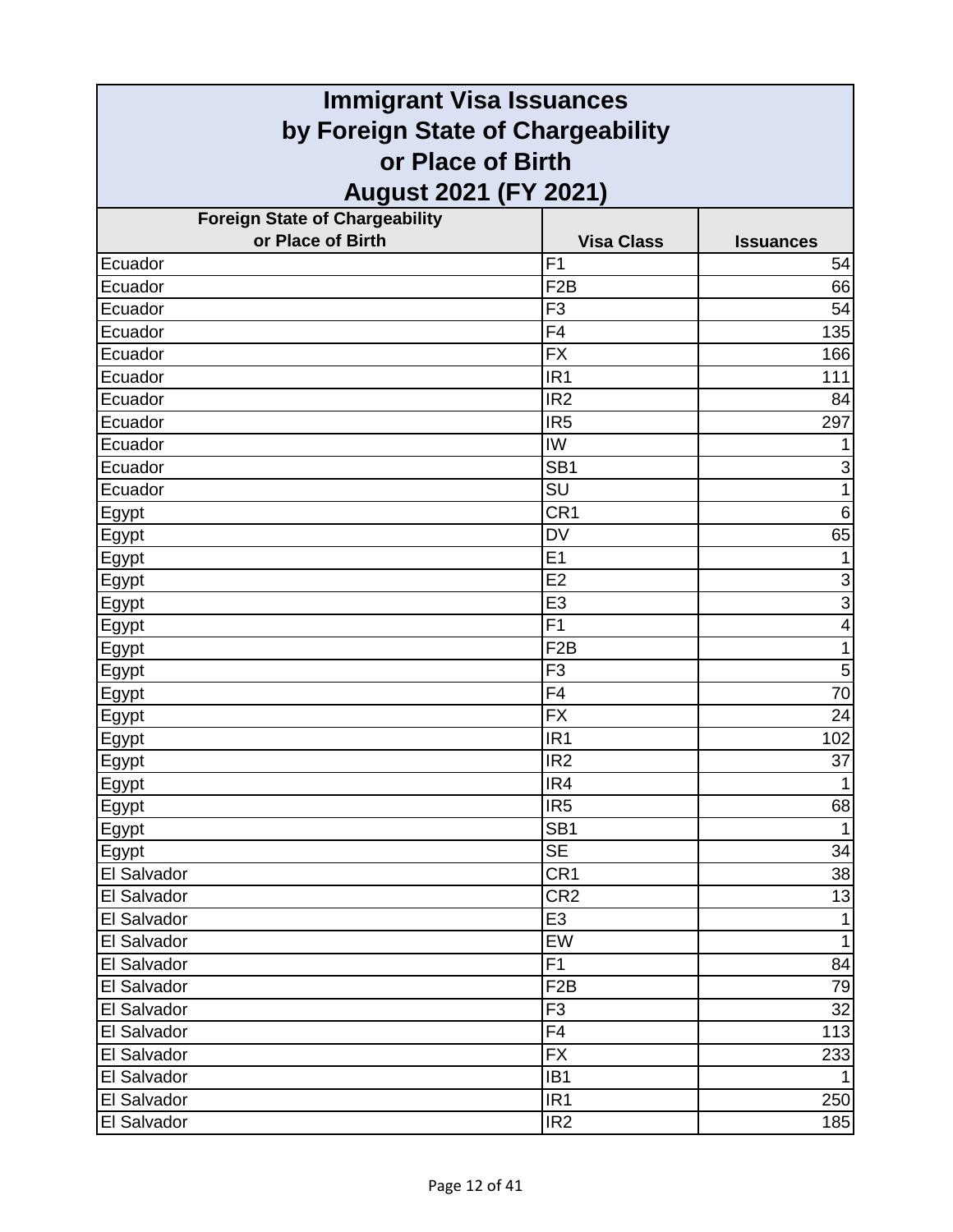| <b>Immigrant Visa Issuances</b>       |                   |                  |
|---------------------------------------|-------------------|------------------|
| by Foreign State of Chargeability     |                   |                  |
| or Place of Birth                     |                   |                  |
| <b>August 2021 (FY 2021)</b>          |                   |                  |
| <b>Foreign State of Chargeability</b> |                   |                  |
| or Place of Birth                     | <b>Visa Class</b> | <b>Issuances</b> |
| El Salvador                           | IR <sub>5</sub>   | 250              |
| El Salvador                           | <b>IW</b>         | 10               |
| El Salvador                           | SB <sub>1</sub>   | $\overline{c}$   |
| El Salvador                           | SU                | 1                |
| Eritrea                               | CR1               | $\mathbf{1}$     |
| Eritrea                               | <b>DV</b>         | $\overline{2}$   |
| Eritrea                               | F1                | $\overline{2}$   |
| Eritrea                               | F <sub>2</sub> B  | $\overline{2}$   |
| Eritrea                               | F <sub>3</sub>    | $\frac{2}{5}$    |
| Eritrea                               | F <sub>4</sub>    |                  |
| Eritrea                               | <b>FX</b>         | $\overline{9}$   |
| Eritrea                               | IR <sub>1</sub>   | 16               |
| Eritrea                               | IR <sub>2</sub>   | 14               |
| Eritrea                               | IR <sub>5</sub>   | $\boldsymbol{9}$ |
| Eritrea                               | SB <sub>1</sub>   | $\overline{3}$   |
| Estonia                               | E1                | $\overline{3}$   |
| Estonia                               | <b>FX</b>         | 1                |
| Estonia                               | IR <sub>1</sub>   | 1                |
| Estonia                               | IR <sub>5</sub>   | 1                |
| Estonia                               | SB <sub>1</sub>   | 1                |
| Ethiopia                              | CR1               | 14               |
| Ethiopia                              | <b>DV</b>         | 7                |
| Ethiopia                              | E <sub>1</sub>    | $\mathbf{1}$     |
| Ethiopia                              | F1                | 18               |
| Ethiopia                              | F <sub>2</sub> B  | 34               |
| Ethiopia                              | F <sub>3</sub>    | $\overline{5}$   |
| Ethiopia                              | F4                | 17               |
| Ethiopia                              | <b>FX</b>         | 135              |
| Ethiopia                              | IR <sub>1</sub>   | 84               |
| Ethiopia                              | IR <sub>2</sub>   | 31               |
| Ethiopia                              | IR <sub>5</sub>   | 68               |
| Ethiopia                              | SB <sub>1</sub>   | $\overline{4}$   |
| Ethiopia                              | <b>SE</b>         | 24               |
| Fiji                                  | CR1               | $\overline{2}$   |
| Fiji                                  | <b>DV</b>         | 107              |
| Fiji                                  | F1                | $9\,$            |
| Fiji                                  | F <sub>3</sub>    | 13               |
| Fiji                                  | F4                | 32               |
| Fiji                                  | <b>FX</b>         | $6 \overline{6}$ |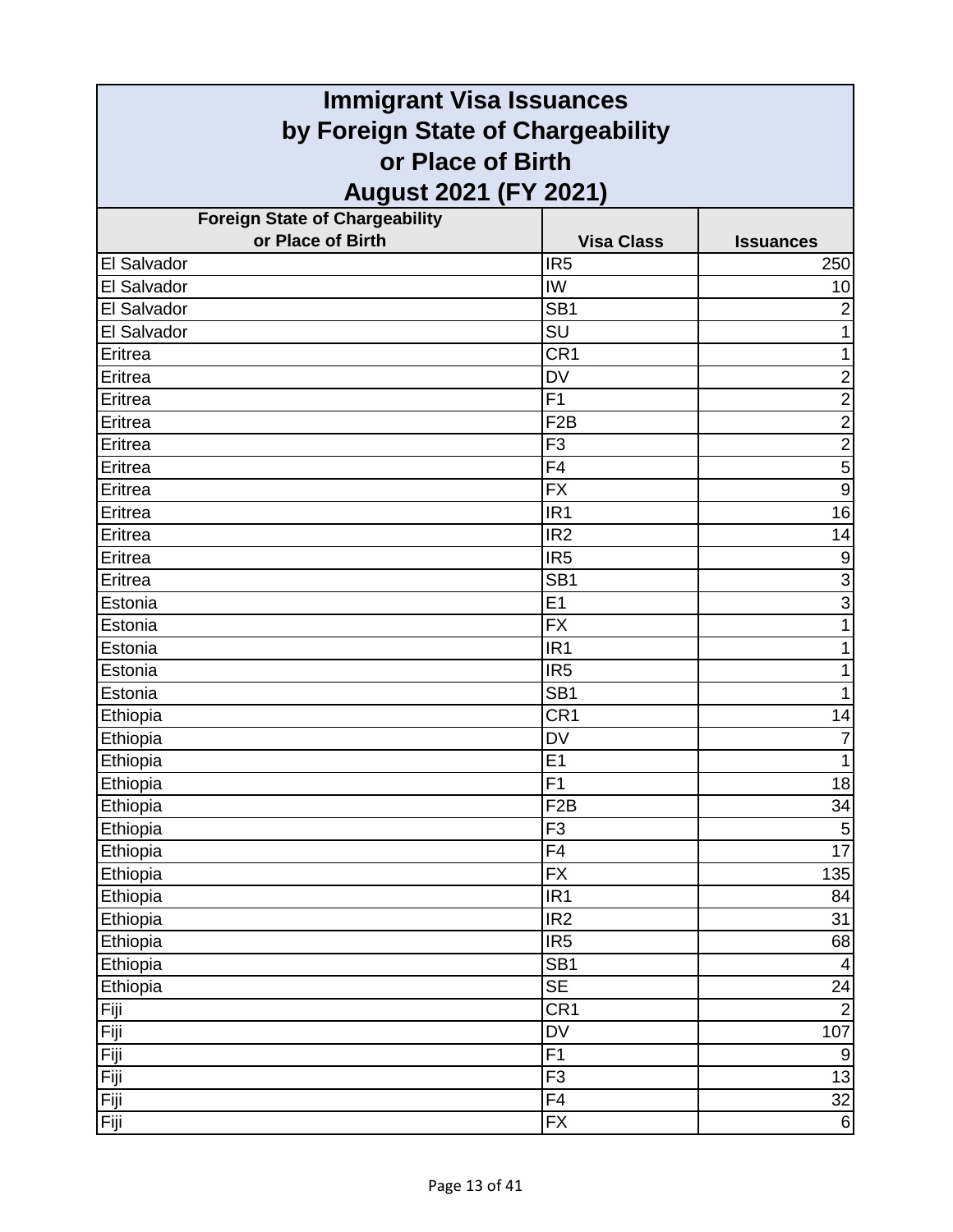| <b>Immigrant Visa Issuances</b>                        |                   |                  |
|--------------------------------------------------------|-------------------|------------------|
| by Foreign State of Chargeability<br>or Place of Birth |                   |                  |
|                                                        |                   |                  |
| <b>Foreign State of Chargeability</b>                  |                   |                  |
| or Place of Birth                                      | <b>Visa Class</b> | <b>Issuances</b> |
| Fiji                                                   | IB <sub>1</sub>   | 1                |
| Fiji                                                   | IR <sub>1</sub>   | $\overline{4}$   |
| Fiji                                                   | IR <sub>5</sub>   | 25               |
| Fiji                                                   | SB <sub>1</sub>   | 1                |
| Finland                                                | CR <sub>1</sub>   | $\overline{c}$   |
| Finland                                                | <b>DV</b>         | $\overline{2}$   |
| Finland                                                | E2                | $\overline{2}$   |
| Finland                                                | IR <sub>1</sub>   | $\overline{3}$   |
| Finland                                                | IR <sub>5</sub>   | $\overline{2}$   |
| France                                                 | CR <sub>1</sub>   | 11               |
| France                                                 | CR <sub>2</sub>   | 1                |
| France                                                 | <b>DV</b>         | 4                |
| France                                                 | E <sub>1</sub>    | 23               |
| France                                                 | E2                | $\overline{7}$   |
| France                                                 | E <sub>3</sub>    | 13               |
| France                                                 | EW                | 1                |
| France                                                 | F1                | 6                |
| France                                                 | F <sub>2</sub> B  | $\overline{7}$   |
| France                                                 | F <sub>3</sub>    | $\mathbf{3}$     |
| France                                                 | F4                | 1                |
| France                                                 | <b>FX</b>         | 13               |
| France                                                 | IR <sub>1</sub>   | 8                |
| France                                                 | IR <sub>2</sub>   | $\mathbf{1}$     |
| France                                                 | IR <sub>5</sub>   | $\bf{8}$         |
| France                                                 | SB <sub>1</sub>   | $\overline{8}$   |
| France                                                 | <b>SE</b>         | $\mathbf{1}$     |
| Gabon                                                  | <b>DV</b>         | $\mathbf{1}$     |
| Gabon                                                  | F <sub>2</sub> B  | $\overline{2}$   |
| Gambia, The                                            | <b>FX</b>         | $\overline{3}$   |
| Gambia, The                                            | IR <sub>1</sub>   | 16               |
| Gambia, The                                            | IR <sub>2</sub>   | 20               |
| Gambia, The                                            | IR <sub>5</sub>   | 13               |
| Gambia, The                                            | SB <sub>1</sub>   | $\overline{2}$   |
| Gambia, The                                            | <b>SE</b>         | 12               |
| Georgia                                                | CR <sub>1</sub>   | $6 \overline{}$  |
| Georgia                                                | CR <sub>2</sub>   | $\overline{3}$   |
| Georgia                                                | DV                | $\overline{27}$  |
| Georgia                                                | $\overline{F1}$   | $\overline{3}$   |
| Georgia                                                | F <sub>3</sub>    | $\overline{1}$   |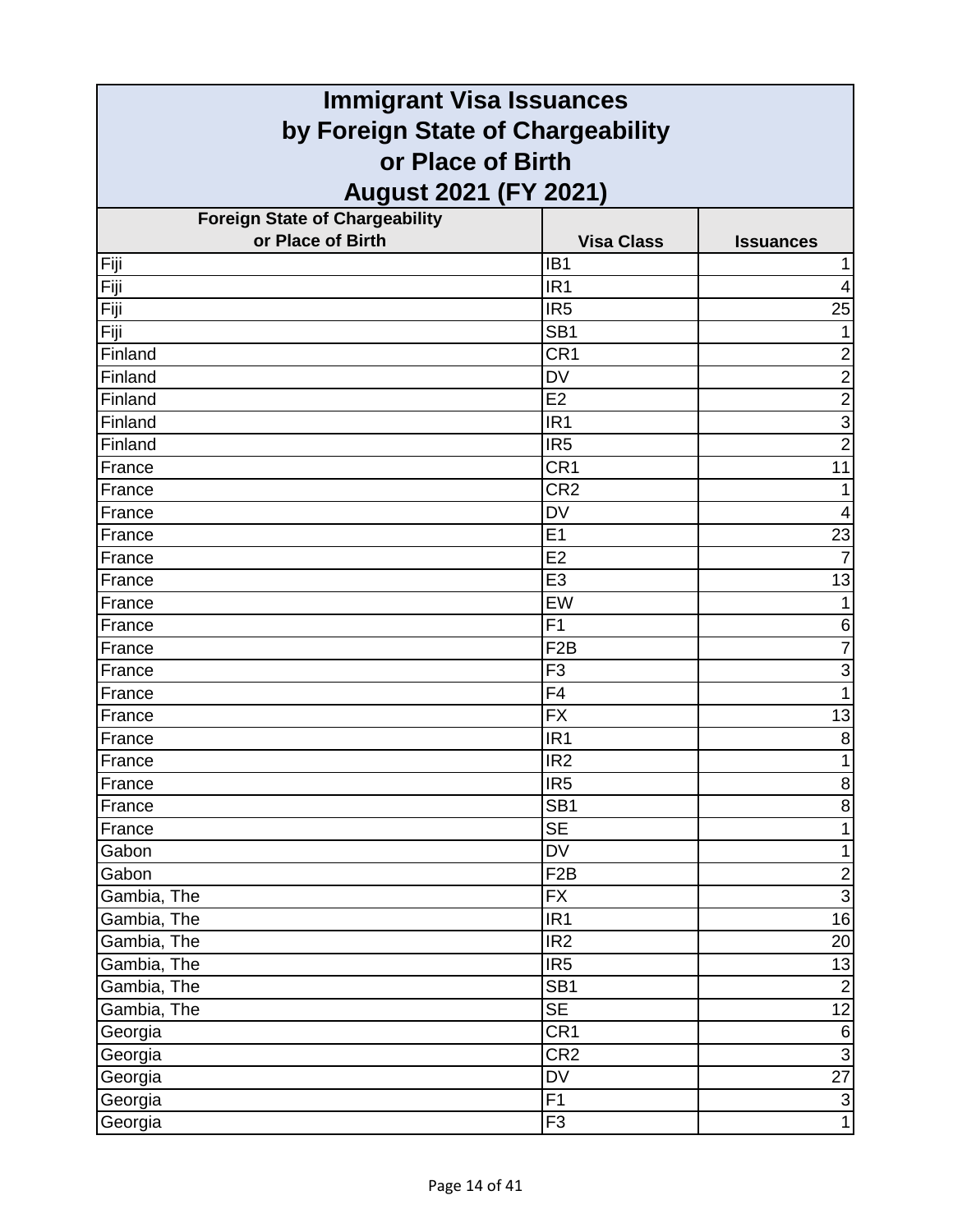| <b>Immigrant Visa Issuances</b>                        |                   |                           |
|--------------------------------------------------------|-------------------|---------------------------|
| by Foreign State of Chargeability<br>or Place of Birth |                   |                           |
|                                                        |                   |                           |
| <b>Foreign State of Chargeability</b>                  |                   |                           |
| or Place of Birth                                      | <b>Visa Class</b> | <b>Issuances</b>          |
| Georgia                                                | <b>FX</b>         | $\ensuremath{\mathsf{3}}$ |
| Georgia                                                | IR <sub>1</sub>   | $\overline{4}$            |
| Georgia                                                | IR <sub>2</sub>   | 10                        |
| Georgia                                                | IR <sub>5</sub>   | 19                        |
| Georgia                                                | SB <sub>1</sub>   | 6                         |
| Georgia                                                | <b>SE</b>         | 4                         |
| Germany                                                | CR1               | 21                        |
| Germany                                                | CR <sub>2</sub>   |                           |
| Germany                                                | <b>DV</b>         | 15                        |
| Germany                                                | E1                | 1                         |
| Germany                                                | E2                | 5                         |
| Germany                                                | E <sub>3</sub>    | 6                         |
| Germany                                                | F <sub>1</sub>    | $\overline{3}$            |
| Germany                                                | F <sub>2</sub> B  | 1                         |
| Germany                                                | F <sub>3</sub>    | 5                         |
| Germany                                                | F <sub>4</sub>    | $\overline{7}$            |
| Germany                                                | <b>FX</b>         | $\overline{3}$            |
| Germany                                                | IR <sub>1</sub>   | 29                        |
| Germany                                                | IR <sub>2</sub>   | 8                         |
| Germany                                                | IR <sub>5</sub>   | 6                         |
| Germany                                                | SB <sub>1</sub>   | 5                         |
| Ghana                                                  | CR <sub>1</sub>   | $\overline{2}$            |
| Ghana                                                  | CR <sub>2</sub>   | 1                         |
| Ghana                                                  | DV                | 53                        |
| Ghana                                                  | E <sub>2</sub>    | 4                         |
| Ghana                                                  | E <sub>3</sub>    | $\,6$                     |
| Ghana                                                  | F1                | 18                        |
| Ghana                                                  | F <sub>3</sub>    | $\overline{5}$            |
| Ghana                                                  | F4                | 15                        |
| Ghana                                                  | <b>FX</b>         | 25                        |
| Ghana                                                  | IH <sub>3</sub>   | $\mathbf 1$               |
| Ghana                                                  | IR <sub>1</sub>   | 37                        |
| Ghana                                                  | IR <sub>2</sub>   | 72                        |
| Ghana                                                  | IR <sub>5</sub>   | 17                        |
| Ghana                                                  | IW                | 1                         |
| Ghana                                                  | SB <sub>1</sub>   | $\mathbf{1}$              |
| Ghana                                                  | <b>SE</b>         | 4                         |
| Gibraltar                                              | CR1               | $\mathbf{1}$              |
| <b>Great Britain and Northern Ireland</b>              | CR <sub>1</sub>   | 43                        |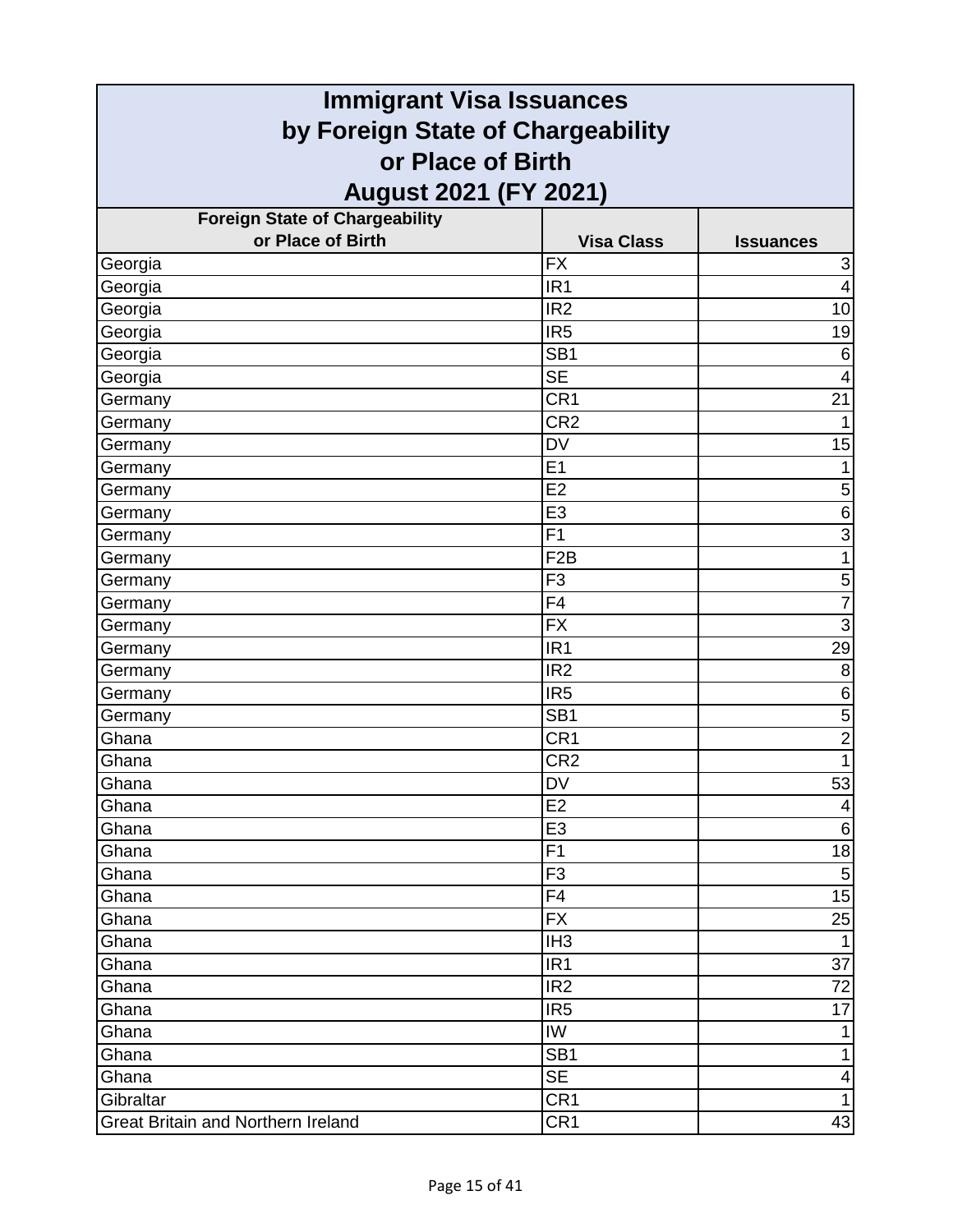| <b>Immigrant Visa Issuances</b>                        |                   |                          |
|--------------------------------------------------------|-------------------|--------------------------|
| by Foreign State of Chargeability<br>or Place of Birth |                   |                          |
|                                                        |                   |                          |
| <b>Foreign State of Chargeability</b>                  |                   |                          |
| or Place of Birth                                      | <b>Visa Class</b> | <b>Issuances</b>         |
| Great Britain and Northern Ireland                     | CR <sub>2</sub>   | 6                        |
| <b>Great Britain and Northern Ireland</b>              | E1                | 8                        |
| <b>Great Britain and Northern Ireland</b>              | E2                | 1                        |
| <b>Great Britain and Northern Ireland</b>              | E <sub>3</sub>    | 6                        |
| Great Britain and Northern Ireland                     | EW                | 3                        |
| <b>Great Britain and Northern Ireland</b>              | F <sub>1</sub>    | $\overline{3}$           |
| <b>Great Britain and Northern Ireland</b>              | F <sub>2</sub> B  | $\overline{3}$           |
| <b>Great Britain and Northern Ireland</b>              | F <sub>3</sub>    | 4                        |
| Great Britain and Northern Ireland                     | F <sub>4</sub>    | 8                        |
| Great Britain and Northern Ireland                     | <b>FX</b>         | $\overline{2}$           |
| <b>Great Britain and Northern Ireland</b>              | IR <sub>1</sub>   | 53                       |
| <b>Great Britain and Northern Ireland</b>              | IR <sub>2</sub>   | 13                       |
| Great Britain and Northern Ireland                     | IR <sub>5</sub>   | 41                       |
| <b>Great Britain and Northern Ireland</b>              | SB <sub>1</sub>   | 6                        |
| Greece                                                 | CR <sub>1</sub>   |                          |
| Greece                                                 | <b>DV</b>         | 1                        |
| Greece                                                 | E2                | 4                        |
| Greece                                                 | EW                | 3                        |
| Greece                                                 | F <sub>4</sub>    | 5                        |
| Greece                                                 | IR <sub>1</sub>   | $\overline{2}$           |
| Greece                                                 | IR <sub>5</sub>   | 4                        |
| Greece                                                 | SB <sub>1</sub>   |                          |
| Grenada                                                | E <sub>3</sub>    | 7                        |
| Grenada                                                | F <sub>1</sub>    | 6                        |
| Grenada                                                | F <sub>2</sub> B  | $\overline{3}$           |
| Grenada                                                | F <sub>3</sub>    | $\overline{\mathcal{A}}$ |
| Grenada                                                | F <sub>4</sub>    | 13                       |
| Grenada                                                | <b>FX</b>         | $\overline{3}$           |
| Grenada                                                | IR <sub>2</sub>   | $\overline{3}$           |
| Grenada                                                | IR <sub>5</sub>   | $\frac{1}{7}$            |
| Guatemala                                              | CR <sub>1</sub>   | $\overline{7}$           |
| Guatemala                                              | F <sub>1</sub>    | 13                       |
| Guatemala                                              | F <sub>2</sub> B  | $\mathbf 5$              |
| Guatemala                                              | F <sub>3</sub>    | $\overline{7}$           |
| Guatemala                                              | F <sub>4</sub>    | 34                       |
| Guatemala                                              | <b>FX</b>         | 46                       |
| Guatemala                                              | IR <sub>1</sub>   | 310                      |
| Guatemala                                              | IR <sub>2</sub>   | 126                      |
| Guatemala                                              | IR <sub>5</sub>   | 38                       |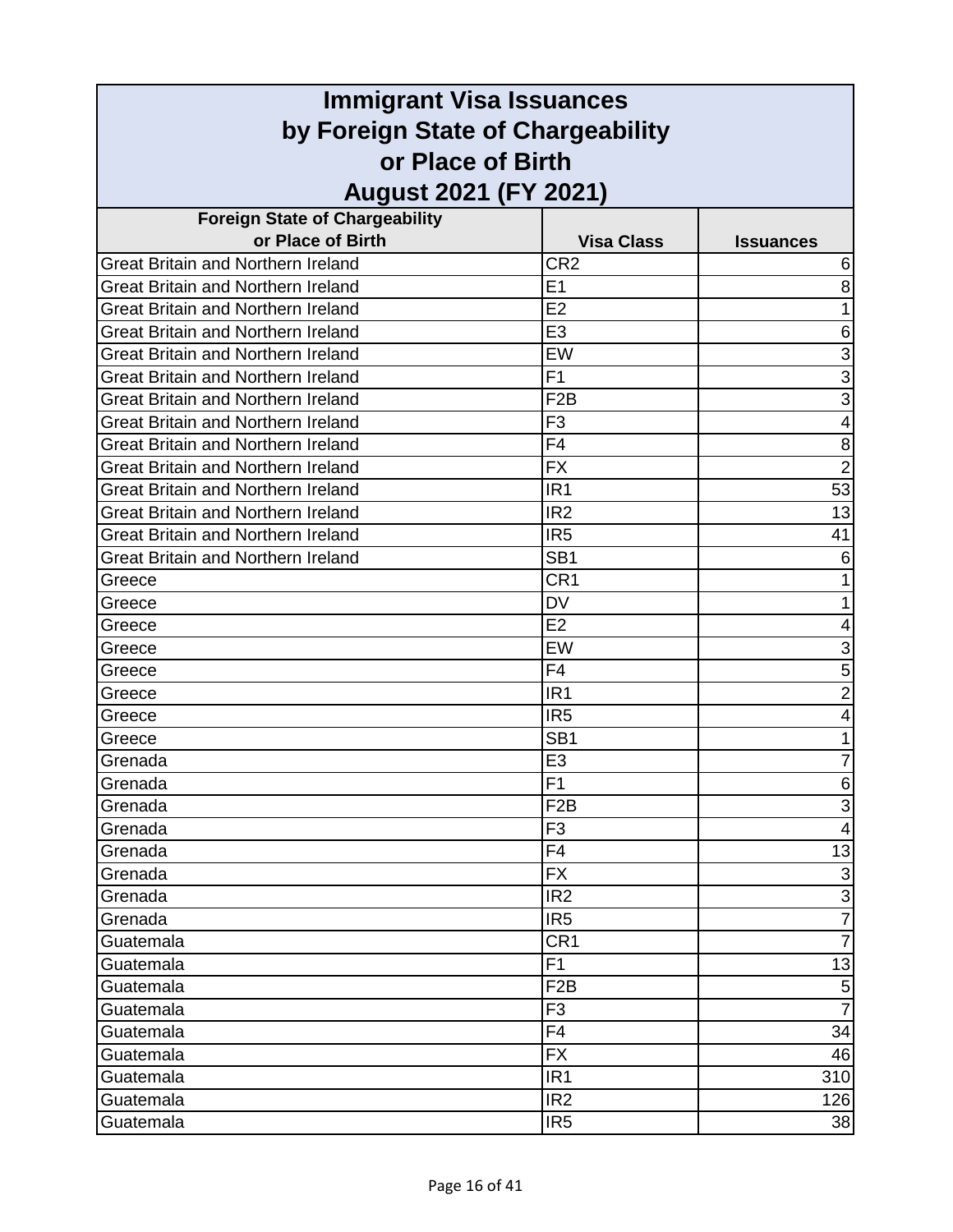| <b>Immigrant Visa Issuances</b>                        |                                   |                  |  |
|--------------------------------------------------------|-----------------------------------|------------------|--|
| by Foreign State of Chargeability<br>or Place of Birth |                                   |                  |  |
|                                                        |                                   |                  |  |
| <b>Foreign State of Chargeability</b>                  |                                   |                  |  |
| or Place of Birth                                      | <b>Visa Class</b>                 | <b>Issuances</b> |  |
| Guatemala                                              | IW                                |                  |  |
| Guatemala                                              | SB <sub>1</sub>                   | 1                |  |
| Guinea                                                 | CR <sub>1</sub>                   | 3                |  |
| Guinea                                                 | <b>DV</b>                         | 12               |  |
| Guinea                                                 | F <sub>2</sub> B                  | 1                |  |
| Guinea                                                 | F4                                | $\,6$            |  |
| Guinea                                                 | <b>FX</b>                         | $\overline{3}$   |  |
| Guinea                                                 | IR <sub>1</sub>                   | 11               |  |
| Guinea                                                 | IR <sub>2</sub>                   | 15               |  |
| Guinea                                                 | IR <sub>5</sub>                   | 12               |  |
| Guinea                                                 | <b>SE</b>                         | 3                |  |
| Guyana                                                 | CR <sub>1</sub>                   | 13               |  |
| Guyana                                                 | E <sub>1</sub>                    | 1                |  |
| Guyana                                                 | E <sub>3</sub>                    | $\mathbf{1}$     |  |
| Guyana                                                 | F <sub>1</sub>                    | 47               |  |
| Guyana                                                 | F <sub>2</sub> B                  | 13               |  |
| Guyana                                                 | F <sub>3</sub>                    | $\overline{17}$  |  |
| Guyana                                                 | F4                                | 21               |  |
| Guyana                                                 | <b>FX</b>                         | 18               |  |
| Guyana                                                 | IR <sub>1</sub>                   | 21               |  |
| Guyana                                                 | IR <sub>2</sub>                   | 22               |  |
| Guyana                                                 | IR <sub>3</sub>                   |                  |  |
| Guyana                                                 | IR <sub>5</sub>                   | 71               |  |
| Guyana                                                 | $\overline{\mathsf{I}\mathsf{W}}$ | $\frac{1}{5}$    |  |
| Guyana                                                 | <b>SE</b>                         |                  |  |
| Haiti                                                  | CR1                               | $\overline{5}$   |  |
| Haiti                                                  | F1                                | 38               |  |
| Haiti                                                  | F <sub>2</sub> B                  | 19               |  |
| Haiti                                                  | F <sub>3</sub>                    | $6\phantom{1}6$  |  |
| Haiti                                                  | F4                                | 15               |  |
| Haiti                                                  | $\overline{FX}$                   | 41               |  |
| Haiti                                                  | IH <sub>3</sub>                   | $\mathbf{1}$     |  |
| Haiti                                                  | IR <sub>1</sub>                   | 43               |  |
| Haiti                                                  | IR <sub>2</sub>                   | 82               |  |
| Haiti                                                  | IR5                               | 109              |  |
| Haiti                                                  | IW                                | $\overline{2}$   |  |
| Haiti                                                  | <b>SE</b>                         | 17               |  |
| Honduras                                               | CR <sub>1</sub>                   | $\frac{6}{3}$    |  |
| Honduras                                               | <b>DV</b>                         |                  |  |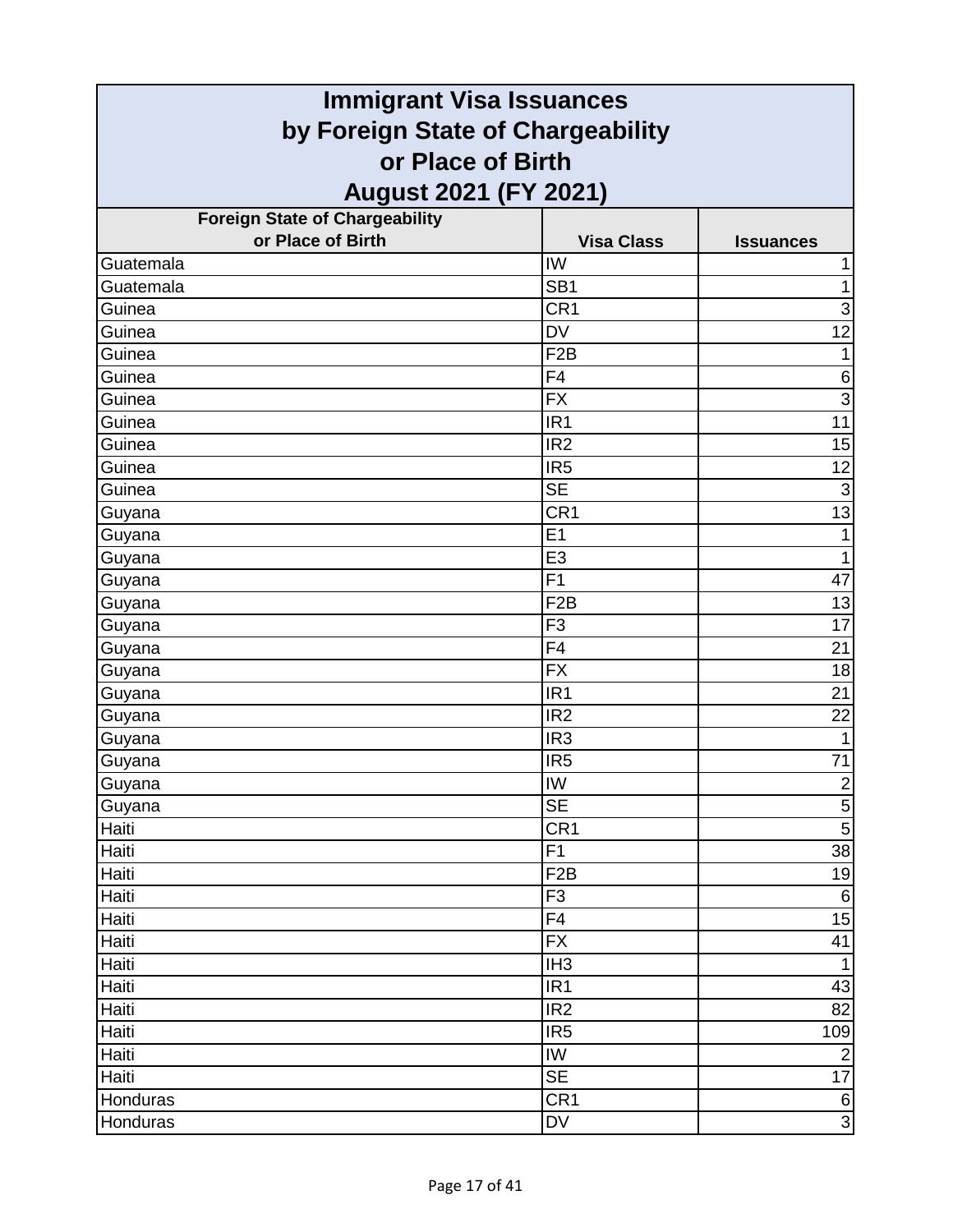| <b>Immigrant Visa Issuances</b>                        |                          |                          |
|--------------------------------------------------------|--------------------------|--------------------------|
| by Foreign State of Chargeability<br>or Place of Birth |                          |                          |
|                                                        |                          |                          |
| <b>Foreign State of Chargeability</b>                  |                          |                          |
| or Place of Birth                                      | <b>Visa Class</b>        | <b>Issuances</b>         |
| Honduras                                               | E <sub>3</sub>           |                          |
| Honduras                                               | EW                       |                          |
| Honduras                                               | F <sub>1</sub>           | 32                       |
| Honduras                                               | F <sub>2</sub> B         | 16                       |
| Honduras                                               | F <sub>3</sub>           | 30                       |
| Honduras                                               | F <sub>4</sub>           | 30                       |
| Honduras                                               | <b>FX</b>                | 60                       |
| Honduras                                               | IR <sub>1</sub>          | 323                      |
| Honduras                                               | IR <sub>2</sub>          | 206                      |
| Honduras                                               | IR <sub>3</sub>          |                          |
| Honduras                                               | IR <sub>5</sub>          | 59                       |
| Honduras                                               | IW                       |                          |
| Honduras                                               | <b>SE</b>                | 12                       |
| Hong Kong S.A.R.                                       | CR <sub>1</sub>          | $\mathbf 5$              |
| Hong Kong S.A.R.                                       | <b>DV</b>                | $\boldsymbol{9}$         |
| Hong Kong S.A.R.                                       | E1                       | 6                        |
| Hong Kong S.A.R.                                       | E <sub>3</sub>           | $\overline{2}$           |
| Hong Kong S.A.R.                                       | EW                       | 4                        |
| Hong Kong S.A.R.                                       | F <sub>1</sub>           | 4                        |
| Hong Kong S.A.R.                                       | F <sub>2</sub> B         | 1                        |
| Hong Kong S.A.R.                                       | F4                       | 24                       |
| Hong Kong S.A.R.                                       | <b>FX</b>                | 5                        |
| Hong Kong S.A.R.                                       | IR <sub>1</sub>          | 19                       |
| Hong Kong S.A.R.                                       | IR <sub>2</sub>          | $\overline{5}$           |
| Hong Kong S.A.R.                                       | IR <sub>5</sub>          | $\overline{31}$          |
| Hong Kong S.A.R.                                       | SB <sub>1</sub>          | $\overline{2}$           |
| Hungary                                                | CR <sub>1</sub>          | 1                        |
| Hungary                                                | $\overline{\mathsf{DV}}$ | 4                        |
| Hungary                                                | E1                       | $\overline{\mathcal{A}}$ |
| Hungary                                                | E <sub>3</sub>           | 4                        |
| Hungary                                                | IH <sub>3</sub>          | $\mathbf 5$              |
| Hungary                                                | IR <sub>1</sub>          | 1                        |
| Hungary                                                | IR <sub>5</sub>          | 12                       |
| Hungary                                                | SB <sub>1</sub>          |                          |
| Iceland                                                | $\overline{DV}$          | 1                        |
| Iceland                                                | E1                       | 11                       |
| Iceland                                                | F1                       |                          |
| Iceland                                                | IR <sub>5</sub>          |                          |
| India                                                  | CR <sub>1</sub>          | 49                       |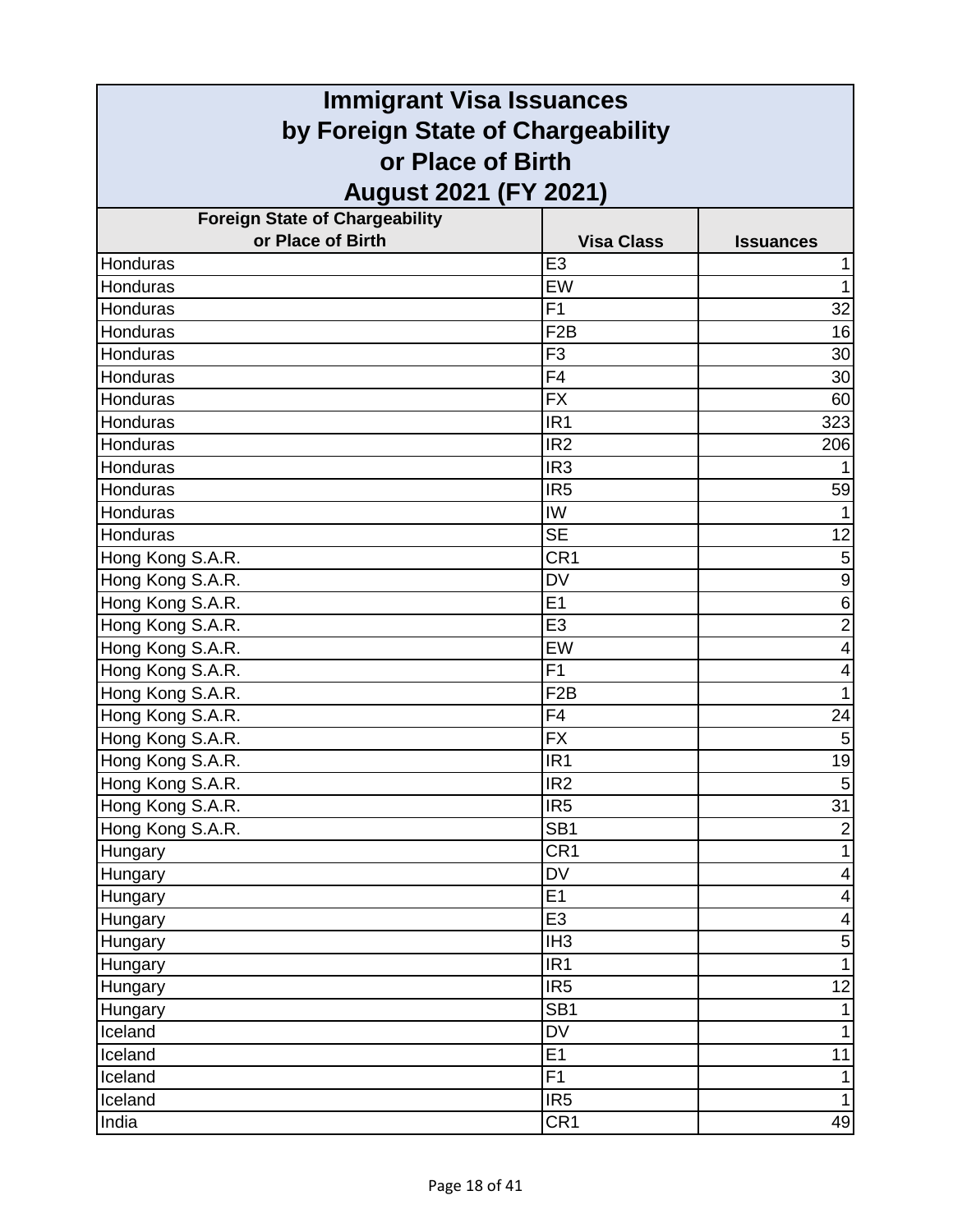| <b>Immigrant Visa Issuances</b>       |                        |                                  |
|---------------------------------------|------------------------|----------------------------------|
| by Foreign State of Chargeability     |                        |                                  |
| or Place of Birth                     |                        |                                  |
| August 2021 (FY 2021)                 |                        |                                  |
| <b>Foreign State of Chargeability</b> |                        |                                  |
| or Place of Birth                     | <b>Visa Class</b>      | <b>Issuances</b>                 |
| India                                 | E1                     | 19                               |
| India                                 | E <sub>3</sub>         | 113                              |
| India                                 | EW                     | 6                                |
| India                                 | F <sub>1</sub>         | 26                               |
| India                                 | F <sub>2</sub> B       | 7                                |
| India                                 | F <sub>3</sub>         | 142                              |
| India                                 | F <sub>4</sub>         | 112                              |
| India                                 | <b>FX</b>              | 105                              |
| India                                 | IH <sub>3</sub>        | 26                               |
| India                                 | IR <sub>1</sub>        | 107                              |
| India                                 | IR <sub>2</sub>        | 32                               |
| India                                 | IR <sub>5</sub>        | 377                              |
| India                                 | IW                     | 1                                |
| India                                 | SB <sub>1</sub>        | 127                              |
| India                                 | <b>SE</b>              | 28                               |
| Indonesia                             | CR1                    | $\mathbf{1}$                     |
| Indonesia                             | EW                     | $\overline{3}$                   |
| Indonesia                             | F1                     | $\overline{2}$                   |
| Indonesia                             | F <sub>3</sub>         | $\overline{6}$                   |
| Indonesia                             | F <sub>4</sub>         | 16                               |
| Indonesia                             | <b>FX</b>              | 10                               |
| Indonesia                             | IR <sub>1</sub>        | 6                                |
| Indonesia                             | IR <sub>2</sub>        | $\overline{5}$                   |
| Indonesia                             | IR <sub>5</sub>        | $\overline{9}$                   |
| Indonesia                             | SB <sub>1</sub>        | $\overline{2}$                   |
| Iran                                  | BC <sub>1</sub>        | $\overline{2}$                   |
| Iran                                  | CR <sub>1</sub>        | $\overline{5}$                   |
| Iran                                  | DV                     | $\overline{18}$                  |
| Iran                                  | E <sub>1</sub>         | 12                               |
| Iran                                  | E2                     | 21                               |
| Iran                                  | E <sub>3</sub>         | $\overline{5}$<br>$\overline{1}$ |
| Iran                                  | EW                     |                                  |
| Iran                                  | F1<br>F <sub>2</sub> B | 28<br>12                         |
| Iran<br>Iran                          | F <sub>3</sub>         | 40                               |
| Iran                                  | F4                     | 125                              |
| Iran                                  | <b>FX</b>              | 24                               |
| Iran                                  | IR <sub>1</sub>        | 24                               |
| Iran                                  | IR <sub>2</sub>        | 9                                |
|                                       |                        |                                  |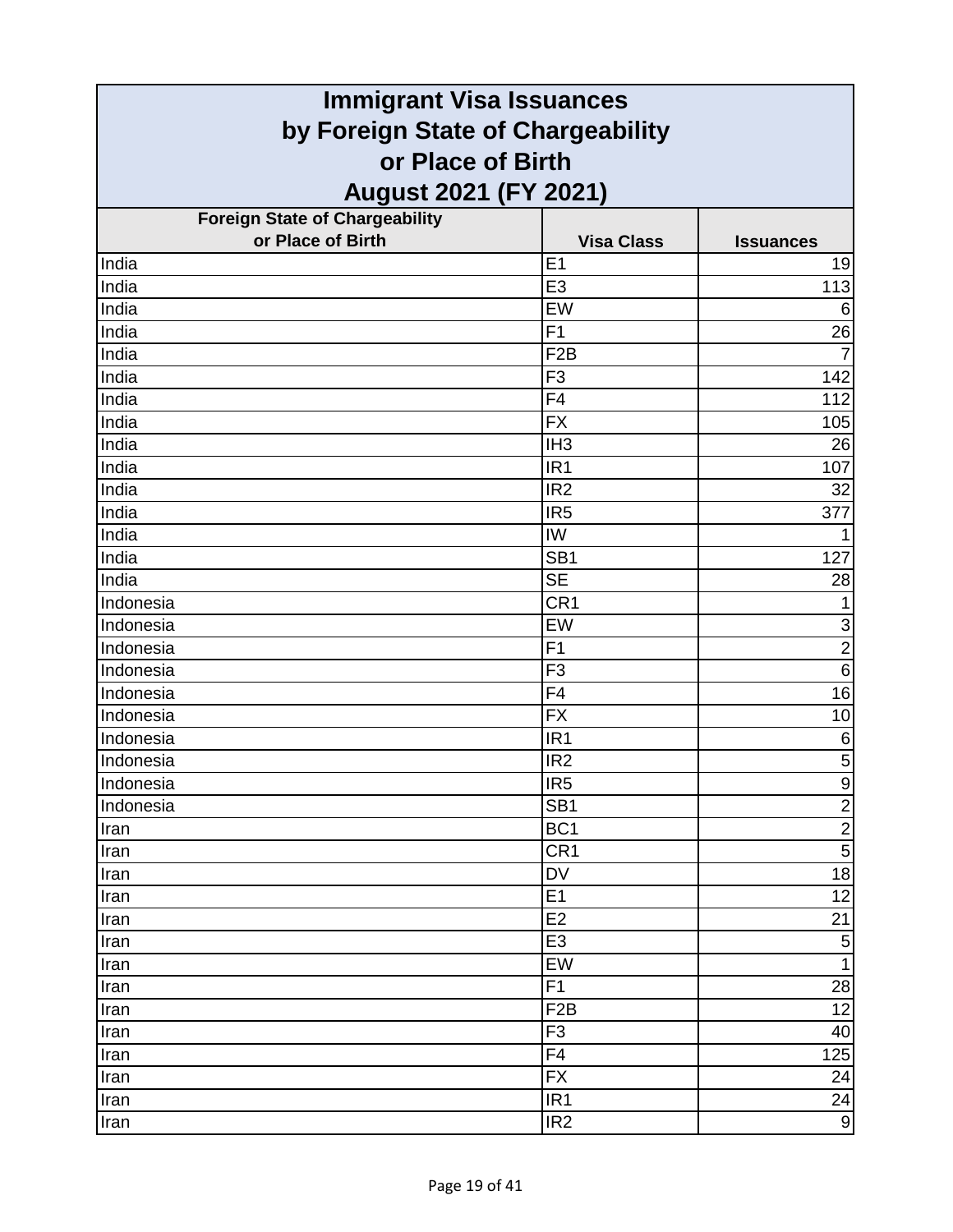| <b>Immigrant Visa Issuances</b>       |                                   |                         |  |
|---------------------------------------|-----------------------------------|-------------------------|--|
|                                       | by Foreign State of Chargeability |                         |  |
| or Place of Birth                     |                                   |                         |  |
| <b>August 2021 (FY 2021)</b>          |                                   |                         |  |
| <b>Foreign State of Chargeability</b> |                                   |                         |  |
| or Place of Birth                     | <b>Visa Class</b>                 | <b>Issuances</b>        |  |
| Iran                                  | IR <sub>5</sub>                   | 123                     |  |
| Iran                                  | SB <sub>1</sub>                   | $\overline{2}$          |  |
| Iraq                                  | CR <sub>1</sub>                   | 11                      |  |
| Iraq                                  | <b>DV</b>                         | $\mathbf{1}$            |  |
| Iraq                                  | E2                                | $\overline{\mathbf{c}}$ |  |
| Iraq                                  | E <sub>3</sub>                    | $\overline{2}$          |  |
| Iraq                                  | F <sub>1</sub>                    | $\overline{2}$          |  |
| Iraq                                  | F <sub>3</sub>                    | $\mathbf{1}$            |  |
| Iraq                                  | <b>FX</b>                         | 12                      |  |
| Iraq                                  | IR <sub>1</sub>                   | 41                      |  |
| Iraq                                  | IR <sub>2</sub>                   | $\sqrt{5}$              |  |
| Iraq                                  | IR <sub>5</sub>                   | $\overline{12}$         |  |
| Iraq                                  | SI                                | $\overline{9}$          |  |
| Iraq                                  | SQ                                | 11                      |  |
| Ireland                               | CR <sub>1</sub>                   | 6                       |  |
| Ireland                               | E <sub>3</sub>                    | $\mathbf{1}$            |  |
| Ireland                               | IR <sub>1</sub>                   | 10                      |  |
| Ireland                               | IR <sub>2</sub>                   | $\overline{c}$          |  |
| Ireland                               | IR <sub>5</sub>                   | $\overline{\mathbf{4}}$ |  |
| Israel                                | CR <sub>1</sub>                   | $\overline{7}$          |  |
| Israel                                | CR <sub>2</sub>                   | $\overline{2}$          |  |
| Israel                                | <b>DV</b>                         | $\frac{2}{2}$           |  |
| Israel                                | E1                                |                         |  |
| <b>Israel</b>                         | E3                                |                         |  |
| Israel                                | F1                                | <u>니이어</u>              |  |
| Israel                                | F <sub>2</sub> B                  |                         |  |
| Israel                                | F4                                |                         |  |
| Israel                                | <b>FX</b>                         | $\overline{\mathbf{A}}$ |  |
| Israel                                | IR <sub>1</sub>                   | 13                      |  |
| Israel                                | IR <sub>2</sub>                   | 12                      |  |
| Israel                                | IR <sub>5</sub>                   | 13                      |  |
| Israel                                | SB <sub>1</sub>                   | $\overline{5}$          |  |
| Italy                                 | CR <sub>1</sub>                   | $\mathbf{1}$            |  |
| Italy                                 | CR <sub>2</sub>                   | $\mathbf{1}$            |  |
| Italy                                 | $\overline{\mathsf{D}\mathsf{V}}$ | $\overline{17}$         |  |
| Italy                                 | E1                                | $\mathbf 1$             |  |
| Italy                                 | E2                                | $\overline{7}$          |  |
| Italy                                 | E <sub>3</sub>                    | $\overline{1}$          |  |
| Italy                                 | F1                                | $\overline{2}$          |  |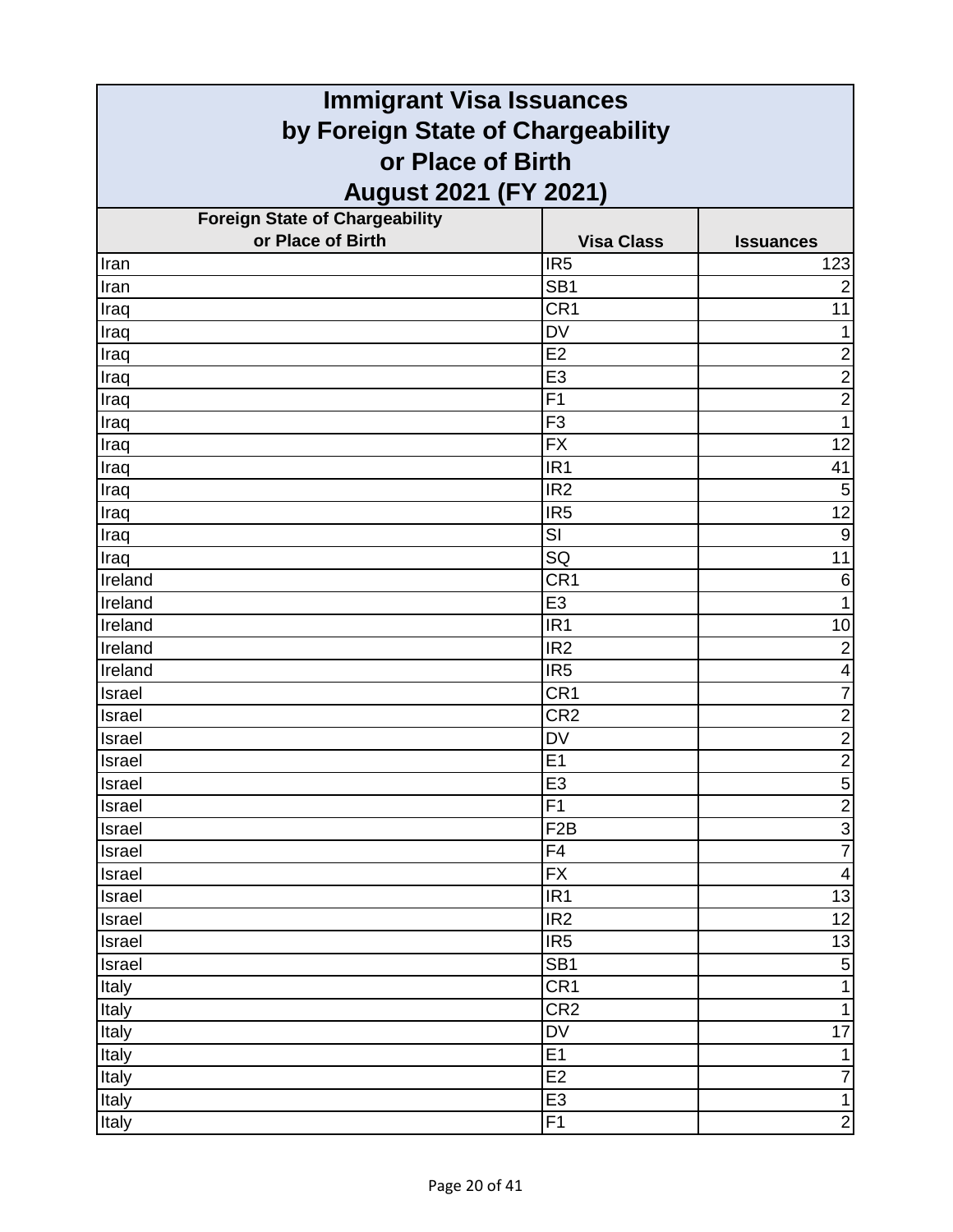| <b>Immigrant Visa Issuances</b>       |                   |                         |
|---------------------------------------|-------------------|-------------------------|
| by Foreign State of Chargeability     |                   |                         |
| or Place of Birth                     |                   |                         |
| <b>August 2021 (FY 2021)</b>          |                   |                         |
| <b>Foreign State of Chargeability</b> |                   |                         |
| or Place of Birth                     | <b>Visa Class</b> | <b>Issuances</b>        |
| Italy                                 | F <sub>2</sub> B  |                         |
| Italy                                 | IR <sub>1</sub>   | 8                       |
| Italy                                 | IR <sub>2</sub>   | 5                       |
| Italy                                 | IR <sub>5</sub>   | 10                      |
| Italy                                 | IW                | 1                       |
| Italy                                 | SB <sub>1</sub>   | $\overline{2}$          |
| Jamaica                               | CR1               | $\overline{\mathbf{4}}$ |
| Jamaica                               | CR <sub>2</sub>   | $\overline{4}$          |
| Jamaica                               | E <sub>3</sub>    | 27                      |
| Jamaica                               | F1                | 65                      |
| Jamaica                               | F <sub>2</sub> A  | 1                       |
| Jamaica                               | F <sub>2</sub> B  | 15                      |
| Jamaica                               | F <sub>3</sub>    | 16                      |
| Jamaica                               | F <sub>4</sub>    | 16                      |
| Jamaica                               | <b>FX</b>         | 24                      |
| Jamaica                               | IR <sub>1</sub>   | 29                      |
| Jamaica                               | IR <sub>2</sub>   | 76                      |
| Jamaica                               | IR <sub>3</sub>   |                         |
| Jamaica                               | IR <sub>5</sub>   | 46                      |
| Jamaica                               | IW                | 1                       |
| Jamaica                               | SB <sub>1</sub>   | 1                       |
| Jamaica                               | <b>SE</b>         | $\overline{7}$          |
| Japan                                 | CR1               | $\overline{7}$          |
| Japan                                 | CR2               | 1                       |
| Japan                                 | <b>DV</b>         | 31                      |
| Japan                                 | E1                | $\boldsymbol{2}$        |
| Japan                                 | E <sub>3</sub>    | $\boldsymbol{9}$        |
| Japan                                 | F1                | $\overline{2}$          |
| Japan                                 | F <sub>2</sub> B  | $\mathbf{1}$            |
| Japan                                 | F4                | $\mathbf{1}$            |
| Japan                                 | FX                | 22                      |
| Japan                                 | IR <sub>1</sub>   | 52                      |
| Japan                                 | IR <sub>2</sub>   | $\overline{3}$          |
| Japan                                 | IR4               | 1                       |
| Japan                                 | IR5               | $\boldsymbol{9}$        |
| Japan                                 | SB <sub>1</sub>   | 17                      |
| Jordan                                | CR1               | 48                      |
| Jordan                                | <b>DV</b>         | 74                      |
| Jordan                                | E <sub>2</sub>    | $\mathbf{1}$            |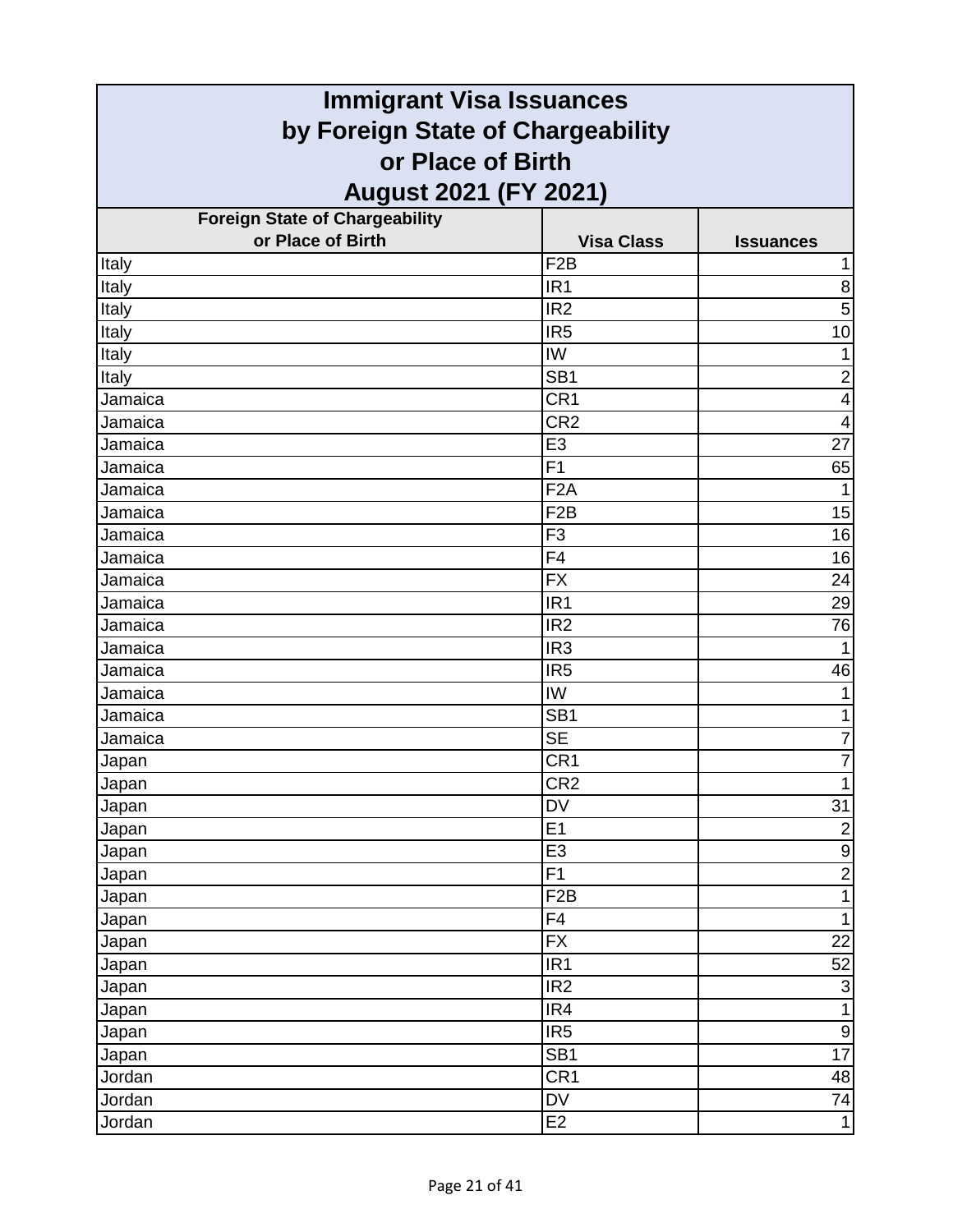| <b>Immigrant Visa Issuances</b>                        |                        |                  |
|--------------------------------------------------------|------------------------|------------------|
| by Foreign State of Chargeability<br>or Place of Birth |                        |                  |
|                                                        |                        |                  |
| <b>Foreign State of Chargeability</b>                  |                        |                  |
| or Place of Birth                                      | <b>Visa Class</b>      | <b>Issuances</b> |
| Jordan                                                 | F <sub>2</sub> B       | 5                |
| Jordan                                                 | F <sub>3</sub>         | 46               |
| Jordan                                                 | F4                     | 57               |
| Jordan                                                 | <b>FX</b>              | 27               |
| Jordan                                                 | IR <sub>1</sub>        | 76               |
| Jordan                                                 | IR <sub>2</sub>        | 39               |
| Jordan                                                 | IR <sub>5</sub>        | 56               |
| Jordan                                                 | SB <sub>1</sub>        | $\overline{2}$   |
| Jordan                                                 | <b>SE</b>              | $\overline{4}$   |
| Kazakhstan                                             | <b>DV</b>              | 22               |
| Kazakhstan                                             | E1                     | 1                |
| Kazakhstan                                             | E2                     | 1                |
| Kazakhstan                                             | F <sub>1</sub>         | $\overline{3}$   |
| Kazakhstan                                             | F <sub>2</sub> B       | $\overline{2}$   |
| Kazakhstan                                             | F <sub>3</sub>         | $\mathbf{1}$     |
| Kazakhstan                                             | F <sub>4</sub>         | $\,6$            |
| Kazakhstan                                             | <b>FX</b>              | 10               |
| Kazakhstan                                             | IR <sub>1</sub>        | 1                |
| Kazakhstan                                             | IR <sub>5</sub>        | 22               |
| Kazakhstan                                             | IW                     | 1                |
| Kenya                                                  | CR <sub>1</sub>        | 1                |
| Kenya                                                  | <b>DV</b>              | 58               |
| Kenya                                                  | E <sub>2</sub>         | $\overline{7}$   |
| Kenya                                                  | E3                     | $\vert 4 \vert$  |
| Kenya                                                  | F1                     | $\overline{2}$   |
| Kenya                                                  | F <sub>2</sub> B       | $\overline{3}$   |
| Kenya                                                  | F <sub>3</sub>         | $\overline{5}$   |
| Kenya                                                  | F4                     | $\overline{8}$   |
| Kenya                                                  | <b>FX</b>              | 10               |
| Kenya                                                  | IR <sub>1</sub>        | 22               |
| Kenya                                                  | IR <sub>2</sub>        | 55               |
| Kenya                                                  | IR <sub>5</sub>        | 16               |
| Kenya                                                  | IW                     | $\overline{3}$   |
| Kenya                                                  | SB <sub>1</sub>        | <u>၈ </u>        |
| Kenya                                                  | $\overline{\text{SE}}$ |                  |
| Korea, North                                           | SB <sub>1</sub>        | $\overline{1}$   |
| Korea, South                                           | CR <sub>1</sub>        | $\frac{23}{3}$   |
| Korea, South                                           | CR <sub>2</sub>        |                  |
| Korea, South                                           | E1                     | 20               |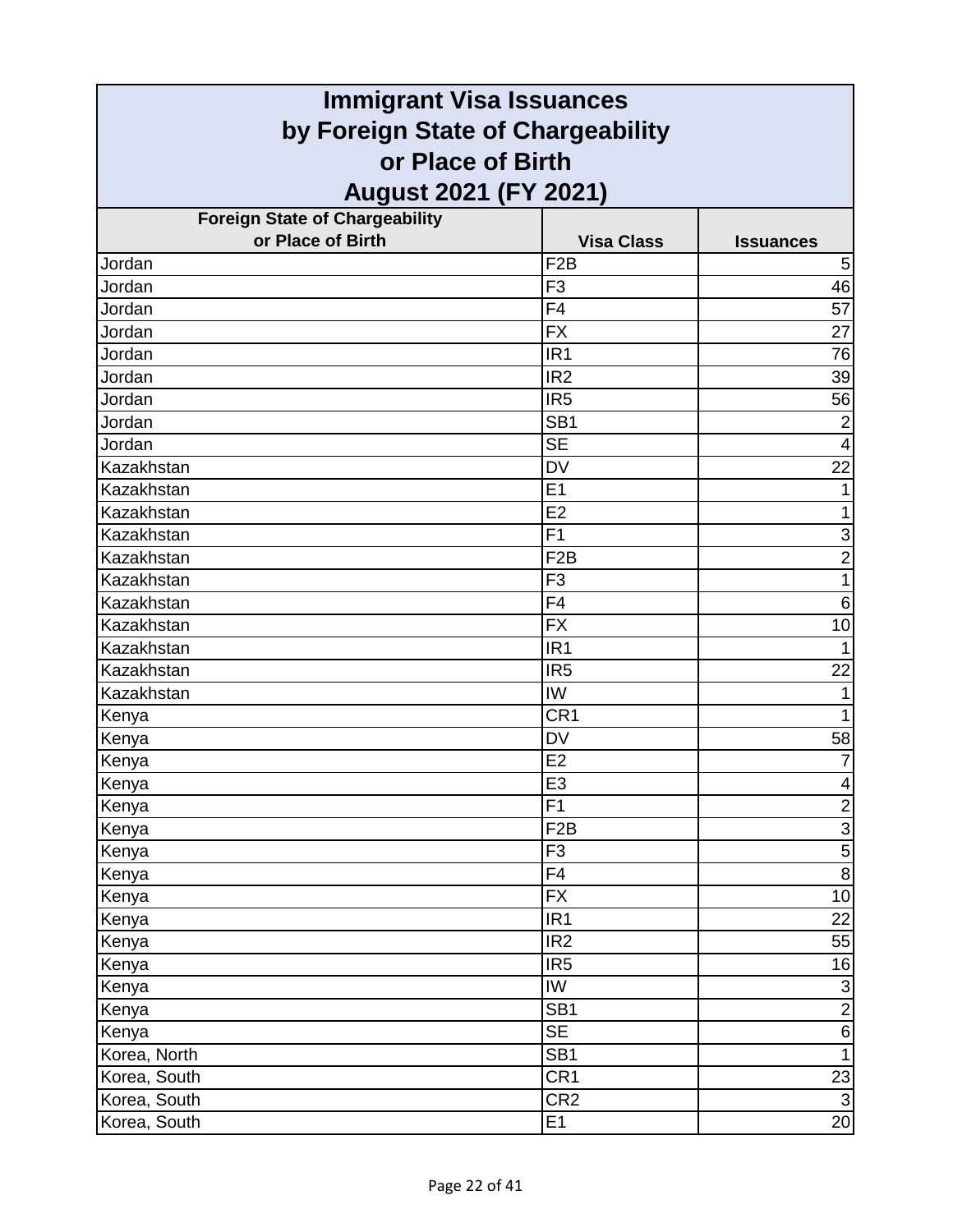| <b>Immigrant Visa Issuances</b>                            |                   |                        |
|------------------------------------------------------------|-------------------|------------------------|
| by Foreign State of Chargeability<br>or Place of Birth     |                   |                        |
|                                                            |                   |                        |
|                                                            |                   |                        |
| <b>Foreign State of Chargeability</b><br>or Place of Birth | <b>Visa Class</b> |                        |
| Korea, South                                               | E <sub>2</sub>    | <b>Issuances</b><br>84 |
| Korea, South                                               | E <sub>3</sub>    | 53                     |
| Korea, South                                               | EW                | 21                     |
| Korea, South                                               | F <sub>1</sub>    | 8                      |
| Korea, South                                               | F <sub>2</sub> B  | 7                      |
| Korea, South                                               | F <sub>3</sub>    | 21                     |
| Korea, South                                               | F4                | 32                     |
| Korea, South                                               | <b>FX</b>         | 25                     |
| Korea, South                                               | IR <sub>1</sub>   | 28                     |
| Korea, South                                               | IR <sub>5</sub>   | 82                     |
| Korea, South                                               | SB <sub>1</sub>   | 7                      |
| Korea, South                                               | <b>SD</b>         | $\overline{2}$         |
| Korea, South                                               | <b>SE</b>         | $\overline{3}$         |
| Kosovo                                                     | CR <sub>1</sub>   | 1                      |
| Kosovo                                                     | <b>DV</b>         | 9                      |
| Kosovo                                                     | F <sub>3</sub>    | $\mathbf{1}$           |
| Kosovo                                                     | F <sub>4</sub>    | 5                      |
| Kosovo                                                     | <b>FX</b>         | 4                      |
| Kosovo                                                     | IR <sub>1</sub>   | $\mathbf{1}$           |
| Kosovo                                                     | IR <sub>5</sub>   | 15                     |
| Kuwait                                                     | CR <sub>1</sub>   | 1                      |
| Kuwait                                                     | <b>DV</b>         | 6                      |
| Kuwait                                                     | E <sub>1</sub>    | $\mathbf{1}$           |
| Kuwait                                                     | E3                | $\overline{8}$         |
| Kuwait                                                     | F1                | $\overline{3}$         |
| Kuwait                                                     | F <sub>3</sub>    | $\mathbf{1}$           |
| Kuwait                                                     | F4                | 17                     |
| Kuwait                                                     | <b>FX</b>         | $\overline{2}$         |
| Kuwait                                                     | IR <sub>1</sub>   | $\mathbf 6$            |
| Kuwait                                                     | IR <sub>2</sub>   | $\overline{2}$         |
| Kuwait                                                     | IR <sub>5</sub>   | $\frac{5}{2}$          |
| Kyrgyzstan                                                 | CR <sub>1</sub>   |                        |
| Kyrgyzstan                                                 | <b>DV</b>         | 56                     |
| Kyrgyzstan                                                 | F <sub>2</sub> B  | 1                      |
| Kyrgyzstan                                                 | <b>FX</b>         | $\overline{7}$         |
| Kyrgyzstan                                                 | IR <sub>1</sub>   | $\overline{c}$         |
| Kyrgyzstan                                                 | IR <sub>2</sub>   | $\sigma$ $\omega$      |
| Kyrgyzstan                                                 | IR <sub>5</sub>   |                        |
| Latvia                                                     | DV                | $\overline{8}$         |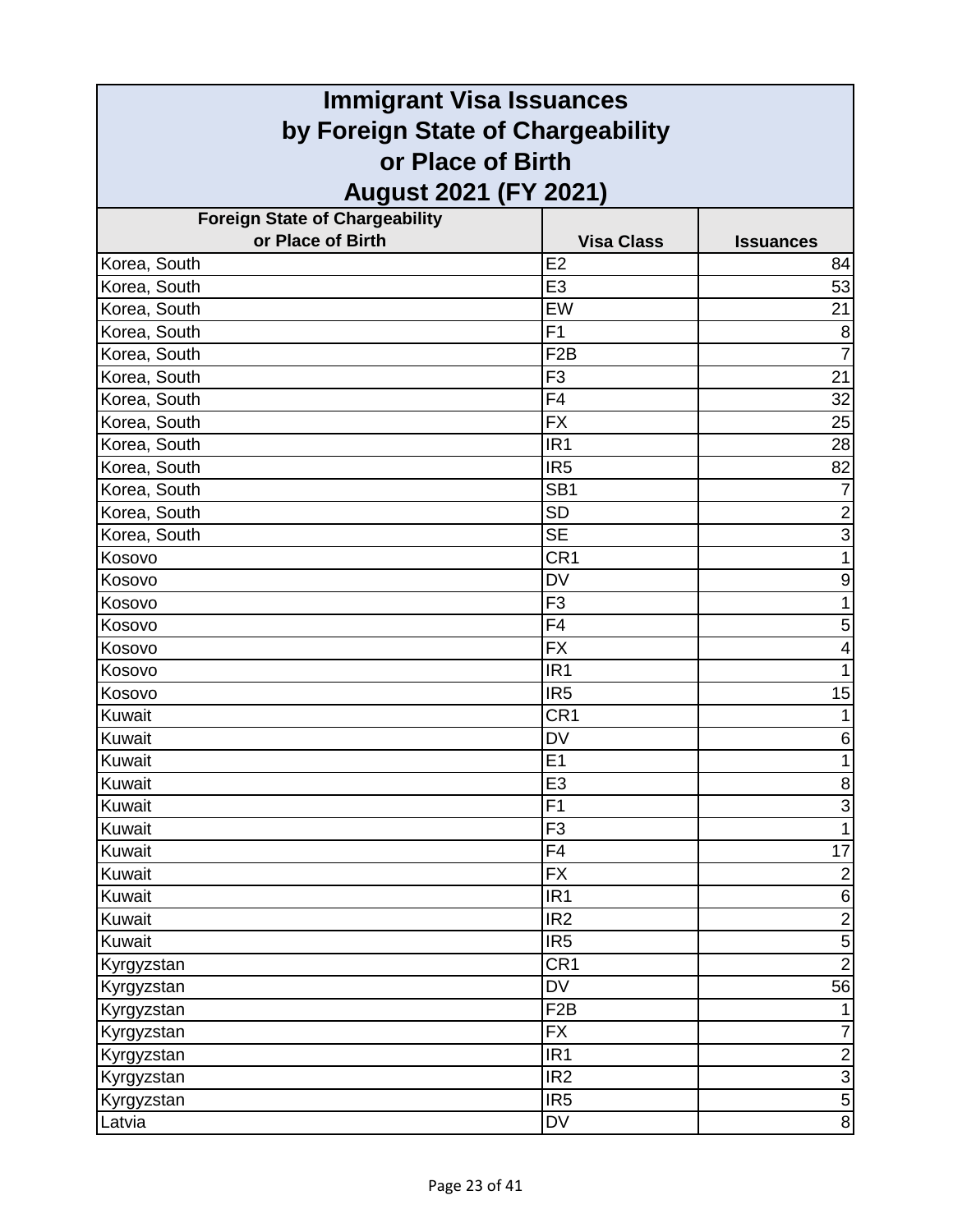| <b>Immigrant Visa Issuances</b>                        |                   |                         |
|--------------------------------------------------------|-------------------|-------------------------|
| by Foreign State of Chargeability<br>or Place of Birth |                   |                         |
|                                                        |                   |                         |
| <b>Foreign State of Chargeability</b>                  |                   |                         |
| or Place of Birth                                      | <b>Visa Class</b> | <b>Issuances</b>        |
| Latvia                                                 | E <sub>3</sub>    | 4                       |
| Latvia                                                 | F <sub>2</sub> A  | $\overline{2}$          |
| Latvia                                                 | F <sub>3</sub>    | $\overline{3}$          |
| Latvia                                                 | <b>FX</b>         | 1                       |
| Latvia                                                 | IH <sub>3</sub>   | $\overline{\mathbf{c}}$ |
| Latvia                                                 | IR <sub>1</sub>   | $\overline{5}$          |
| Latvia                                                 | IR <sub>5</sub>   | $\overline{3}$          |
| Lebanon                                                | CR <sub>1</sub>   | 10                      |
| Lebanon                                                | <b>DV</b>         | 33                      |
| Lebanon                                                | E1                | $\overline{4}$          |
| Lebanon                                                | E <sub>3</sub>    | 10                      |
| Lebanon                                                | F <sub>1</sub>    | $\mathbf 5$             |
| Lebanon                                                | F <sub>2</sub> B  | $\overline{2}$          |
| Lebanon                                                | F <sub>3</sub>    | $\overline{5}$          |
| Lebanon                                                | F4                | 15                      |
| Lebanon                                                | <b>FX</b>         | $\boldsymbol{9}$        |
| Lebanon                                                | IR <sub>1</sub>   | $\overline{15}$         |
| Lebanon                                                | IR <sub>2</sub>   | 11                      |
| Lebanon                                                | IR <sub>5</sub>   | 49                      |
| Lebanon                                                | SB <sub>1</sub>   | 6                       |
| Lebanon                                                | <b>SE</b>         | 13                      |
| Liberia                                                | CR1               | $\mathbf{1}$            |
| Liberia                                                | DV                | $\,8\,$                 |
| Liberia                                                | F1                | 12                      |
| Liberia                                                | F <sub>2</sub> B  | $\overline{\mathbf{4}}$ |
| Liberia                                                | <b>FX</b>         | $\overline{3}$          |
| Liberia                                                | IR <sub>1</sub>   | 15                      |
| Liberia                                                | IR2               | 29                      |
| Liberia                                                | IR <sub>3</sub>   | $\mathbf 5$             |
| Liberia                                                | IR <sub>5</sub>   | 19                      |
| Liberia                                                | <b>SE</b>         | 1                       |
| Libya                                                  | CR <sub>1</sub>   | $\mathbf{1}$            |
| Libya                                                  | F1                | $\mathsf 3$             |
| Libya                                                  | <b>FX</b>         | $\mathbf{1}$            |
| Libya                                                  | IR1               | $\overline{\mathbf{4}}$ |
| Libya                                                  | IR <sub>2</sub>   | $\frac{2}{2}$           |
| Libya                                                  | IR <sub>5</sub>   |                         |
| Lithuania                                              | DV                | $\sigma$                |
| Lithuania                                              | E <sub>3</sub>    | $\overline{2}$          |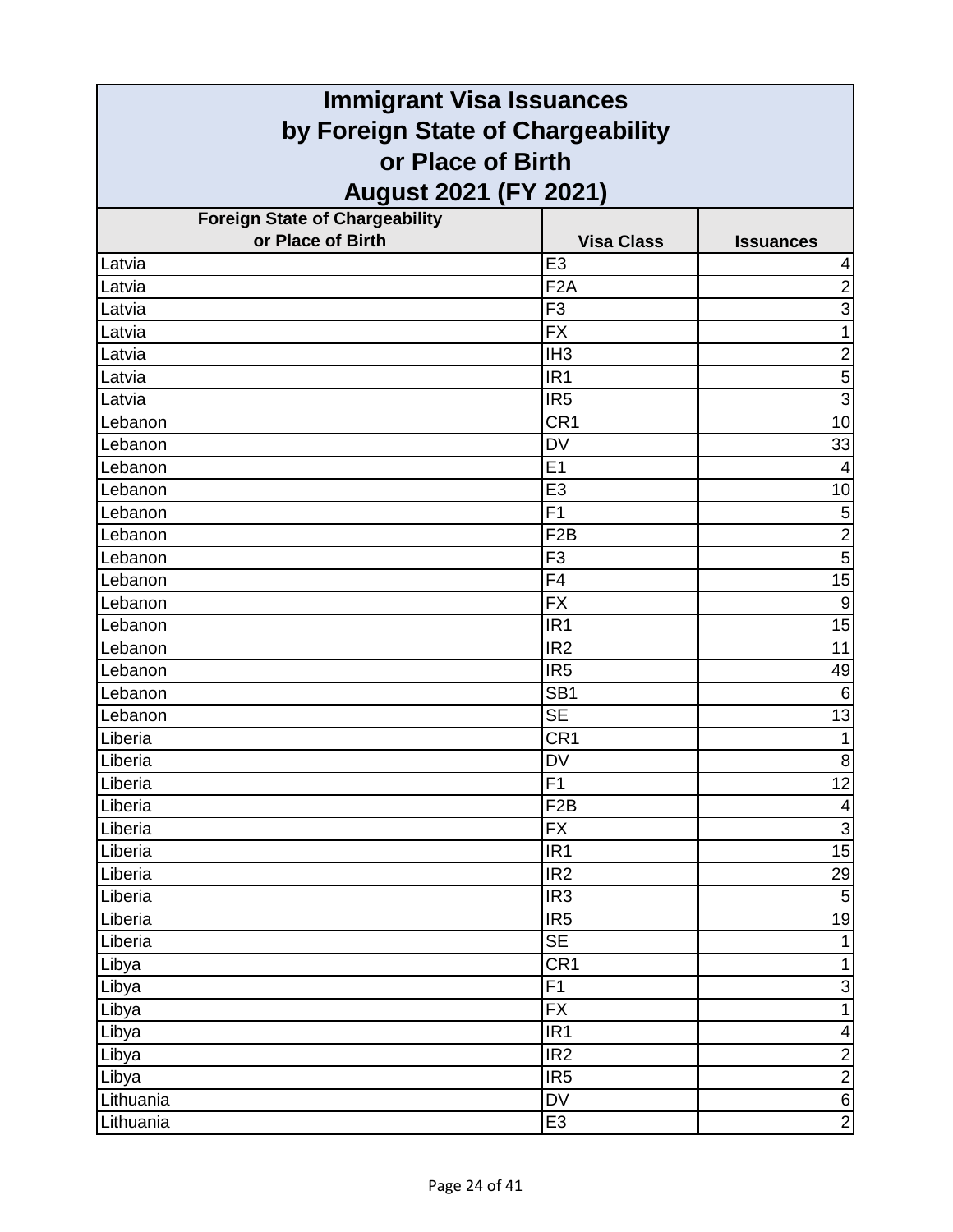| <b>Immigrant Visa Issuances</b>                        |                   |                         |
|--------------------------------------------------------|-------------------|-------------------------|
| by Foreign State of Chargeability<br>or Place of Birth |                   |                         |
|                                                        |                   |                         |
| <b>Foreign State of Chargeability</b>                  |                   |                         |
| or Place of Birth                                      | <b>Visa Class</b> | <b>Issuances</b>        |
| Lithuania                                              | F <sub>1</sub>    | $\overline{\mathbf{c}}$ |
| Lithuania                                              | F <sub>2</sub> B  | 1                       |
| Lithuania                                              | F4                | 1                       |
| Lithuania                                              | <b>FX</b>         | 1                       |
| Lithuania                                              | IR <sub>2</sub>   | 1                       |
| Lithuania                                              | IR <sub>5</sub>   | 12                      |
| Lithuania                                              | SB <sub>1</sub>   |                         |
| Macau                                                  | IR <sub>5</sub>   | 3                       |
| Malawi                                                 | <b>FX</b>         | 5                       |
| Malawi                                                 | IR <sub>1</sub>   | 1                       |
| Malawi                                                 | IR <sub>2</sub>   | 4                       |
| Malawi                                                 | IR <sub>5</sub>   | $\frac{2}{2}$           |
| Malaysia                                               | E2                |                         |
| Malaysia                                               | E <sub>3</sub>    | $\overline{3}$          |
| Malaysia                                               | F <sub>1</sub>    | $\overline{2}$          |
| Malaysia                                               | F <sub>2</sub> B  | $\overline{1}$          |
| Malaysia                                               | F4                | 11                      |
| Malaysia                                               | <b>FX</b>         | 12                      |
| Malaysia                                               | IR <sub>1</sub>   | 3                       |
| Malaysia                                               | IR <sub>2</sub>   | 1                       |
| Malaysia                                               | IR <sub>5</sub>   | 5                       |
| Malaysia                                               | SB <sub>1</sub>   | 5                       |
| Mali                                                   | CR <sub>1</sub>   | 1                       |
| Mali                                                   | F2B               | $\overline{ }$          |
| Mali                                                   | IR <sub>1</sub>   | 4                       |
| Mali                                                   | IR <sub>2</sub>   | 5                       |
| Malta                                                  | IR <sub>2</sub>   | 1                       |
| Mauritania                                             | <b>DV</b>         | 1                       |
| Mauritania                                             | F1                | $\overline{c}$          |
| Mauritania                                             | F4                | 1                       |
| Mauritania                                             | <b>FX</b>         | $\mathbf 2$             |
| Mauritania                                             | IR <sub>2</sub>   | $\mathbf{1}$            |
| Mauritania                                             | IR <sub>5</sub>   | 1                       |
| <b>Mauritius</b>                                       | IR <sub>1</sub>   | 1                       |
| Mexico                                                 | CR <sub>1</sub>   | 133                     |
| Mexico                                                 | CR <sub>2</sub>   | 8                       |
| Mexico                                                 | E1                | $\overline{\mathbf{c}}$ |
| Mexico                                                 | E <sub>3</sub>    | $\overline{7}$          |
| Mexico                                                 | EW                | 27                      |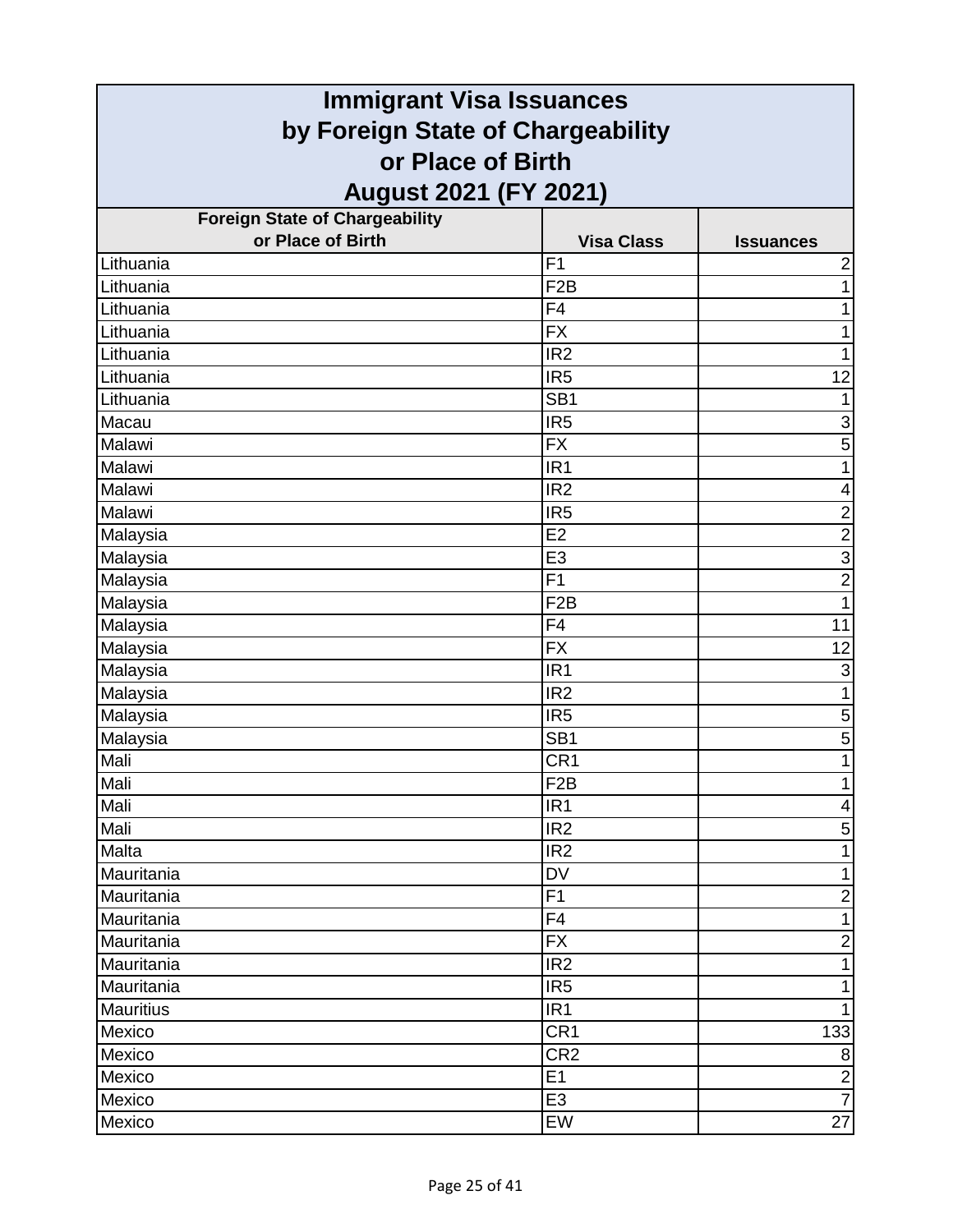| <b>Immigrant Visa Issuances</b>       |                   |                           |
|---------------------------------------|-------------------|---------------------------|
| by Foreign State of Chargeability     |                   |                           |
| or Place of Birth                     |                   |                           |
| <b>August 2021 (FY 2021)</b>          |                   |                           |
| <b>Foreign State of Chargeability</b> |                   |                           |
| or Place of Birth                     | <b>Visa Class</b> | <b>Issuances</b>          |
| Mexico                                | F <sub>1</sub>    | 71                        |
| Mexico                                | F <sub>2</sub> B  | 78                        |
| Mexico                                | F <sub>3</sub>    | 87                        |
| Mexico                                | F <sub>4</sub>    | 271                       |
| Mexico                                | <b>FX</b>         | 1,864                     |
| Mexico                                | IH <sub>3</sub>   |                           |
| Mexico                                | IR <sub>1</sub>   | 3,120                     |
| Mexico                                | IR <sub>2</sub>   | 1,246                     |
| Mexico                                | IR <sub>5</sub>   | 1,377                     |
| Mexico                                | IW                | 17                        |
| Mexico                                | <b>SD</b>         | 3                         |
| Mexico                                | <b>SR</b>         |                           |
| Mexico                                | SU                | 1                         |
| Moldova                               | <b>DV</b>         | 61                        |
| Moldova                               | F1                | $\ensuremath{\mathsf{3}}$ |
| Moldova                               | F <sub>2</sub> B  | $\mathbf{1}$              |
| Moldova                               | F <sub>4</sub>    | $\overline{2}$            |
| Moldova                               | <b>FX</b>         | 29                        |
| Moldova                               | IR <sub>2</sub>   | $\mathbf{1}$              |
| Moldova                               | IR <sub>5</sub>   | 33                        |
| Moldova                               | SB <sub>1</sub>   | 6                         |
| Monaco                                | E <sub>3</sub>    | 1                         |
| Mongolia                              | CR <sub>1</sub>   | $\mathbf{1}$              |
| Mongolia                              | <b>DV</b>         | 21                        |
| Mongolia                              | E2                | $\overline{2}$            |
| Mongolia                              | EW                | $\mathbf{1}$              |
| Mongolia                              | F1                | $\overline{2}$            |
| Mongolia                              | F <sub>2</sub> B  | $\overline{2}$            |
| Mongolia                              | F4                | $\overline{2}$            |
| Mongolia                              | $\overline{FX}$   | $\overline{8}$            |
| Mongolia                              | IR <sub>5</sub>   | دە  دە                    |
| Mongolia                              | SB <sub>1</sub>   |                           |
| Montenegro                            | F4                | 19                        |
| Montenegro                            | IR <sub>1</sub>   | $\overline{c}$            |
| Montenegro                            | IR2               | $\overline{1}$            |
| Montenegro                            | IR <sub>5</sub>   | $\,6$                     |
| Morocco                               | CR <sub>1</sub>   | 20                        |
| Morocco                               | CR <sub>2</sub>   |                           |
| Morocco                               | DV                | 300                       |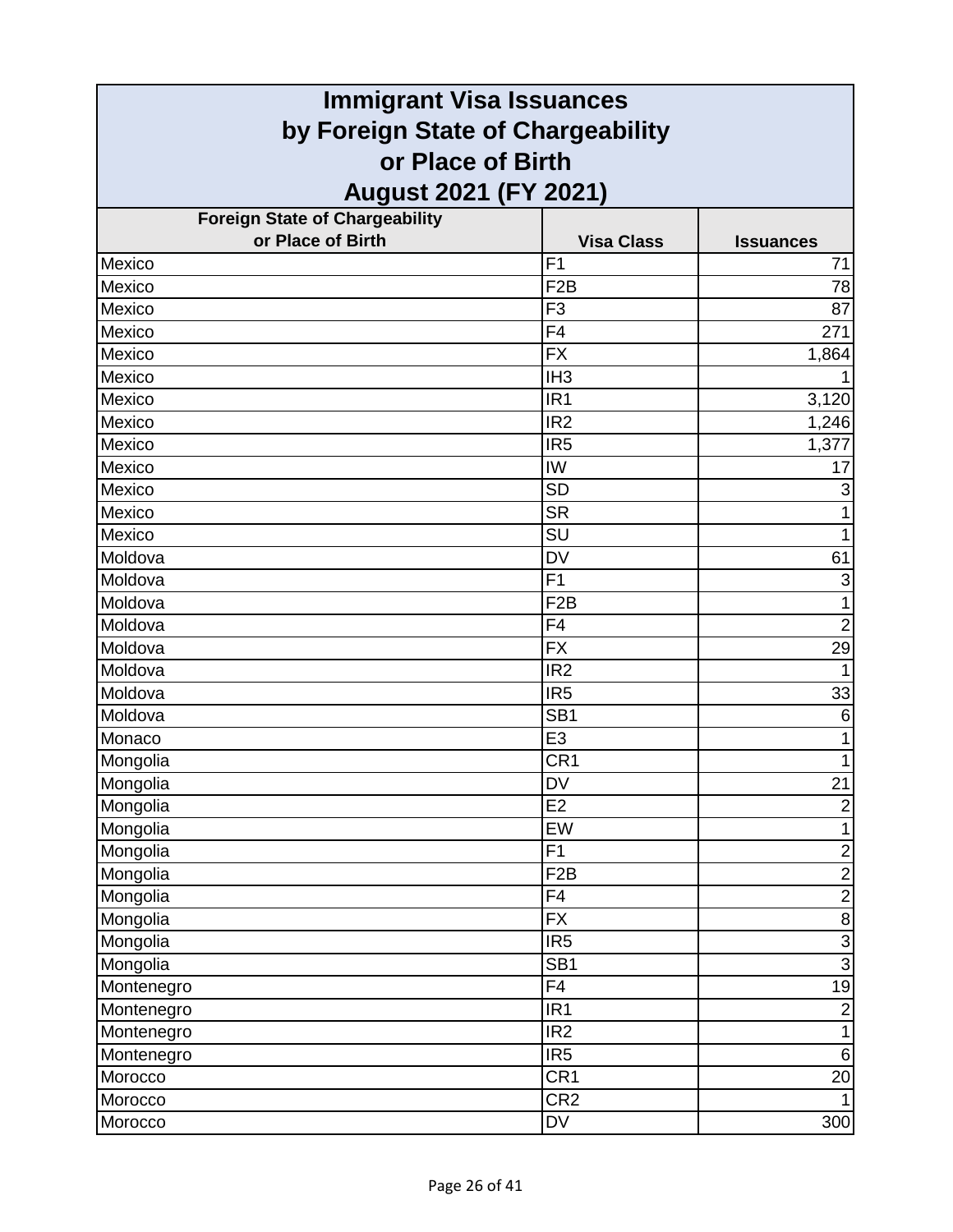| <b>Immigrant Visa Issuances</b>                        |                   |                           |
|--------------------------------------------------------|-------------------|---------------------------|
| by Foreign State of Chargeability<br>or Place of Birth |                   |                           |
|                                                        |                   |                           |
| <b>Foreign State of Chargeability</b>                  |                   |                           |
| or Place of Birth                                      | <b>Visa Class</b> | <b>Issuances</b>          |
| Morocco                                                | E2                | 1                         |
| Morocco                                                | F <sub>1</sub>    | $\ensuremath{\mathsf{3}}$ |
| Morocco                                                | F <sub>2</sub> A  | 1                         |
| Morocco                                                | F <sub>2</sub> B  | 3                         |
| Morocco                                                | F <sub>4</sub>    | 42                        |
| Morocco                                                | <b>FX</b>         | 18                        |
| Morocco                                                | IR <sub>1</sub>   | 32                        |
| Morocco                                                | IR <sub>2</sub>   | $\overline{7}$            |
| Morocco                                                | IR4               | 5                         |
| Morocco                                                | IR <sub>5</sub>   | 51                        |
| Morocco                                                | SB <sub>1</sub>   | 3                         |
| Morocco                                                | <b>SE</b>         | 1                         |
| Mozambique                                             | IR <sub>1</sub>   | 1                         |
| Mozambique                                             | IR <sub>5</sub>   | $\overline{2}$            |
| Nepal                                                  | CR <sub>1</sub>   | 43                        |
| Nepal                                                  | <b>DV</b>         | 493                       |
| Nepal                                                  | E2                | 10                        |
| Nepal                                                  | E <sub>3</sub>    | 15                        |
| Nepal                                                  | EW                | $\ensuremath{\mathsf{3}}$ |
| Nepal                                                  | F <sub>1</sub>    | $\overline{2}$            |
| Nepal                                                  | F <sub>2</sub> B  | 8                         |
| Nepal                                                  | F <sub>3</sub>    | 4                         |
| Nepal                                                  | F <sub>4</sub>    | 136                       |
| Nepal                                                  | $\overline{FX}$   | 177                       |
| Nepal                                                  | IR <sub>1</sub>   | 54                        |
| Nepal                                                  | IR <sub>2</sub>   | 9                         |
| Nepal                                                  | IR <sub>5</sub>   | 186                       |
| Nepal                                                  | SB <sub>1</sub>   | 40                        |
| Nepal                                                  | <b>SE</b>         |                           |
| Netherlands                                            | CR <sub>1</sub>   | 1                         |
| Netherlands                                            | E1                | 1                         |
| Netherlands                                            | E <sub>3</sub>    | $\mathbf{1}$              |
| Netherlands                                            | IR <sub>1</sub>   | 6                         |
| Netherlands                                            | IR <sub>2</sub>   | $\overline{2}$            |
| Netherlands                                            | IR <sub>5</sub>   | $\overline{2}$            |
| Netherlands                                            | SB <sub>1</sub>   | $\overline{3}$            |
| New Caledonia                                          | CR <sub>1</sub>   | $\mathbf{1}$              |
| New Zealand                                            | CR <sub>1</sub>   | $\overline{3}$            |
| New Zealand                                            | <b>DV</b>         | 19                        |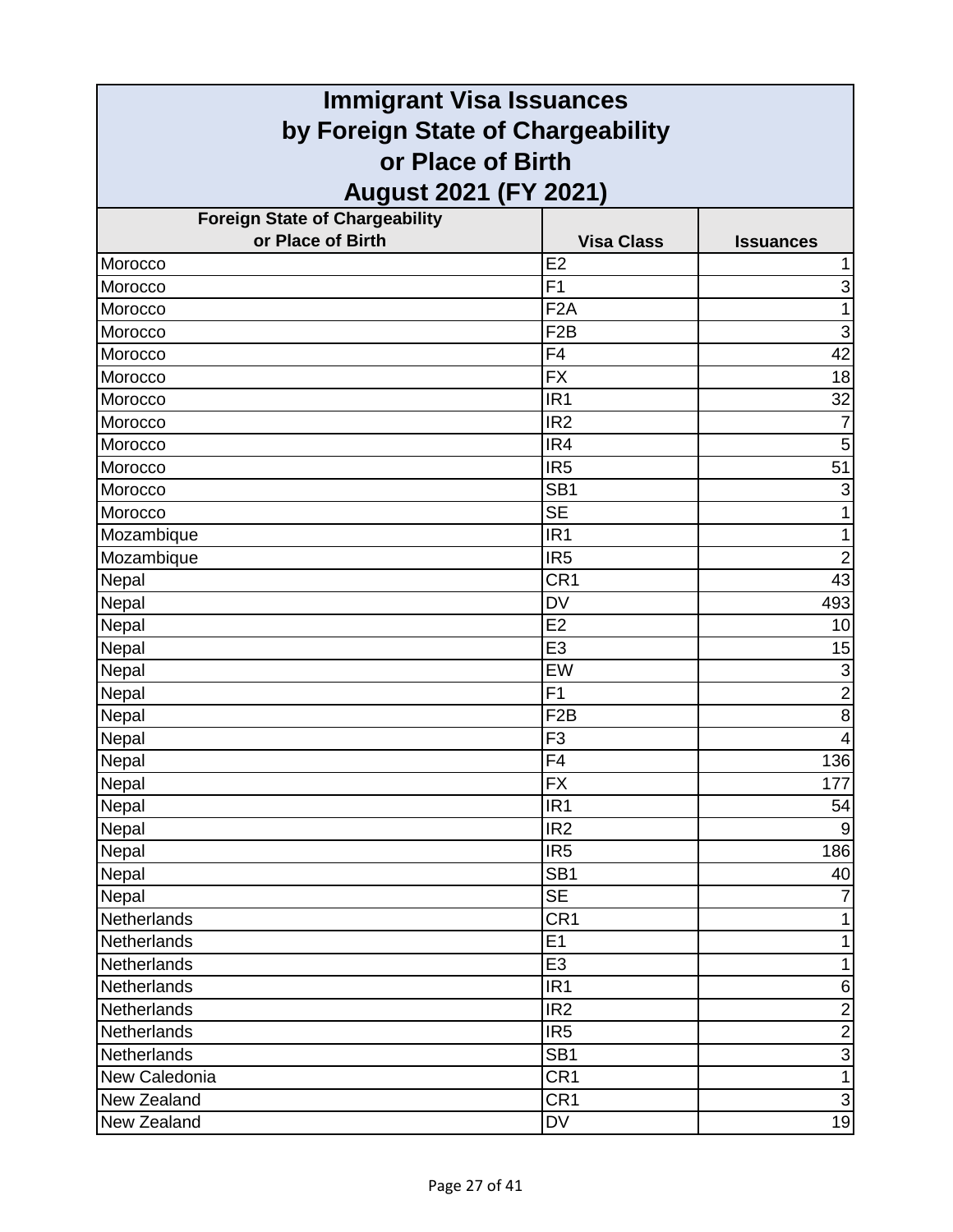| <b>Immigrant Visa Issuances</b>                        |                   |                  |
|--------------------------------------------------------|-------------------|------------------|
| by Foreign State of Chargeability<br>or Place of Birth |                   |                  |
|                                                        |                   |                  |
| <b>Foreign State of Chargeability</b>                  |                   |                  |
| or Place of Birth                                      | <b>Visa Class</b> | <b>Issuances</b> |
| New Zealand                                            | E <sub>3</sub>    |                  |
| New Zealand                                            | F <sub>2</sub> B  |                  |
| New Zealand                                            | <b>FX</b>         | 1                |
| New Zealand                                            | IR <sub>1</sub>   |                  |
| New Zealand                                            | IR <sub>2</sub>   | 1                |
| New Zealand                                            | SB <sub>1</sub>   | 1                |
| Nicaragua                                              | CR <sub>1</sub>   | 4                |
| Nicaragua                                              | CR <sub>2</sub>   | 3                |
| Nicaragua                                              | <b>DV</b>         | 1                |
| Nicaragua                                              | F <sub>1</sub>    | 39               |
| Nicaragua                                              | F <sub>2</sub> A  |                  |
| Nicaragua                                              | F <sub>2</sub> B  | 17               |
| Nicaragua                                              | F <sub>3</sub>    | 9                |
| Nicaragua                                              | F4                | $\overline{13}$  |
| Nicaragua                                              | <b>FX</b>         | 64               |
| Nicaragua                                              | IR <sub>1</sub>   | 35               |
| Nicaragua                                              | IR <sub>2</sub>   | $\overline{36}$  |
| Nicaragua                                              | IR <sub>5</sub>   | 27               |
| Nicaragua                                              | IW                | $\overline{2}$   |
| Nicaragua                                              | SB <sub>1</sub>   | 1                |
| Nicaragua                                              | <b>SE</b>         |                  |
| Niger                                                  | CR <sub>1</sub>   | 1                |
| Niger                                                  | F <sub>3</sub>    | $\overline{2}$   |
| Niger                                                  | $\overline{FX}$   | 4                |
| Niger                                                  | IR <sub>1</sub>   | $\overline{1}$   |
| Niger                                                  | <b>SE</b>         | $\mathbf 5$      |
| Nigeria                                                | CR <sub>1</sub>   | $\overline{7}$   |
| Nigeria                                                | E2                | $\overline{2}$   |
| Nigeria                                                | E <sub>3</sub>    | $\overline{21}$  |
| Nigeria                                                | F1                | 17               |
| Nigeria                                                | F <sub>2</sub> B  | 1                |
| Nigeria                                                | F <sub>3</sub>    | 17               |
| Nigeria                                                | F4                | 46               |
| Nigeria                                                | <b>FX</b>         | 13               |
| Nigeria                                                | IR <sub>1</sub>   | 29               |
| Nigeria                                                | IR <sub>2</sub>   | 39               |
| Nigeria                                                | IR <sub>3</sub>   | $\overline{7}$   |
| Nigeria                                                | IR <sub>5</sub>   | 113              |
| Nigeria                                                | IW                | $\overline{3}$   |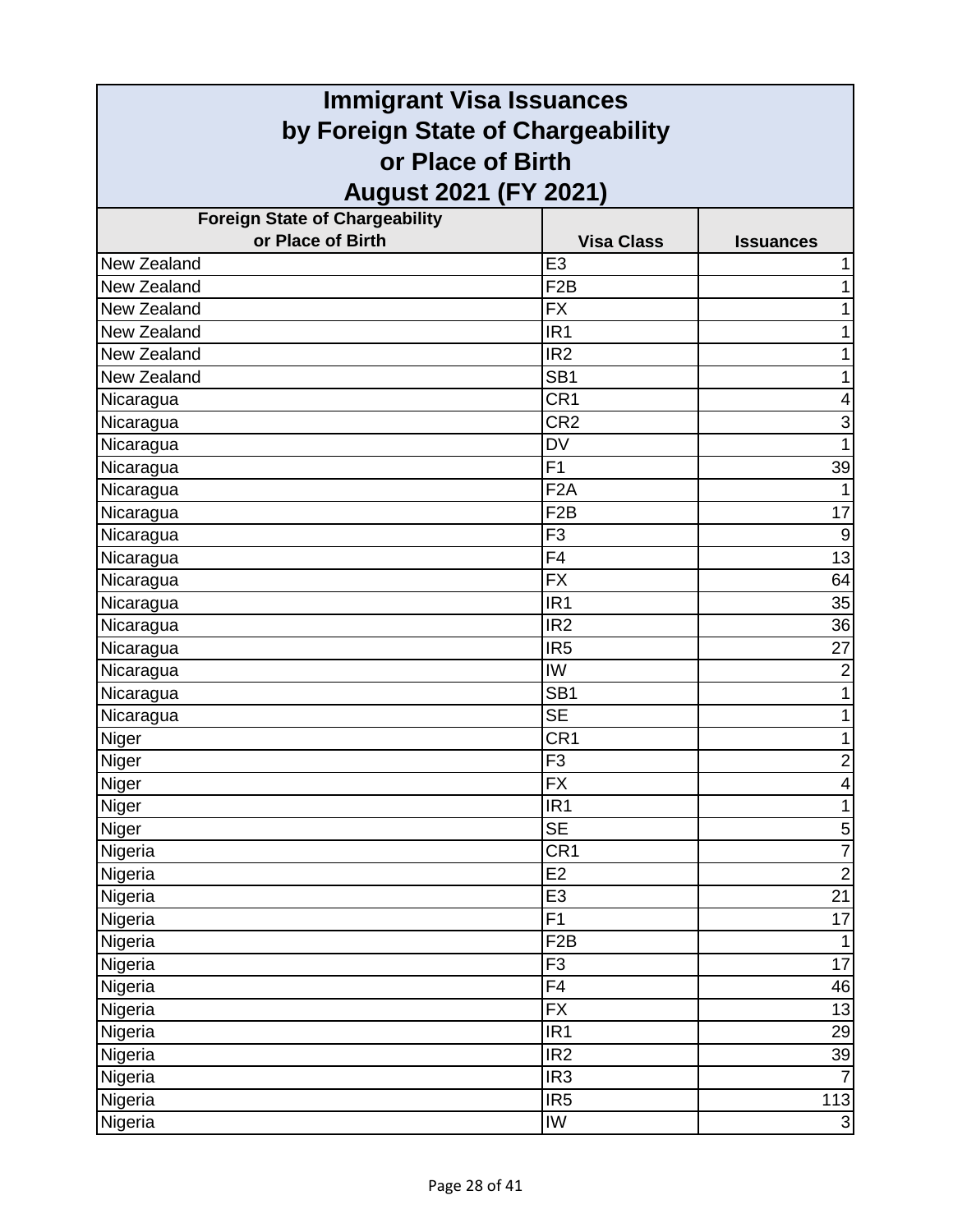| <b>Immigrant Visa Issuances</b>       |                                   |                  |  |
|---------------------------------------|-----------------------------------|------------------|--|
|                                       | by Foreign State of Chargeability |                  |  |
| or Place of Birth                     |                                   |                  |  |
| August 2021 (FY 2021)                 |                                   |                  |  |
| <b>Foreign State of Chargeability</b> |                                   |                  |  |
| or Place of Birth                     | <b>Visa Class</b>                 | <b>Issuances</b> |  |
| Nigeria                               | SB <sub>1</sub>                   | 2                |  |
| Nigeria                               | <b>SD</b>                         | 1                |  |
| Nigeria                               | <b>SE</b>                         | 11               |  |
| North Macedonia                       | CR <sub>1</sub>                   | $\overline{2}$   |  |
| North Macedonia                       | <b>DV</b>                         | 8                |  |
| North Macedonia                       | F <sub>2</sub> B                  | $\overline{2}$   |  |
| North Macedonia                       | F <sub>3</sub>                    | 10               |  |
| North Macedonia                       | F4                                | 24               |  |
| North Macedonia                       | <b>FX</b>                         | $\overline{9}$   |  |
| North Macedonia                       | IR <sub>1</sub>                   | $\overline{2}$   |  |
| North Macedonia                       | IR <sub>2</sub>                   | $\overline{c}$   |  |
| North Macedonia                       | IR <sub>5</sub>                   | $\boldsymbol{9}$ |  |
| Norway                                | CR <sub>1</sub>                   | 1                |  |
| Norway                                | IR <sub>5</sub>                   | 1                |  |
| Oman                                  | E <sub>2</sub>                    |                  |  |
| Oman                                  | E <sub>3</sub>                    | 1                |  |
| Oman                                  | $\overline{F1}$                   | 1                |  |
| Pakistan                              | CQ                                | $\overline{2}$   |  |
| Pakistan                              | CR <sub>1</sub>                   | 58               |  |
| Pakistan                              | E <sub>2</sub>                    | $\overline{2}$   |  |
| Pakistan                              | E <sub>3</sub>                    | $\boldsymbol{9}$ |  |
| Pakistan                              | EW                                | $\overline{7}$   |  |
| Pakistan                              | F <sub>1</sub>                    | 10               |  |
| Pakistan                              | F2B                               | 19               |  |
| Pakistan                              | F <sub>3</sub>                    | 49               |  |
| Pakistan                              | F <sub>4</sub>                    | 358              |  |
| Pakistan                              | <b>FX</b>                         | 49               |  |
| Pakistan                              | IR <sub>1</sub>                   | 188              |  |
| Pakistan                              | IR <sub>2</sub>                   | 31               |  |
| Pakistan                              | IR4                               | 1                |  |
| Pakistan                              | IR <sub>5</sub>                   | 204              |  |
| Pakistan                              | SB <sub>1</sub>                   | 13               |  |
| Pakistan                              | <b>SE</b>                         | 5                |  |
| Panama                                | CR <sub>1</sub>                   | 1                |  |
| Panama                                | E <sub>3</sub>                    | 1                |  |
| Panama                                | F <sub>1</sub>                    | 7                |  |
| Panama                                | F <sub>2</sub> B                  | 4                |  |
| Panama                                | F <sub>3</sub>                    | $\mathbf 5$      |  |
| Panama                                | F <sub>4</sub>                    | 18               |  |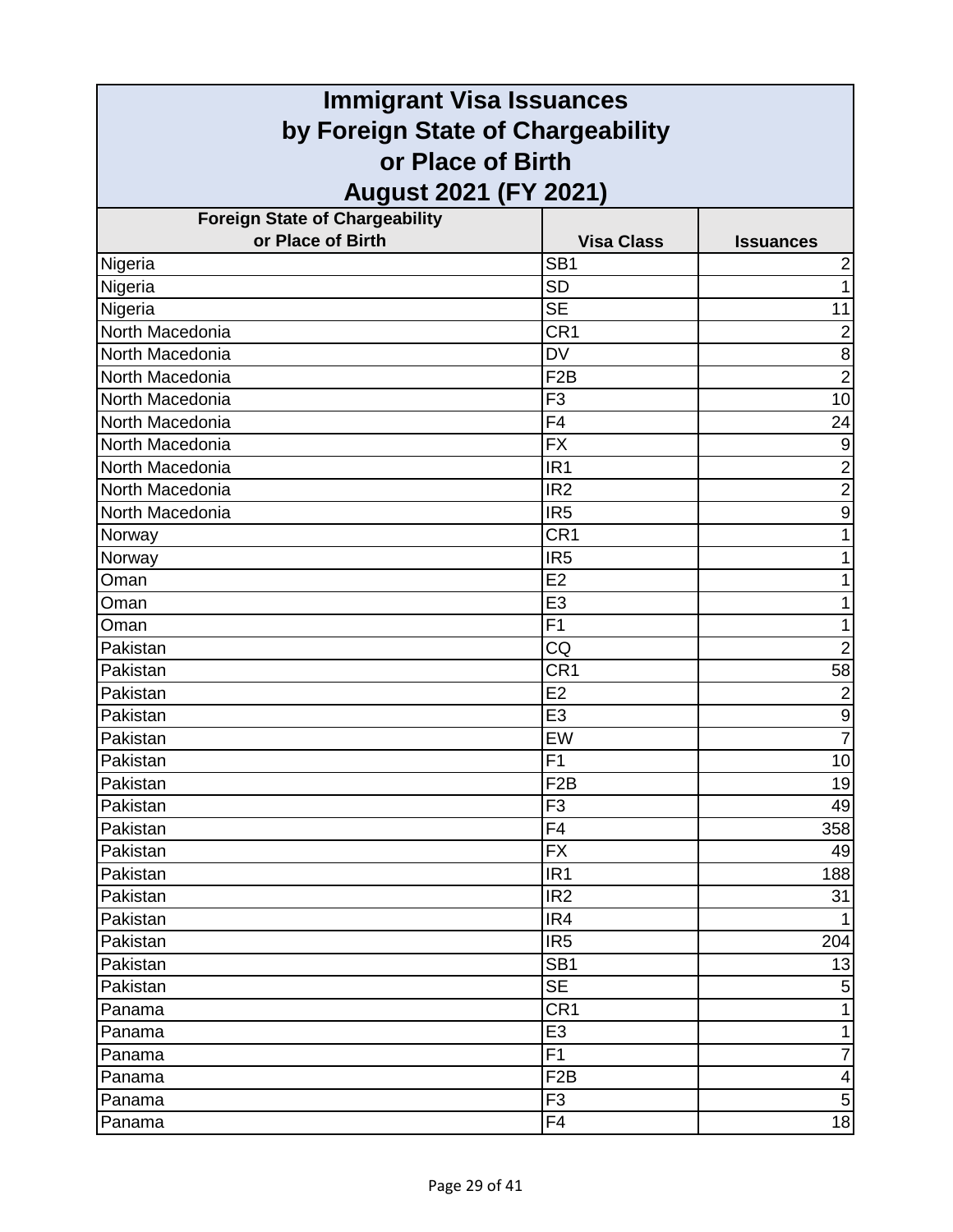| <b>Immigrant Visa Issuances</b>                        |                   |                  |
|--------------------------------------------------------|-------------------|------------------|
| by Foreign State of Chargeability<br>or Place of Birth |                   |                  |
|                                                        |                   |                  |
| <b>Foreign State of Chargeability</b>                  |                   |                  |
| or Place of Birth                                      | <b>Visa Class</b> | <b>Issuances</b> |
| Panama                                                 | <b>FX</b>         | 11               |
| Panama                                                 | IR <sub>1</sub>   | 6                |
| Panama                                                 | IR <sub>2</sub>   | 13               |
| Panama                                                 | IR <sub>5</sub>   | 12               |
| Paraguay                                               | F <sub>1</sub>    |                  |
| Paraguay                                               | F <sub>2</sub> B  | 1                |
| Paraguay                                               | <b>FX</b>         | 3                |
| Paraguay                                               | IR <sub>1</sub>   |                  |
| Paraguay                                               | IR <sub>2</sub>   | 3                |
| Paraguay                                               | IR <sub>5</sub>   |                  |
| Peru                                                   | <b>DV</b>         | 310              |
| Peru                                                   | EW                | 3                |
| Peru                                                   | F <sub>1</sub>    | 13               |
| Peru                                                   | F <sub>2</sub> B  | 8                |
| Peru                                                   | F <sub>3</sub>    | 3                |
| Peru                                                   | F4                | 21               |
| Peru                                                   | <b>FX</b>         | 8                |
| Peru                                                   | IR <sub>1</sub>   | 26               |
| Peru                                                   | IR <sub>2</sub>   | 22               |
| Peru                                                   | IR <sub>5</sub>   | 45               |
| Peru                                                   | SB <sub>1</sub>   | 46               |
| Philippines                                            | CR1               | 25               |
| Philippines                                            | CR <sub>2</sub>   | $\,6$            |
| Philippines                                            | E2                | 10               |
| Philippines                                            | E <sub>3</sub>    | 270              |
| Philippines                                            | EW                | $\sqrt{5}$       |
| Philippines                                            | F1                | 39               |
| Philippines                                            | F <sub>2</sub> B  | 37               |
| Philippines                                            | F <sub>3</sub>    | 44               |
| Philippines                                            | F4                | 53               |
| Philippines                                            | <b>FX</b>         | 93               |
| Philippines                                            | IH4               | 4                |
| Philippines                                            | IR <sub>1</sub>   | 276              |
| Philippines                                            | IR <sub>2</sub>   | 438              |
| Philippines                                            | IR <sub>5</sub>   | 66               |
| Philippines                                            | IW                | 4                |
| Philippines                                            | SB <sub>1</sub>   | 4                |
| Philippines                                            | <b>SE</b>         | $\,6$            |
| Poland                                                 | CR <sub>1</sub>   | 4                |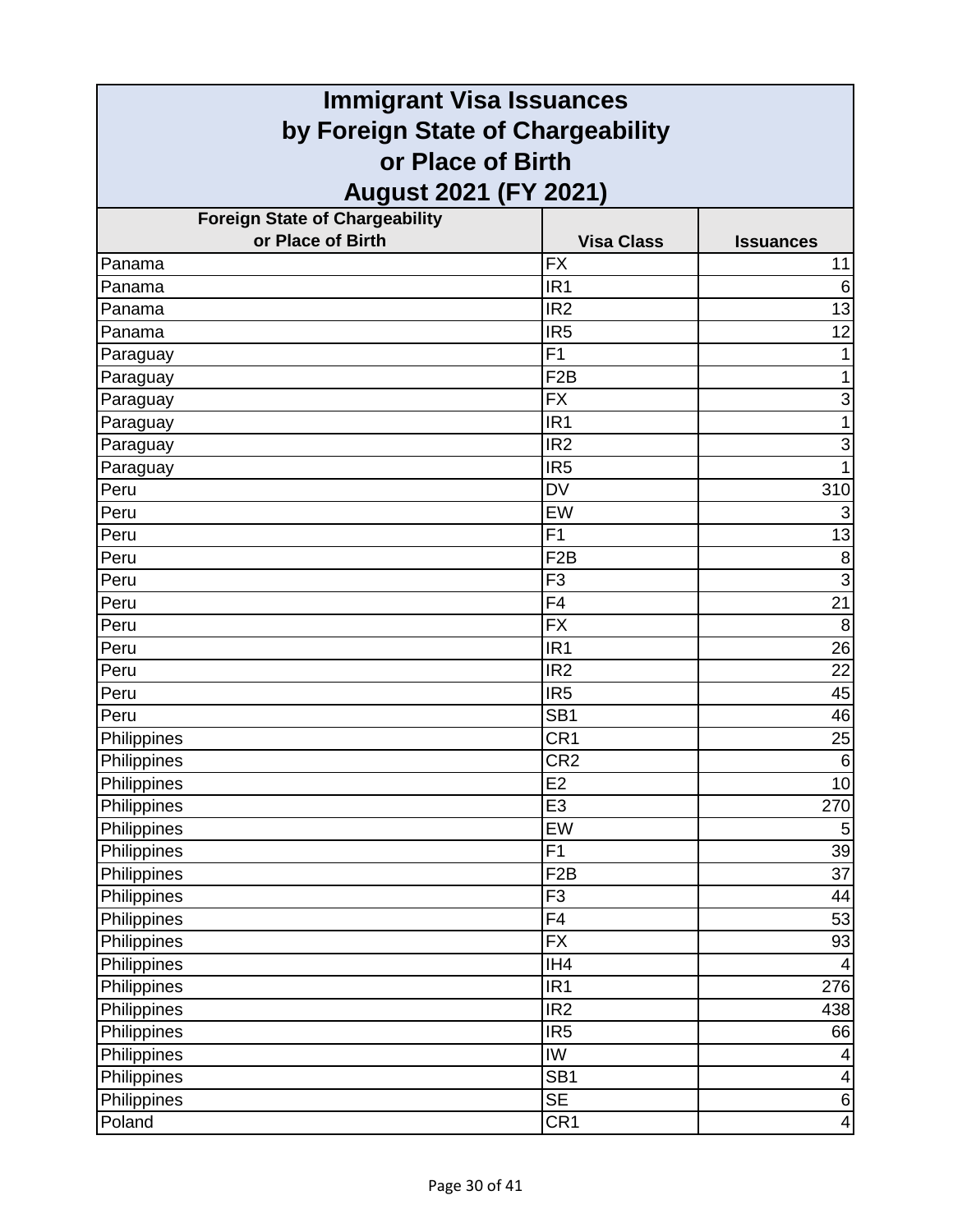| <b>Immigrant Visa Issuances</b>                        |                   |                         |
|--------------------------------------------------------|-------------------|-------------------------|
| by Foreign State of Chargeability<br>or Place of Birth |                   |                         |
|                                                        |                   |                         |
| <b>Foreign State of Chargeability</b>                  |                   |                         |
| or Place of Birth                                      | <b>Visa Class</b> | <b>Issuances</b>        |
| Poland                                                 | <b>DV</b>         | 11                      |
| Poland                                                 | E <sub>3</sub>    | $\overline{3}$          |
| Poland                                                 | EW                | 15                      |
| Poland                                                 | F1                | $\overline{2}$          |
| Poland                                                 | F <sub>2</sub> B  | $\overline{3}$          |
| Poland                                                 | F <sub>3</sub>    | $\overline{17}$         |
| Poland                                                 | F <sub>4</sub>    | 16                      |
| Poland                                                 | <b>FX</b>         | 1                       |
| Poland                                                 | IH <sub>3</sub>   | 1                       |
| Poland                                                 | IR <sub>1</sub>   | 10                      |
| Poland                                                 | IR <sub>2</sub>   | $\mathbf{3}$            |
| Poland                                                 | IR <sub>5</sub>   | 20                      |
| Poland                                                 | SB <sub>1</sub>   | 11                      |
| Portugal                                               | CR <sub>1</sub>   | $\overline{2}$          |
| Portugal                                               | E <sub>3</sub>    | 5                       |
| Portugal                                               | EW                | 1                       |
| Portugal                                               | F1                | 4                       |
| Portugal                                               | F <sub>2</sub> B  | $\overline{c}$          |
| Portugal                                               | <b>FX</b>         | 1                       |
| Portugal                                               | IR <sub>1</sub>   | $\mathbf 5$             |
| Portugal                                               | IR <sub>5</sub>   | $\overline{2}$          |
| Portugal                                               | SB <sub>1</sub>   | 1                       |
| Qatar                                                  | E1                | $\mathbf 5$             |
| Qatar                                                  | $\overline{E3}$   | $\mathbf 1$             |
| Qatar                                                  | <b>FX</b>         | $\overline{2}$          |
| Qatar                                                  | IR <sub>1</sub>   | $\overline{3}$          |
| Qatar                                                  | IR <sub>2</sub>   | $\overline{2}$          |
| Romania                                                | CR <sub>1</sub>   | $\overline{\mathbf{4}}$ |
| Romania                                                | CR <sub>2</sub>   | $\overline{2}$          |
| Romania                                                | DV                | 35                      |
| Romania                                                | E <sub>3</sub>    | $\mathbf{1}$            |
| Romania                                                | EW                | $\mathbf{1}$            |
| Romania                                                | F <sub>2</sub> B  | $\mathbf{3}$            |
| Romania                                                | F4                | 23                      |
| Romania                                                | <b>FX</b>         | $\overline{5}$          |
| Romania                                                | IR <sub>1</sub>   | $\mathbf{1}$            |
| Romania                                                | IR <sub>2</sub>   | $\mathbf{1}$            |
| Romania                                                | IR <sub>5</sub>   | 20                      |
| Romania                                                | SB <sub>1</sub>   | $\overline{7}$          |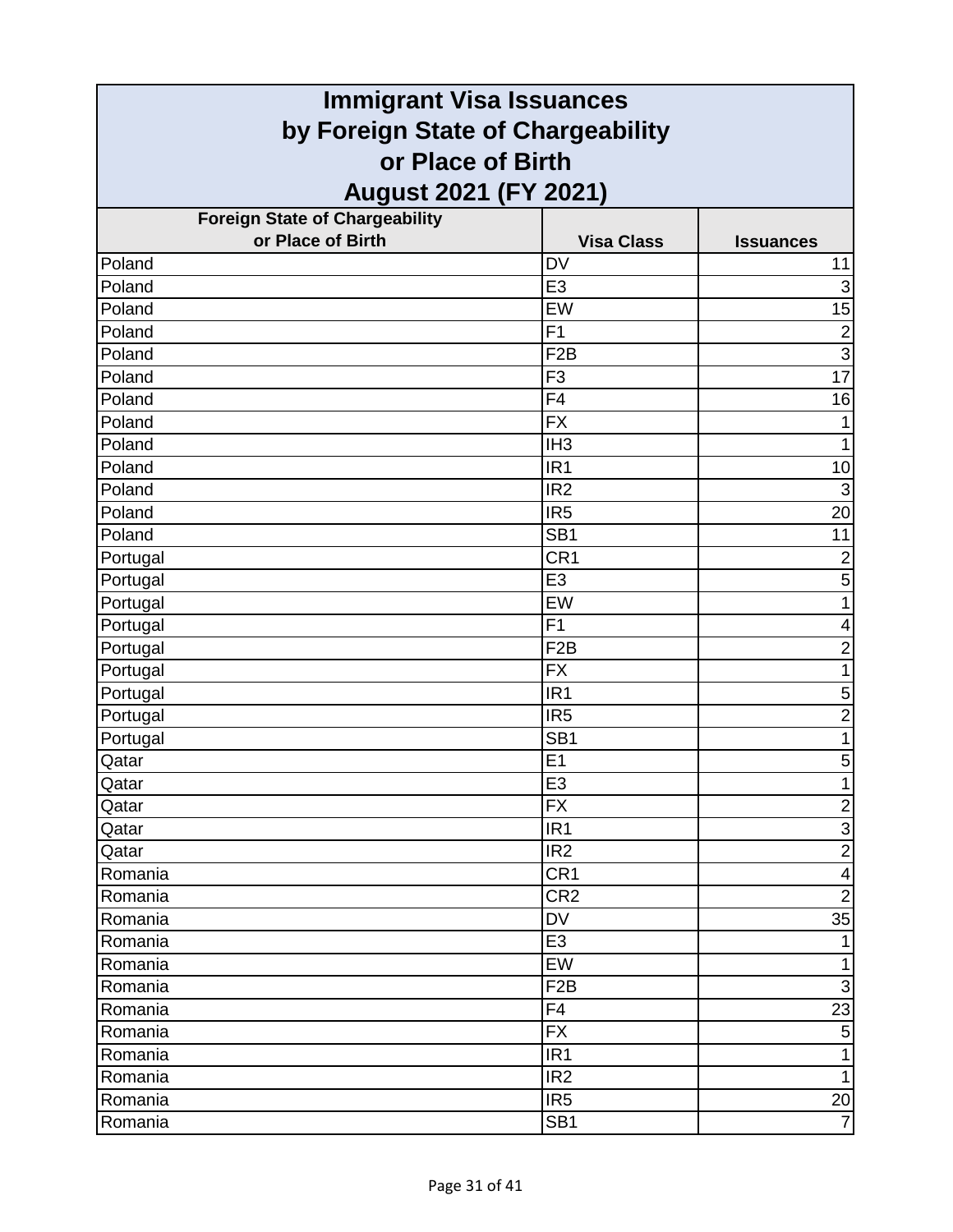| <b>Immigrant Visa Issuances</b>       |                   |                           |
|---------------------------------------|-------------------|---------------------------|
| by Foreign State of Chargeability     |                   |                           |
| or Place of Birth                     |                   |                           |
| <b>August 2021 (FY 2021)</b>          |                   |                           |
| <b>Foreign State of Chargeability</b> |                   |                           |
| or Place of Birth                     | <b>Visa Class</b> | <b>Issuances</b>          |
| Russia                                | CR <sub>1</sub>   | 9                         |
| Russia                                | CR <sub>2</sub>   | 1                         |
| Russia                                | <b>DV</b>         | 61                        |
| Russia                                | E1                | 14                        |
| Russia                                | E2                |                           |
| Russia                                | E <sub>3</sub>    | 1                         |
| Russia                                | F1                | 3                         |
| Russia                                | F <sub>2</sub> A  | 3                         |
| Russia                                | F <sub>2</sub> B  | 1                         |
| Russia                                | F <sub>3</sub>    | 3                         |
| Russia                                | F <sub>4</sub>    | 4                         |
| Russia                                | <b>FX</b>         | 8                         |
| Russia                                | IR <sub>1</sub>   | $\overline{25}$           |
| Russia                                | IR <sub>2</sub>   | 8                         |
| Russia                                | IR <sub>5</sub>   | 34                        |
| Russia                                | SB <sub>1</sub>   | 9                         |
| Rwanda                                | <b>DV</b>         | $\overline{42}$           |
| Rwanda                                | F <sub>2</sub> B  |                           |
| Rwanda                                | <b>FX</b>         | $\overline{2}$            |
| Rwanda                                | IR <sub>1</sub>   | $\overline{2}$            |
| Rwanda                                | IR <sub>5</sub>   | 5                         |
| Saint Kitts and Nevis                 | F4                | $\overline{2}$            |
| Saint Kitts and Nevis                 | <b>FX</b>         | 1                         |
| Saint Kitts and Nevis                 | IR5               | $\,6$                     |
| Saint Lucia                           | CR <sub>1</sub>   | 1                         |
| Saint Lucia                           | E1                | 1                         |
| Saint Lucia                           | E2                | 1                         |
| Saint Lucia                           | E <sub>3</sub>    | 20                        |
| Saint Lucia                           | F <sub>1</sub>    | 15                        |
| Saint Lucia                           | F <sub>2</sub> B  | $\ensuremath{\mathsf{3}}$ |
| Saint Lucia                           | F <sub>3</sub>    | $\mathbf 5$               |
| Saint Lucia                           | F <sub>4</sub>    | $\overline{2}$            |
| Saint Lucia                           | <b>FX</b>         | $\bf 8$                   |
| Saint Lucia                           | IR <sub>1</sub>   | $\overline{2}$            |
| Saint Lucia                           | IR <sub>5</sub>   | 13                        |
| Saint Lucia                           | IW                | 1                         |
| <b>Saint Martin</b>                   | CR <sub>1</sub>   | $\mathbf{1}$              |
| <b>Saint Martin</b>                   | IR <sub>2</sub>   | $\overline{2}$            |
| Saint Vincent and the Grenadines      | E <sub>3</sub>    | $\mathbf{1}$              |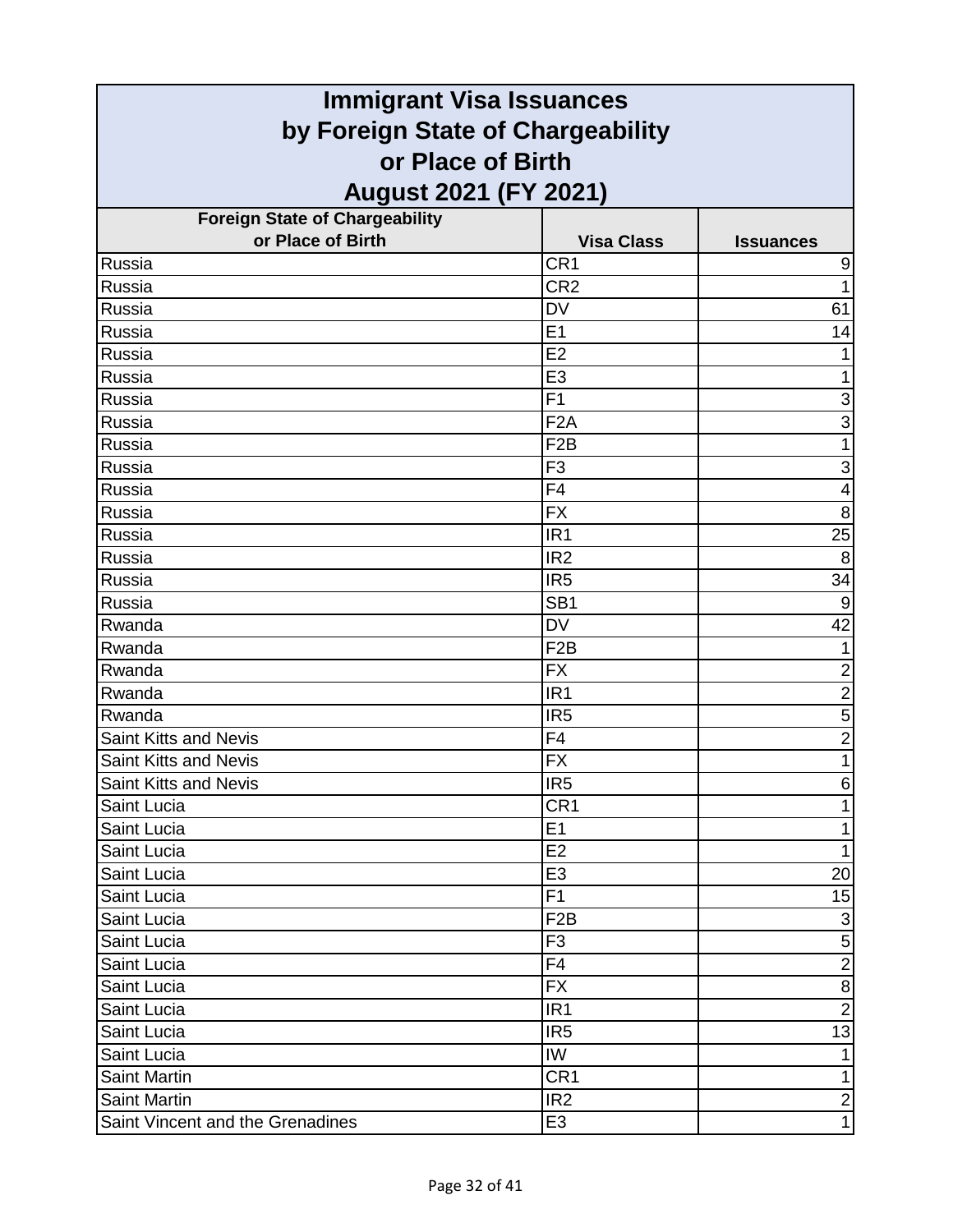| <b>Immigrant Visa Issuances</b>         |                   |                         |
|-----------------------------------------|-------------------|-------------------------|
| by Foreign State of Chargeability       |                   |                         |
| or Place of Birth                       |                   |                         |
| <b>August 2021 (FY 2021)</b>            |                   |                         |
| <b>Foreign State of Chargeability</b>   |                   |                         |
| or Place of Birth                       | <b>Visa Class</b> | <b>Issuances</b>        |
| Saint Vincent and the Grenadines        | F <sub>1</sub>    | 3                       |
| Saint Vincent and the Grenadines        | <b>FX</b>         | $\overline{2}$          |
| Saint Vincent and the Grenadines        | IR <sub>1</sub>   | 1                       |
| Saint Vincent and the Grenadines        | IR <sub>2</sub>   | 4                       |
| <b>Saint Vincent and the Grenadines</b> | IR <sub>5</sub>   | 9                       |
| Samoa                                   | <b>DV</b>         | 1                       |
| Saudi Arabia                            | CR <sub>1</sub>   | 14                      |
| Saudi Arabia                            | <b>DV</b>         | 23                      |
| Saudi Arabia                            | E <sub>3</sub>    | 9                       |
| Saudi Arabia                            | F <sub>1</sub>    | $\overline{2}$          |
| Saudi Arabia                            | F <sub>2</sub> B  | 1                       |
| Saudi Arabia                            | F <sub>3</sub>    | 6                       |
| Saudi Arabia                            | F <sub>4</sub>    | $\boldsymbol{9}$        |
| Saudi Arabia                            | <b>FX</b>         | $\overline{5}$          |
| Saudi Arabia                            | IR <sub>1</sub>   | 20                      |
| Saudi Arabia                            | IR <sub>2</sub>   | 12                      |
| Saudi Arabia                            | IR <sub>5</sub>   | $\overline{3}$          |
| Saudi Arabia                            | SB <sub>1</sub>   | 12                      |
| Senegal                                 | <b>DV</b>         | $\overline{c}$          |
| Senegal                                 | F <sub>1</sub>    | $\overline{2}$          |
| Senegal                                 | F <sub>3</sub>    | 1                       |
| Senegal                                 | F4                | 3                       |
| Senegal                                 | <b>FX</b>         | $\overline{3}$          |
| Senegal                                 | IR <sub>1</sub>   | 10 <sub>1</sub>         |
| Senegal                                 | IR <sub>2</sub>   | $\boldsymbol{9}$        |
| Senegal                                 | IR <sub>5</sub>   | 6                       |
| Senegal                                 | SB <sub>1</sub>   | 1                       |
| Senegal                                 | <b>SE</b>         | 4                       |
| Serbia                                  | CR <sub>1</sub>   | 1                       |
| Serbia                                  | F <sub>2</sub> B  | 1                       |
| Serbia                                  | F4                | $\,8\,$                 |
| Serbia                                  | <b>FX</b>         | 10                      |
| Serbia                                  | IR <sub>1</sub>   | 4                       |
| Serbia                                  | IR <sub>2</sub>   | $\mathbf 5$             |
| Serbia                                  | IR <sub>5</sub>   | $\overline{\mathbf{4}}$ |
| Sierra Leone                            | CR <sub>1</sub>   | 35                      |
| Sierra Leone                            | CR <sub>2</sub>   | 5                       |
| Sierra Leone                            | DV                | 24                      |
| Sierra Leone                            | F <sub>1</sub>    | $\overline{37}$         |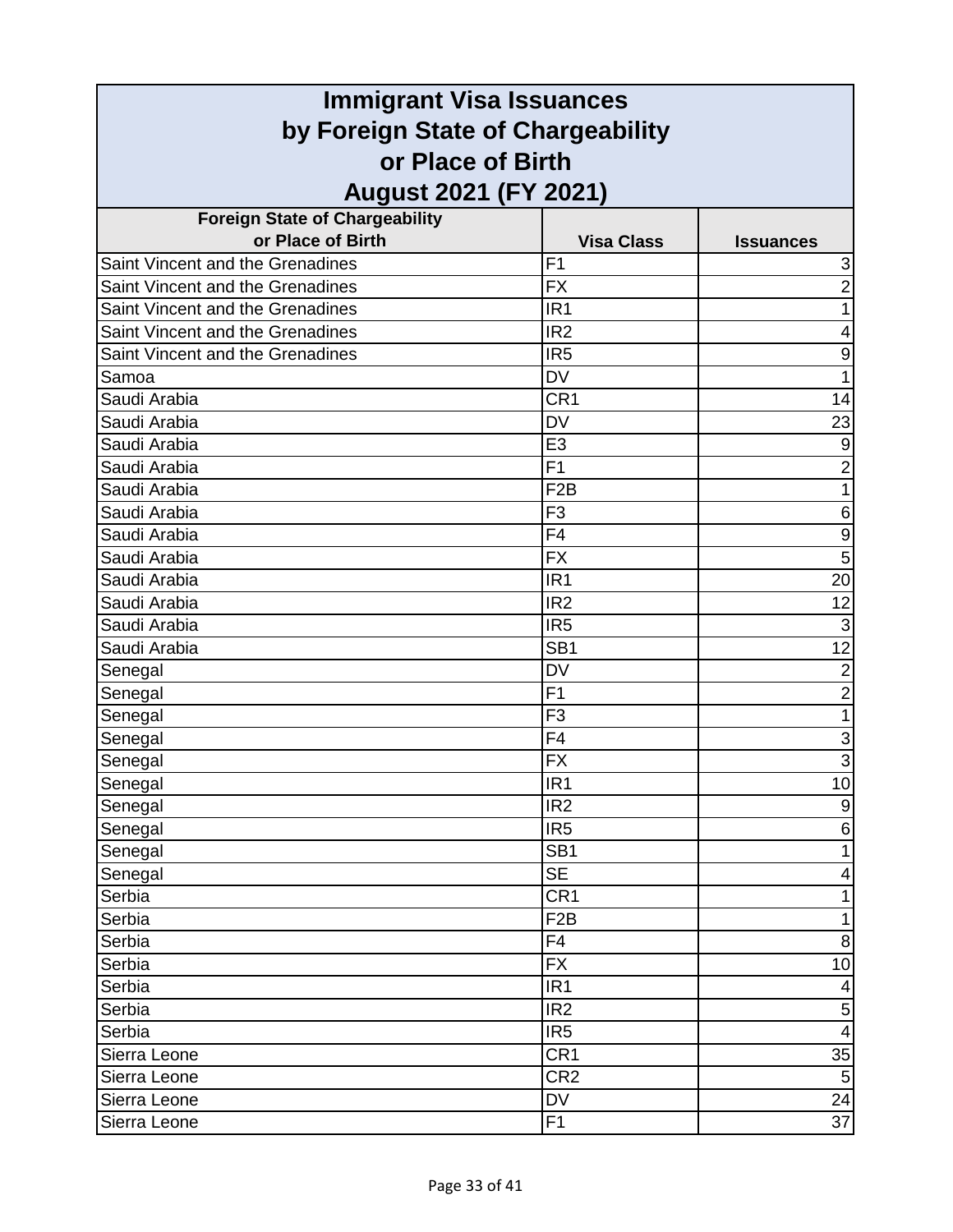| <b>Immigrant Visa Issuances</b>       |                   |                         |
|---------------------------------------|-------------------|-------------------------|
| by Foreign State of Chargeability     |                   |                         |
| or Place of Birth                     |                   |                         |
| <b>August 2021 (FY 2021)</b>          |                   |                         |
| <b>Foreign State of Chargeability</b> |                   |                         |
| or Place of Birth                     | <b>Visa Class</b> | <b>Issuances</b>        |
| Sierra Leone                          | F <sub>2</sub> B  | 15                      |
| Sierra Leone                          | F <sub>3</sub>    | 6                       |
| Sierra Leone                          | F <sub>4</sub>    | 5                       |
| Sierra Leone                          | <b>FX</b>         | $\overline{97}$         |
| Sierra Leone                          | IR <sub>1</sub>   | 46                      |
| Sierra Leone                          | IR <sub>2</sub>   | 121                     |
| Sierra Leone                          | IR <sub>3</sub>   | 1                       |
| Sierra Leone                          | IR <sub>5</sub>   | 65                      |
| Sierra Leone                          | SB <sub>1</sub>   | 1                       |
| Sierra Leone                          | <b>SE</b>         | 4                       |
| Singapore                             | CR1               | $\overline{\mathbf{c}}$ |
| Singapore                             | CR <sub>2</sub>   | 1                       |
| Singapore                             | <b>DV</b>         | $\overline{2}$          |
| Singapore                             | E2                | 1                       |
| Singapore                             | E <sub>3</sub>    | 1                       |
| Singapore                             | F <sub>2</sub> B  | 1                       |
| Singapore                             | <b>FX</b>         | $\overline{2}$          |
| Singapore                             | IR <sub>1</sub>   | $\overline{c}$          |
| Singapore                             | IR <sub>2</sub>   | 1                       |
| Singapore                             | IR <sub>5</sub>   | 1                       |
| Singapore                             | SB <sub>1</sub>   | $\overline{2}$          |
| <b>Sint Maarten</b>                   | E <sub>3</sub>    | 1                       |
| <b>Sint Maarten</b>                   | <b>FX</b>         | 1                       |
| Slovakia                              | CR1               |                         |
| Slovakia                              | DV                | 1                       |
| Slovakia                              | E <sub>3</sub>    | 1                       |
| Slovakia                              | EW                | $\mathbf{1}$            |
| Slovakia                              | <b>FX</b>         | $\mathbf{3}$            |
| Slovakia                              | IR <sub>1</sub>   | $\overline{5}$          |
| Slovakia                              | IR <sub>5</sub>   | $\overline{2}$          |
| Slovenia                              | E1                | $\overline{2}$          |
| Solomon Islands                       | CR <sub>1</sub>   | $\overline{1}$          |
| Somalia                               | CR <sub>1</sub>   | $\overline{2}$          |
| Somalia                               | DV                | $\overline{2}$          |
| Somalia                               | F1                | $\sigma$                |
| Somalia                               | F <sub>2</sub> B  | $\mathbf{1}$            |
| Somalia                               | F4                | $\mathbf{1}$            |
| Somalia                               | <b>FX</b>         | 22                      |
| Somalia                               | IR <sub>1</sub>   | 22                      |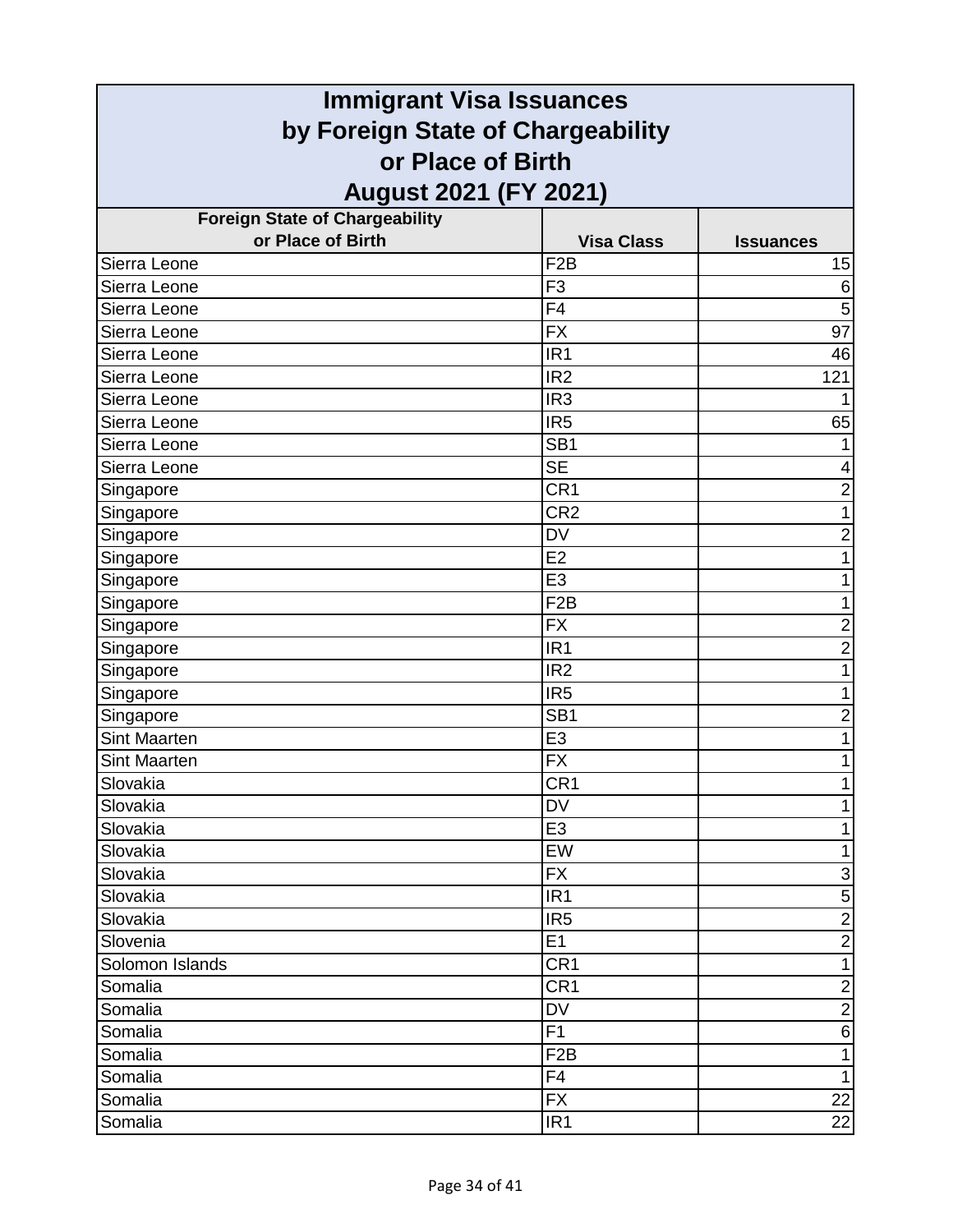| <b>Immigrant Visa Issuances</b>       |                   |                  |
|---------------------------------------|-------------------|------------------|
| by Foreign State of Chargeability     |                   |                  |
| or Place of Birth                     |                   |                  |
| <b>August 2021 (FY 2021)</b>          |                   |                  |
| <b>Foreign State of Chargeability</b> |                   |                  |
| or Place of Birth                     | <b>Visa Class</b> | <b>Issuances</b> |
| Somalia                               | IR <sub>2</sub>   | 29               |
| Somalia                               | IR <sub>5</sub>   | 10               |
| South Africa                          | CR1               | 5                |
| South Africa                          | <b>DV</b>         | 8                |
| South Africa                          | E <sub>3</sub>    | $\overline{2}$   |
| South Africa                          | F1                | $\overline{2}$   |
| South Africa                          | F <sub>4</sub>    | $\overline{2}$   |
| South Africa                          | <b>FX</b>         | 1                |
| South Africa                          | IH <sub>3</sub>   | $\overline{2}$   |
| South Africa                          | IR <sub>1</sub>   | $\overline{11}$  |
| South Africa                          | IR <sub>2</sub>   | 3                |
| South Africa                          | IR <sub>5</sub>   | 21               |
| South Africa                          | SB <sub>1</sub>   | $\overline{2}$   |
| South Sudan                           | IR <sub>1</sub>   | $\overline{3}$   |
| South Sudan                           | IR <sub>2</sub>   | 1                |
| South Sudan                           | IR <sub>5</sub>   | 1                |
| Spain                                 | CR <sub>1</sub>   | 7                |
| Spain                                 | CR <sub>2</sub>   | 1                |
| Spain                                 | <b>DV</b>         | $\overline{c}$   |
| Spain                                 | E1                | 6                |
| Spain                                 | E <sub>3</sub>    | 1                |
| Spain                                 | F <sub>1</sub>    | $\mathbf{1}$     |
| Spain                                 | F <sub>3</sub>    | 3                |
| Spain                                 | FX                | $\vert 4 \vert$  |
| Spain                                 | IR <sub>1</sub>   | $\overline{3}$   |
| Spain                                 | IR <sub>2</sub>   | 13               |
| Spain                                 | IR <sub>5</sub>   | $\overline{7}$   |
| Spain                                 | SB <sub>1</sub>   | $\mathbf{1}$     |
| Sri Lanka                             | CR1               | $\overline{7}$   |
| Sri Lanka                             | <b>DV</b>         | 54               |
| Sri Lanka                             | ${\sf FX}$        | $\mathbf{1}$     |
| Sri Lanka                             | IR <sub>1</sub>   | 10               |
| Sri Lanka                             | IR <sub>2</sub>   | $\overline{4}$   |
| Sri Lanka                             | IR <sub>5</sub>   | 20               |
| Sri Lanka                             | SB <sub>1</sub>   | $\mathbf{1}$     |
| Sudan                                 | CR1               | $\overline{4}$   |
| Sudan                                 | <b>DV</b>         | 58               |
| Sudan                                 | F <sub>3</sub>    | $\mathbf{1}$     |
| Sudan                                 | F <sub>4</sub>    | 1                |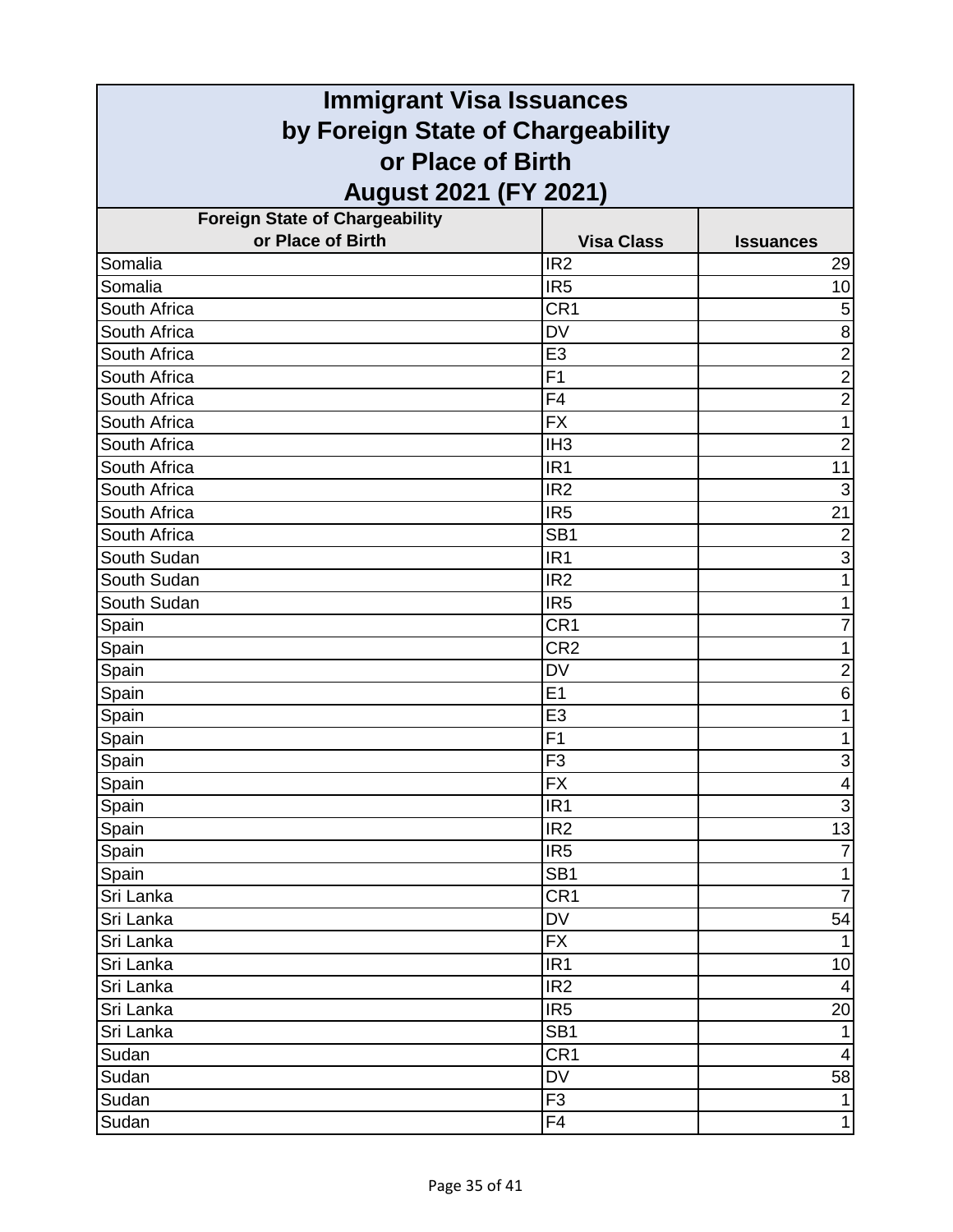| <b>Immigrant Visa Issuances</b>                        |                   |                         |  |
|--------------------------------------------------------|-------------------|-------------------------|--|
| by Foreign State of Chargeability<br>or Place of Birth |                   |                         |  |
|                                                        |                   |                         |  |
| <b>Foreign State of Chargeability</b>                  |                   |                         |  |
| or Place of Birth                                      | <b>Visa Class</b> | <b>Issuances</b>        |  |
| Sudan                                                  | <b>FX</b>         | 7                       |  |
| Sudan                                                  | IR <sub>1</sub>   | 22                      |  |
| Sudan                                                  | IR <sub>2</sub>   | 20                      |  |
| Sudan                                                  | IR <sub>5</sub>   | 22                      |  |
| Sudan                                                  | SB <sub>1</sub>   |                         |  |
| Suriname                                               | F <sub>2</sub> B  | 1                       |  |
| Suriname                                               | F <sub>3</sub>    | $\overline{2}$          |  |
| Suriname                                               | IR <sub>2</sub>   |                         |  |
| Suriname                                               | <b>SE</b>         | $\overline{2}$          |  |
| Sweden                                                 | <b>DV</b>         | $\overline{c}$          |  |
| Sweden                                                 | F <sub>4</sub>    | 1                       |  |
| Sweden                                                 | IR <sub>5</sub>   | 1                       |  |
| Switzerland                                            | CR <sub>1</sub>   | 1                       |  |
| Switzerland                                            | E1                | $\overline{2}$          |  |
| Switzerland                                            | E2                | 4                       |  |
| Switzerland                                            | E <sub>3</sub>    | 4                       |  |
| Switzerland                                            | <b>FX</b>         | $\overline{c}$          |  |
| Switzerland                                            | IR <sub>1</sub>   | 4                       |  |
| Switzerland                                            | IR <sub>2</sub>   | 4                       |  |
| Switzerland                                            | SB <sub>1</sub>   | $\overline{\mathbf{c}}$ |  |
| Syria                                                  | CR <sub>1</sub>   | 1                       |  |
| Syria                                                  | <b>DV</b>         | 11                      |  |
| Syria                                                  | E <sub>3</sub>    | $\,6$                   |  |
| Syria                                                  | $\overline{F1}$   |                         |  |
| Syria                                                  | F <sub>2</sub> B  | $\mathbf{1}$            |  |
| Syria                                                  | F <sub>3</sub>    | 11                      |  |
| Syria                                                  | F4                | 48                      |  |
| Syria                                                  | $\overline{FX}$   | 12                      |  |
| Syria                                                  | IR <sub>1</sub>   | 24                      |  |
| Syria                                                  | IR <sub>2</sub>   | $\mathbf{1}$            |  |
| Syria                                                  | IR <sub>5</sub>   | 36                      |  |
| Tajikistan                                             | C <sub>2</sub> A  | $\mathbf{1}$            |  |
| Tajikistan                                             | CR <sub>1</sub>   | $\overline{2}$          |  |
| Tajikistan                                             | DV                | $\overline{71}$         |  |
| Tajikistan                                             | F <sub>2</sub> B  | $\mathbf{1}$            |  |
| Tajikistan                                             | <b>FX</b>         | 17                      |  |
| Tajikistan                                             | IR <sub>1</sub>   | $\mathbf{1}$            |  |
| Tajikistan                                             | IR <sub>2</sub>   | $\overline{2}$          |  |
| Tajikistan                                             | IR <sub>5</sub>   | $\overline{9}$          |  |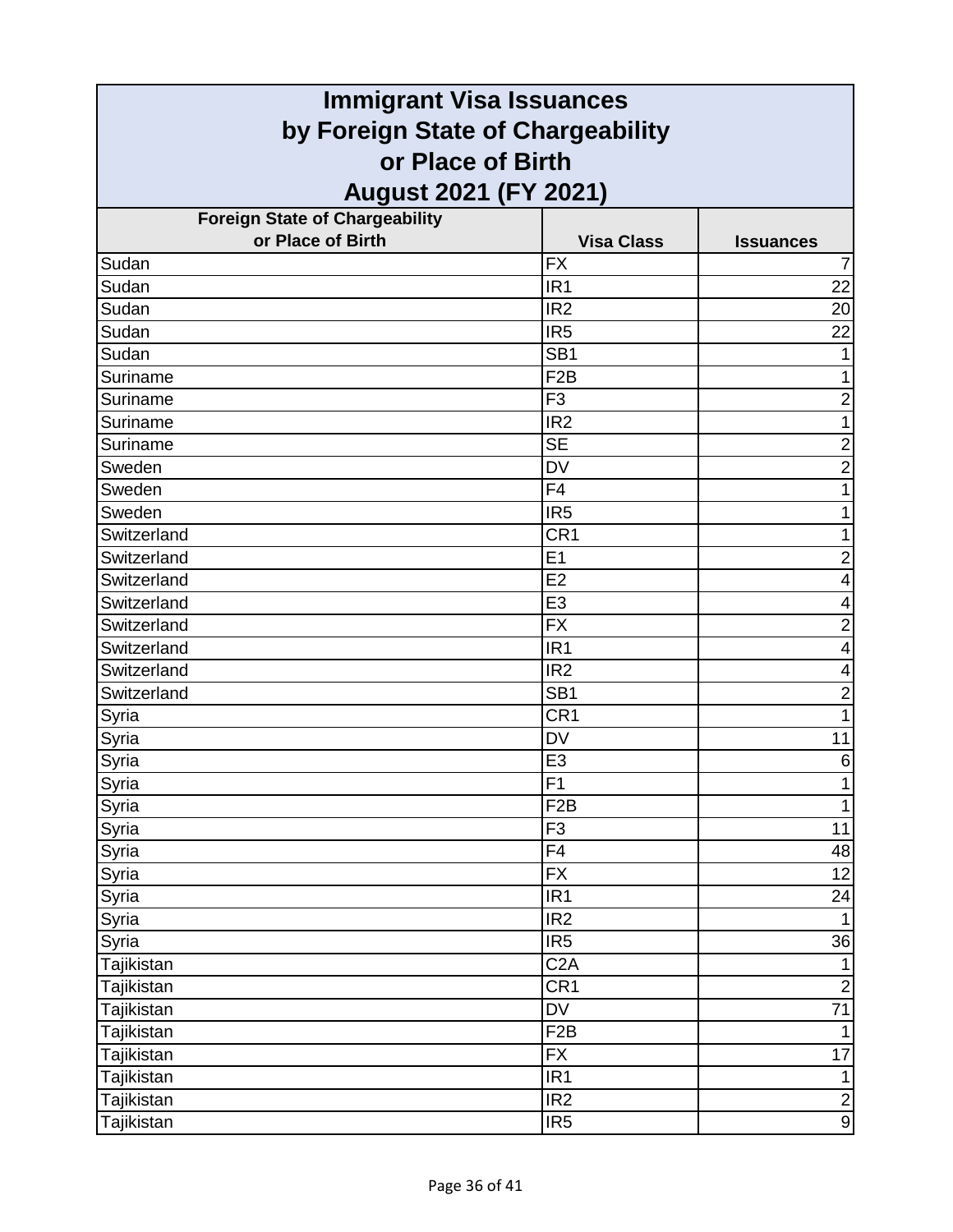| <b>Immigrant Visa Issuances</b><br>by Foreign State of Chargeability |                   |                         |                   |
|----------------------------------------------------------------------|-------------------|-------------------------|-------------------|
|                                                                      |                   |                         | or Place of Birth |
| <b>August 2021 (FY 2021)</b>                                         |                   |                         |                   |
| <b>Foreign State of Chargeability</b>                                |                   |                         |                   |
| or Place of Birth                                                    | <b>Visa Class</b> | <b>Issuances</b>        |                   |
| Tajikistan                                                           | SB <sub>1</sub>   | 1                       |                   |
| Tanzania                                                             | CR <sub>1</sub>   | $\overline{2}$          |                   |
| Tanzania                                                             | CR <sub>2</sub>   | 1                       |                   |
| Tanzania                                                             | E <sub>2</sub>    | 1                       |                   |
| Tanzania                                                             | F <sub>1</sub>    | 8                       |                   |
| Tanzania                                                             | F <sub>2</sub> B  | 1                       |                   |
| Tanzania                                                             | F4                | 1                       |                   |
| Tanzania                                                             | <b>FX</b>         | 11                      |                   |
| Tanzania                                                             | IR <sub>1</sub>   | 4                       |                   |
| Tanzania                                                             | IR <sub>2</sub>   | $\,6$                   |                   |
| Tanzania                                                             | IR <sub>5</sub>   | $\boldsymbol{9}$        |                   |
| Tanzania                                                             | SB <sub>1</sub>   | $\overline{2}$          |                   |
| Thailand                                                             | CR1               | $\overline{\mathbf{4}}$ |                   |
| <b>Thailand</b>                                                      | <b>DV</b>         | $\mathsf 3$             |                   |
| <b>Thailand</b>                                                      | E <sub>3</sub>    | 1                       |                   |
| Thailand                                                             | EW                | 3                       |                   |
| Thailand                                                             | F <sub>1</sub>    | 1                       |                   |
| Thailand                                                             | F4                | 3                       |                   |
| <b>Thailand</b>                                                      | <b>FX</b>         | 1                       |                   |
| <b>Thailand</b>                                                      | IH <sub>4</sub>   | 1                       |                   |
| <b>Thailand</b>                                                      | IR <sub>1</sub>   | 30                      |                   |
| <b>Thailand</b>                                                      | IR <sub>2</sub>   | 21                      |                   |
| <b>Thailand</b>                                                      | IR <sub>5</sub>   | 10                      |                   |
| Thailand                                                             | SB <sub>1</sub>   | 11                      |                   |
| Togo                                                                 | CR1               | $\mathbf{1}$            |                   |
| <b>Togo</b>                                                          | <b>DV</b>         | 49                      |                   |
| Togo                                                                 | F1                | $\overline{2}$          |                   |
| Togo                                                                 | F2B               | $\mathbf{1}$            |                   |
| Togo                                                                 | <b>FX</b>         | 49                      |                   |
| Togo                                                                 | IR <sub>1</sub>   | $\overline{3}$          |                   |
| Togo                                                                 | IR <sub>2</sub>   | $\frac{2}{2}$           |                   |
| Togo                                                                 | IR <sub>5</sub>   |                         |                   |
| Togo                                                                 | <b>SE</b>         | $\overline{5}$          |                   |
| Tonga                                                                | <b>DV</b>         | $\sqrt{5}$              |                   |
| Tonga                                                                | F3                | $\overline{8}$          |                   |
| Tonga                                                                | IR <sub>1</sub>   | $\mathbf{1}$            |                   |
| Tonga                                                                | IR <sub>2</sub>   | 1                       |                   |
| <b>Trinidad and Tobago</b>                                           | CR1               | $\mathbf{1}$            |                   |
| <b>Trinidad and Tobago</b>                                           | DV                | $\sqrt{5}$              |                   |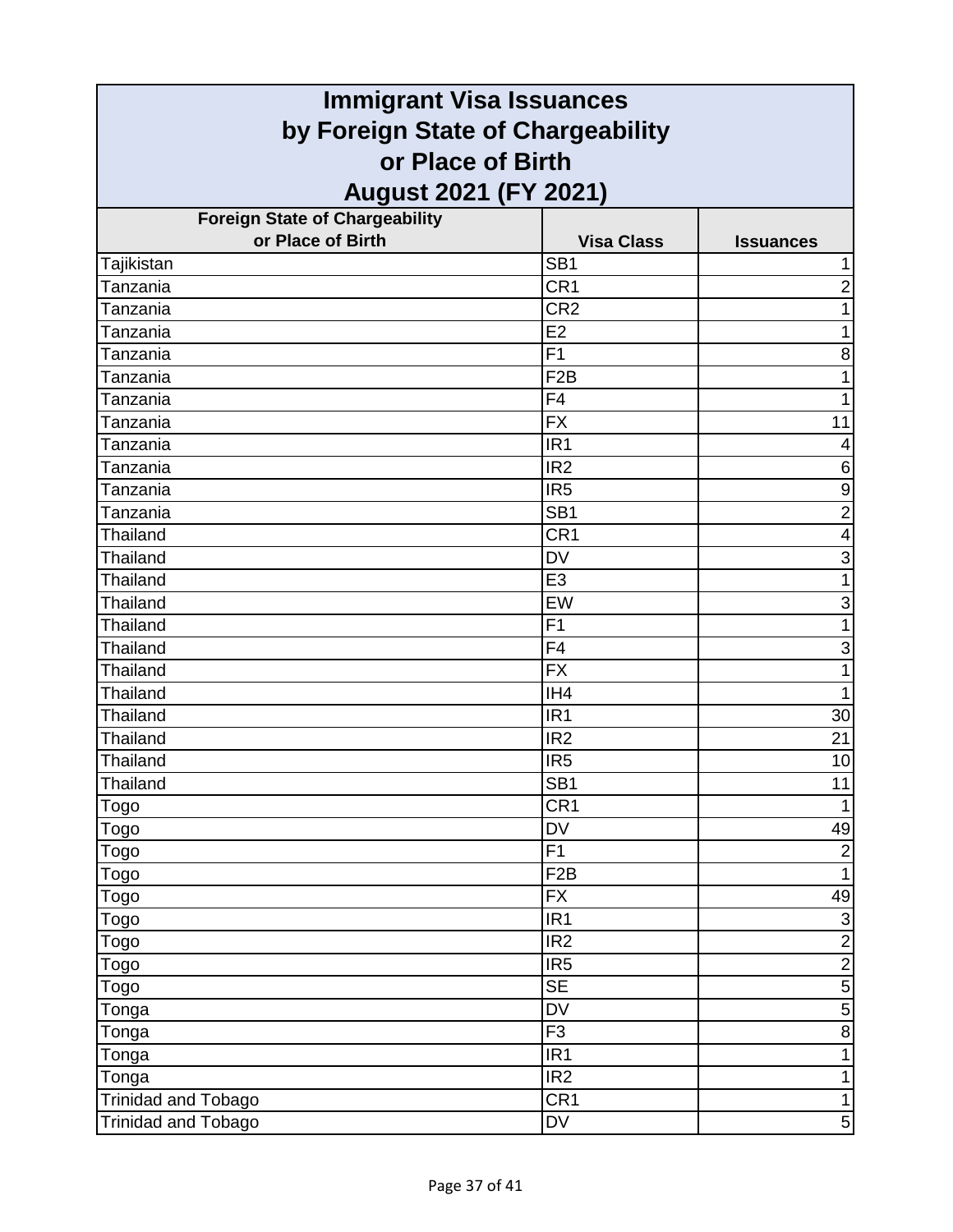| <b>Immigrant Visa Issuances</b><br>by Foreign State of Chargeability |                              |                         |                                            |
|----------------------------------------------------------------------|------------------------------|-------------------------|--------------------------------------------|
|                                                                      |                              |                         | or Place of Birth<br>August 2021 (FY 2021) |
| <b>Foreign State of Chargeability</b>                                |                              |                         |                                            |
| or Place of Birth                                                    | <b>Visa Class</b>            | <b>Issuances</b>        |                                            |
| <b>Trinidad and Tobago</b>                                           | E <sub>3</sub>               | 8                       |                                            |
| Trinidad and Tobago                                                  | F <sub>1</sub>               | $\bf 8$                 |                                            |
| <b>Trinidad and Tobago</b>                                           | F <sub>2</sub> B             | $\overline{2}$          |                                            |
| <b>Trinidad and Tobago</b>                                           | F <sub>3</sub>               | $\boldsymbol{9}$        |                                            |
| Trinidad and Tobago                                                  | F <sub>4</sub>               | $\overline{\mathbf{4}}$ |                                            |
| <b>Trinidad and Tobago</b>                                           | IR <sub>1</sub>              | 4                       |                                            |
| <b>Trinidad and Tobago</b>                                           | IR <sub>2</sub>              | $6\phantom{1}6$         |                                            |
| Trinidad and Tobago                                                  | IR <sub>5</sub>              | 30                      |                                            |
| <b>Trinidad and Tobago</b>                                           | SB <sub>1</sub>              | $\mathbf 5$             |                                            |
| Tunisia                                                              | CR <sub>1</sub>              | $\overline{8}$          |                                            |
| Tunisia                                                              | <b>DV</b>                    | 10                      |                                            |
| Tunisia                                                              | F4                           |                         |                                            |
| Tunisia                                                              | <b>FX</b>                    | 1                       |                                            |
| Tunisia                                                              | IR <sub>1</sub>              | $\overline{\mathbf{c}}$ |                                            |
| Tunisia                                                              | IR <sub>5</sub>              | $\overline{2}$          |                                            |
| Tunisia                                                              | <b>SE</b>                    | $6\phantom{1}6$         |                                            |
| Turkey                                                               | CR1                          | 10                      |                                            |
| <b>Turkey</b>                                                        | <b>DV</b>                    | 291                     |                                            |
| Turkey                                                               | E1                           | 9                       |                                            |
| Turkey                                                               | E2                           | $\boldsymbol{9}$        |                                            |
| <b>Turkey</b>                                                        | E3                           | 4                       |                                            |
| Turkey                                                               | EW                           | 1                       |                                            |
| <b>Turkey</b>                                                        | F <sub>1</sub>               | 1                       |                                            |
| Turkey                                                               | F2B                          |                         |                                            |
| Turkey                                                               | F4                           | $\overline{\mathbf{4}}$ |                                            |
| <b>Turkey</b>                                                        | <b>FX</b>                    | $\bf 8$                 |                                            |
| <b>Turkey</b>                                                        | IR <sub>1</sub>              | 11                      |                                            |
| Turkey                                                               | IR <sub>2</sub>              | 8                       |                                            |
| Turkey                                                               | IR <sub>5</sub>              | 36                      |                                            |
| <b>Turkey</b>                                                        | SB <sub>1</sub>              | $\boldsymbol{9}$        |                                            |
| Turkmenistan                                                         | CR <sub>1</sub>              | $\mathbf{1}$            |                                            |
| Turkmenistan                                                         | DV                           | 16                      |                                            |
| Turkmenistan                                                         | F <sub>2</sub> B             | $\mathbf{1}$            |                                            |
| Turkmenistan                                                         | <b>FX</b>                    | 17                      |                                            |
| Turkmenistan                                                         | IR <sub>2</sub>              | $\overline{2}$          |                                            |
| Turkmenistan                                                         | IR <sub>5</sub>              | 1                       |                                            |
| <b>Turks and Caicos Islands</b>                                      | <b>FX</b><br>CR <sub>1</sub> | $\mathbf{1}$            |                                            |
| Uganda                                                               |                              | 1                       |                                            |
| Uganda                                                               | DV                           | 16                      |                                            |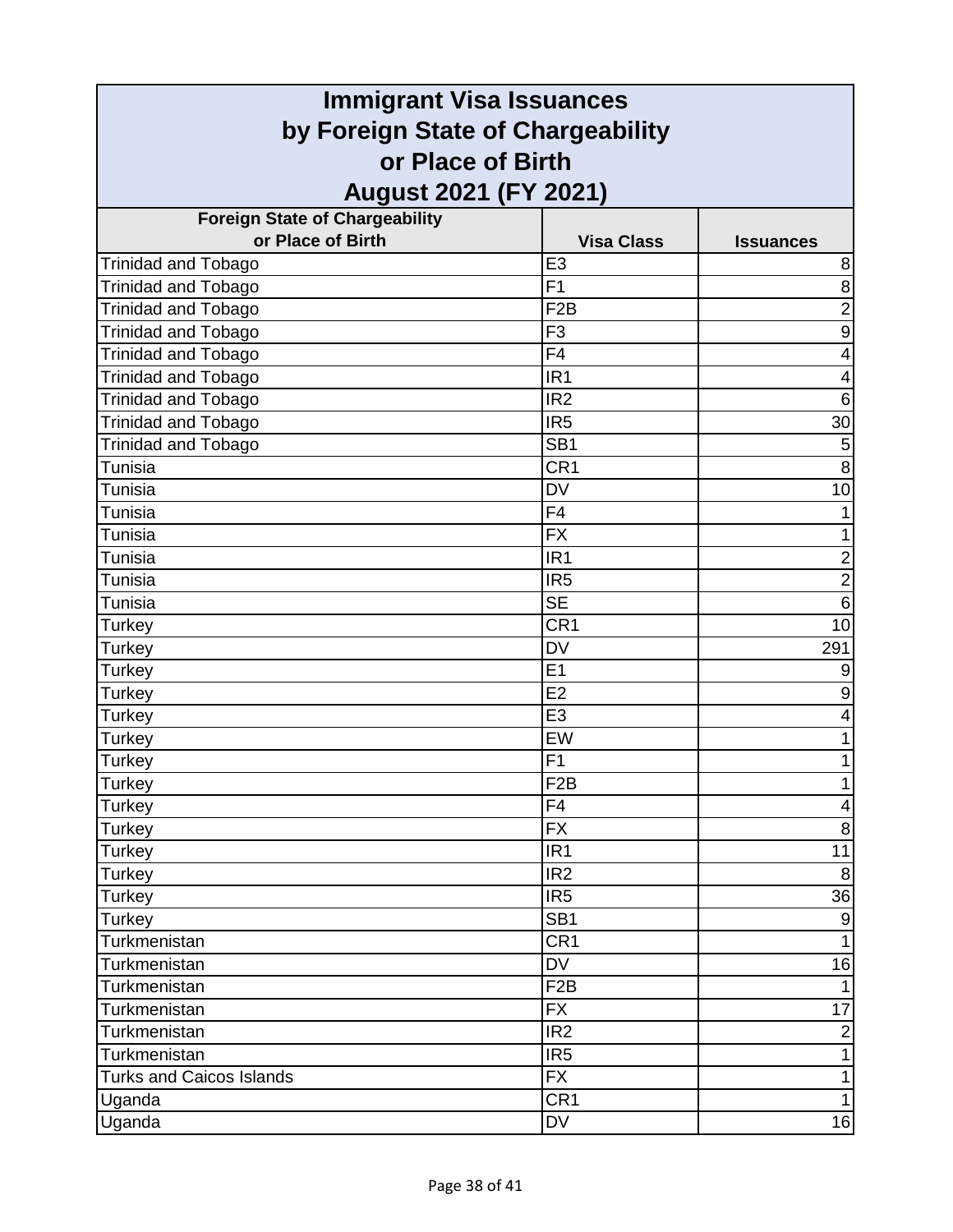| <b>Immigrant Visa Issuances</b><br>by Foreign State of Chargeability |                   |                           |                   |
|----------------------------------------------------------------------|-------------------|---------------------------|-------------------|
|                                                                      |                   |                           | or Place of Birth |
| <b>August 2021 (FY 2021)</b>                                         |                   |                           |                   |
| <b>Foreign State of Chargeability</b>                                |                   |                           |                   |
| or Place of Birth                                                    | <b>Visa Class</b> | <b>Issuances</b>          |                   |
| Uganda                                                               | F <sub>4</sub>    | $\ensuremath{\mathsf{3}}$ |                   |
| Uganda                                                               | <b>FX</b>         | $\overline{\mathbf{4}}$   |                   |
| Uganda                                                               | IR <sub>1</sub>   | $\overline{2}$            |                   |
| Uganda                                                               | IR <sub>2</sub>   | 3                         |                   |
| Uganda                                                               | IR <sub>3</sub>   | 1                         |                   |
| Uganda                                                               | IR <sub>5</sub>   | 10                        |                   |
| Uganda                                                               | SB <sub>1</sub>   |                           |                   |
| Ukraine                                                              | CR1               | 11                        |                   |
| <b>Ukraine</b>                                                       | CR <sub>2</sub>   | $\overline{2}$            |                   |
| Ukraine                                                              | <b>DV</b>         | 259                       |                   |
| Ukraine                                                              | E1                | 6                         |                   |
| Ukraine                                                              | E2                | $\overline{\mathbf{c}}$   |                   |
| Ukraine                                                              | EW                | $\overline{2}$            |                   |
| Ukraine                                                              | F <sub>1</sub>    | $\overline{3}$            |                   |
| Ukraine                                                              | F <sub>2</sub> B  | $\overline{2}$            |                   |
| <b>Ukraine</b>                                                       | F <sub>3</sub>    | 29                        |                   |
| Ukraine                                                              | F <sub>4</sub>    | 16                        |                   |
| Ukraine                                                              | <b>FX</b>         | 15                        |                   |
| Ukraine                                                              | IR <sub>1</sub>   | 12                        |                   |
| Ukraine                                                              | IR <sub>2</sub>   | 9                         |                   |
| Ukraine                                                              | IR <sub>3</sub>   | 14                        |                   |
| Ukraine                                                              | IR4               | 3                         |                   |
| Ukraine                                                              | IR <sub>5</sub>   | 141                       |                   |
| Ukraine                                                              | SB <sub>1</sub>   | $\overline{\mathcal{A}}$  |                   |
| <b>United Arab Emirates</b>                                          | CR <sub>1</sub>   | $\overline{2}$            |                   |
| <b>United Arab Emirates</b>                                          | <b>DV</b>         | 12                        |                   |
| <b>United Arab Emirates</b>                                          | E <sub>3</sub>    | 6                         |                   |
| <b>United Arab Emirates</b>                                          | F1                | 1                         |                   |
| <b>United Arab Emirates</b>                                          | F <sub>3</sub>    | $\overline{7}$            |                   |
| <b>United Arab Emirates</b>                                          | F4                | $\bf 8$                   |                   |
| <b>United Arab Emirates</b>                                          | <b>FX</b>         | 4                         |                   |
| <b>United Arab Emirates</b>                                          | IR <sub>1</sub>   | $\overline{7}$            |                   |
| <b>United Arab Emirates</b>                                          | IR <sub>2</sub>   | 12                        |                   |
| <b>United Arab Emirates</b>                                          | SB <sub>1</sub>   | 1                         |                   |
| Uruguay                                                              | <b>FX</b>         | 4                         |                   |
| Uruguay                                                              | IR <sub>1</sub>   | $\overline{2}$            |                   |
| Uruguay                                                              | IR <sub>5</sub>   | $\overline{5}$            |                   |
| Uzbekistan                                                           | CR <sub>1</sub>   | $\overline{2}$            |                   |
| <b>Uzbekistan</b>                                                    | CR <sub>2</sub>   | $\overline{3}$            |                   |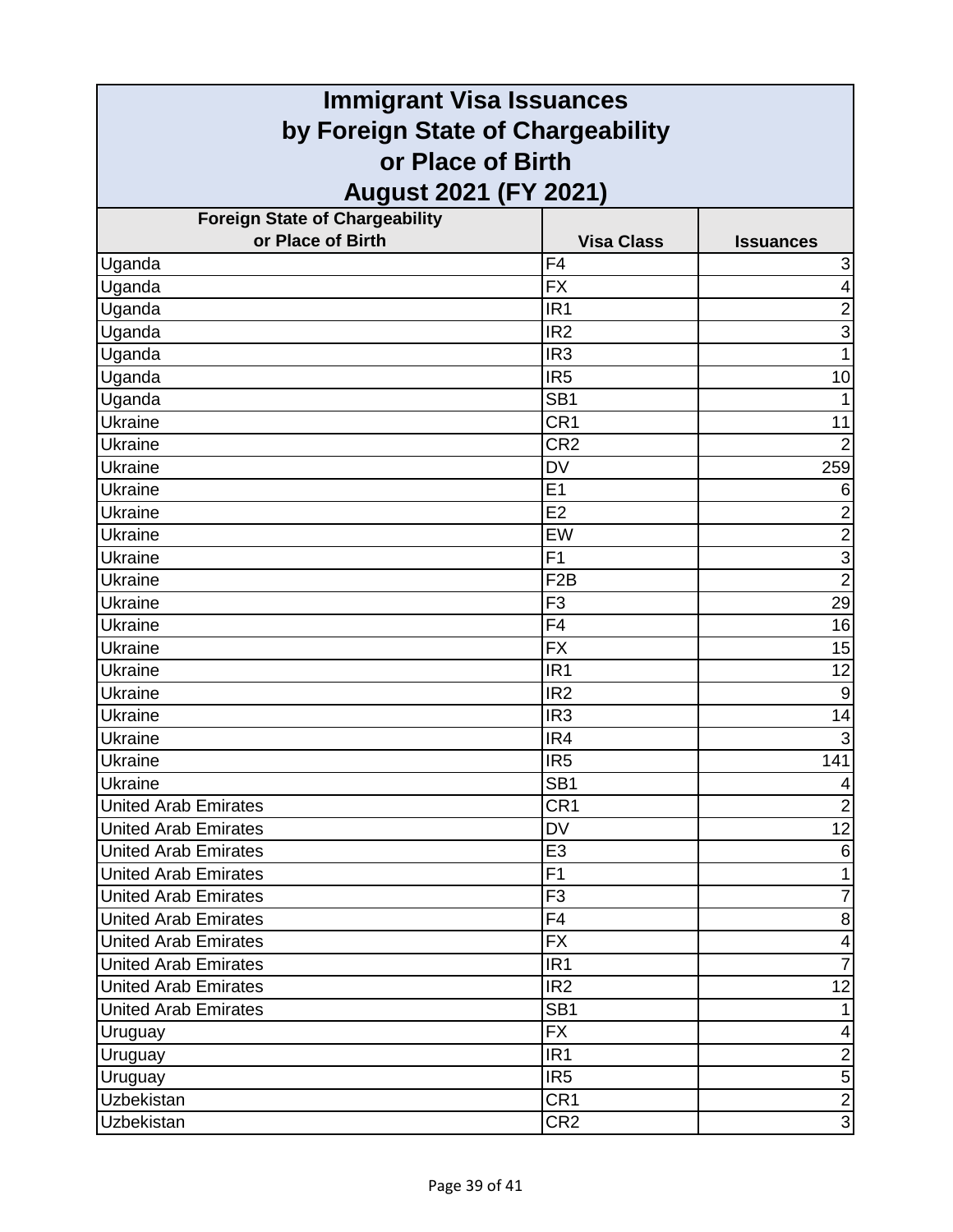| <b>Immigrant Visa Issuances</b><br>by Foreign State of Chargeability |                   |                         |                   |
|----------------------------------------------------------------------|-------------------|-------------------------|-------------------|
|                                                                      |                   |                         | or Place of Birth |
| August 2021 (FY 2021)                                                |                   |                         |                   |
| <b>Foreign State of Chargeability</b>                                |                   |                         |                   |
| or Place of Birth                                                    | <b>Visa Class</b> | <b>Issuances</b>        |                   |
| Uzbekistan                                                           | <b>DV</b>         | 4                       |                   |
| Uzbekistan                                                           | F1                | 1                       |                   |
| Uzbekistan                                                           | <b>FX</b>         | 54                      |                   |
| Uzbekistan                                                           | IR <sub>1</sub>   | 10                      |                   |
| Uzbekistan                                                           | IR <sub>2</sub>   |                         |                   |
| Uzbekistan                                                           | IR <sub>5</sub>   | 21                      |                   |
| Uzbekistan                                                           | SB <sub>1</sub>   |                         |                   |
| Venezuela                                                            | CR <sub>1</sub>   | 17                      |                   |
| Venezuela                                                            | CR <sub>2</sub>   | 10                      |                   |
| Venezuela                                                            | <b>DV</b>         | 132                     |                   |
| Venezuela                                                            | E1                | 5                       |                   |
| Venezuela                                                            | E2                | 10                      |                   |
| Venezuela                                                            | E <sub>3</sub>    | $\overline{2}$          |                   |
| Venezuela                                                            | F1                | $\boldsymbol{9}$        |                   |
| Venezuela                                                            | F <sub>2</sub> B  | 5                       |                   |
| Venezuela                                                            | F <sub>3</sub>    | $\,6$                   |                   |
| Venezuela                                                            | F4                | 15                      |                   |
| Venezuela                                                            | <b>FX</b>         | 20                      |                   |
| Venezuela                                                            | IR <sub>1</sub>   | 53                      |                   |
| Venezuela                                                            | IR <sub>2</sub>   | 65                      |                   |
| Venezuela                                                            | IR <sub>5</sub>   | 123                     |                   |
| Venezuela                                                            | SB <sub>1</sub>   |                         |                   |
| Vietnam                                                              | AM                | 6                       |                   |
| Vietnam                                                              | BC <sub>1</sub>   | $\overline{\mathbf{c}}$ |                   |
| Vietnam                                                              | CR <sub>1</sub>   | $\overline{2}$          |                   |
| Vietnam                                                              | F1                | $\overline{3}$          |                   |
| Vietnam                                                              | F <sub>2</sub> B  | $\,6$                   |                   |
| Vietnam                                                              | F <sub>3</sub>    | 17                      |                   |
| Vietnam                                                              | F4                | 35                      |                   |
| Vietnam                                                              | IR <sub>1</sub>   | $\overline{4}$          |                   |
| Vietnam                                                              | IR <sub>5</sub>   | 18                      |                   |
| Vietnam                                                              | SB <sub>1</sub>   | $\mathbf 5$             |                   |
| Vietnam                                                              | <b>SE</b>         | $\overline{2}$          |                   |
| Yemen                                                                | CR <sub>1</sub>   | $\overline{2}$          |                   |
| Yemen                                                                | <b>DV</b>         | 65                      |                   |
| Yemen                                                                | F <sub>1</sub>    | 10                      |                   |
| Yemen                                                                | F <sub>2</sub> B  | $\mathbf{1}$            |                   |
| Yemen                                                                | F <sub>3</sub>    | 52                      |                   |
| Yemen                                                                | F4                | $\overline{5}$          |                   |